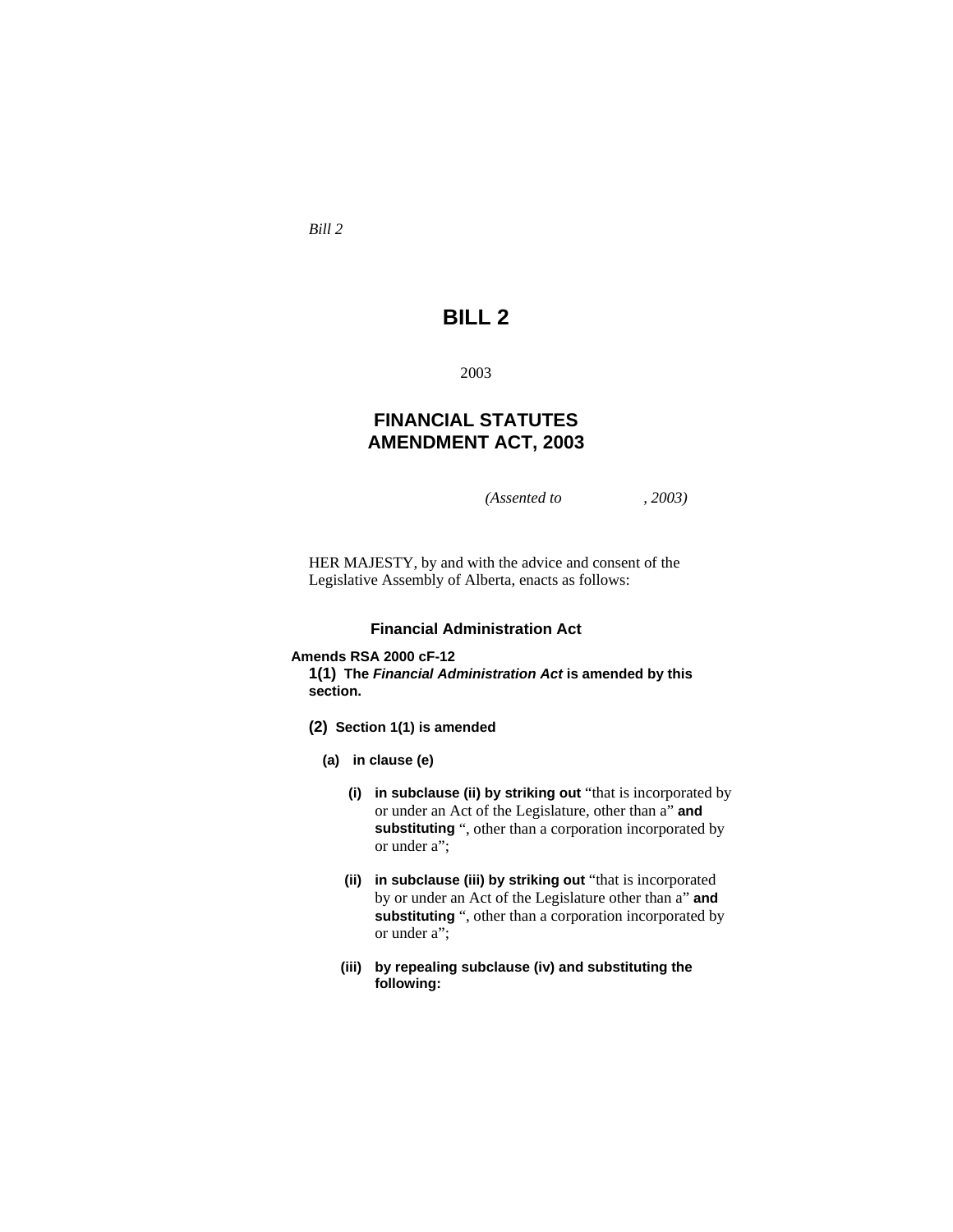(iv) a corporation that is a subsidiary of a corporation described in subclause (ii) or (iii) or that is controlled by a corporation described in subclause (ii) or (iii) directly or indirectly through one or more intermediary corporations,

 but does not include a regional health authority or subsidiary health corporation under the *Regional Health Authorities Act*;

### **(b) by adding the following after clause (l):**

- (l.1) "Minister responsible" means the Minister determined under section 16 of the *Government Organization Act* as the Minister responsible for this Act;
- **(c) in clause (r)(i) by striking out** "that is incorporated by or under an Act of the Legislature, other than a" **and substituting** ", other than a corporation incorporated by or under a":
- **(d) in clause (w) by striking out** "but does not include a revolving fund";
- **(e) by repealing clause (y).**
- **(3) Section 10 is amended**
	- **(a) in subsection (1) by adding** "and may engage in activities of a financial nature in connection with that responsibility" **after** "Act";
	- **(b) by adding the following after subsection (1):**

**(1.1)** Subject to the approval of the Treasury Board, amounts required to be paid under agreements entered into for the purpose of managing fiscal risk may be paid out of the General Revenue Fund.

- **(4) Section 12 is repealed.**
- **(5) Section 17 is repealed.**
- **(6) Section 23 is repealed and the following is substituted:**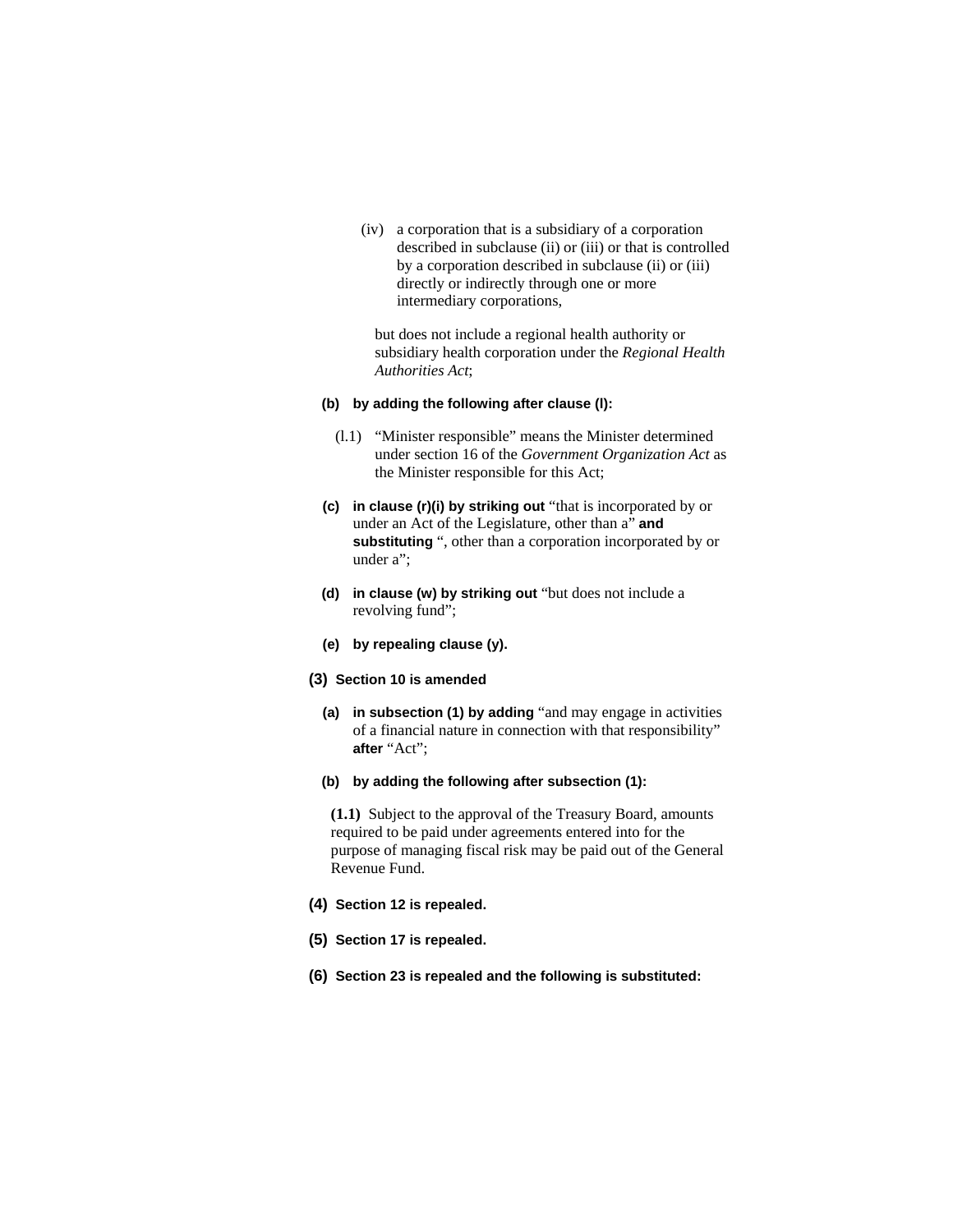### **Reporting of remissions, compromises and write-offs**

**23** Remissions and compromises made or approved under sections 21 and 22 and any write-offs made or approved during a fiscal year shall be reported in the public accounts for the fiscal year in which they were made or approved.

# **(7) The following is added after section 28:**

### **Carry over of capital investment supply votes**

**28.1(1)** In this section, "capital investment supply vote" means a supply vote classed as capital investment.

**(2)** Where, at the end of a fiscal year, a capital investment supply vote for that fiscal year has an unexpended balance, the Treasury Board may authorize that balance or any portion of that balance to be spent, notwithstanding section 28(1), in the fiscal year following the year for which the money was originally voted.

**(3)** An authorization under subsection (2) must be made on or before August 31 in the fiscal year following the year for which the money was originally voted.

**(4)** A payment made under an authorization under subsection (2) must be reported in the public accounts for the fiscal year in which the payment is made.

**(5)** This section applies to the 2003-04 and subsequent fiscal years.

# **(8) Section 30 is repealed and the following is substituted:**

### **Reporting of special warrants**

**30** Special warrants and the payments made under the authority provided by each of those warrants shall be reported in the public accounts for the fiscal year for which the special warrants were issued.

#### **(9) Section 43 is amended**

- **(a) in subsection (4) by striking out** "Provincial Treasurer's power" **and substituting** "power of the Minister responsible";
- **(b) by repealing subsection (6) and substituting the following:**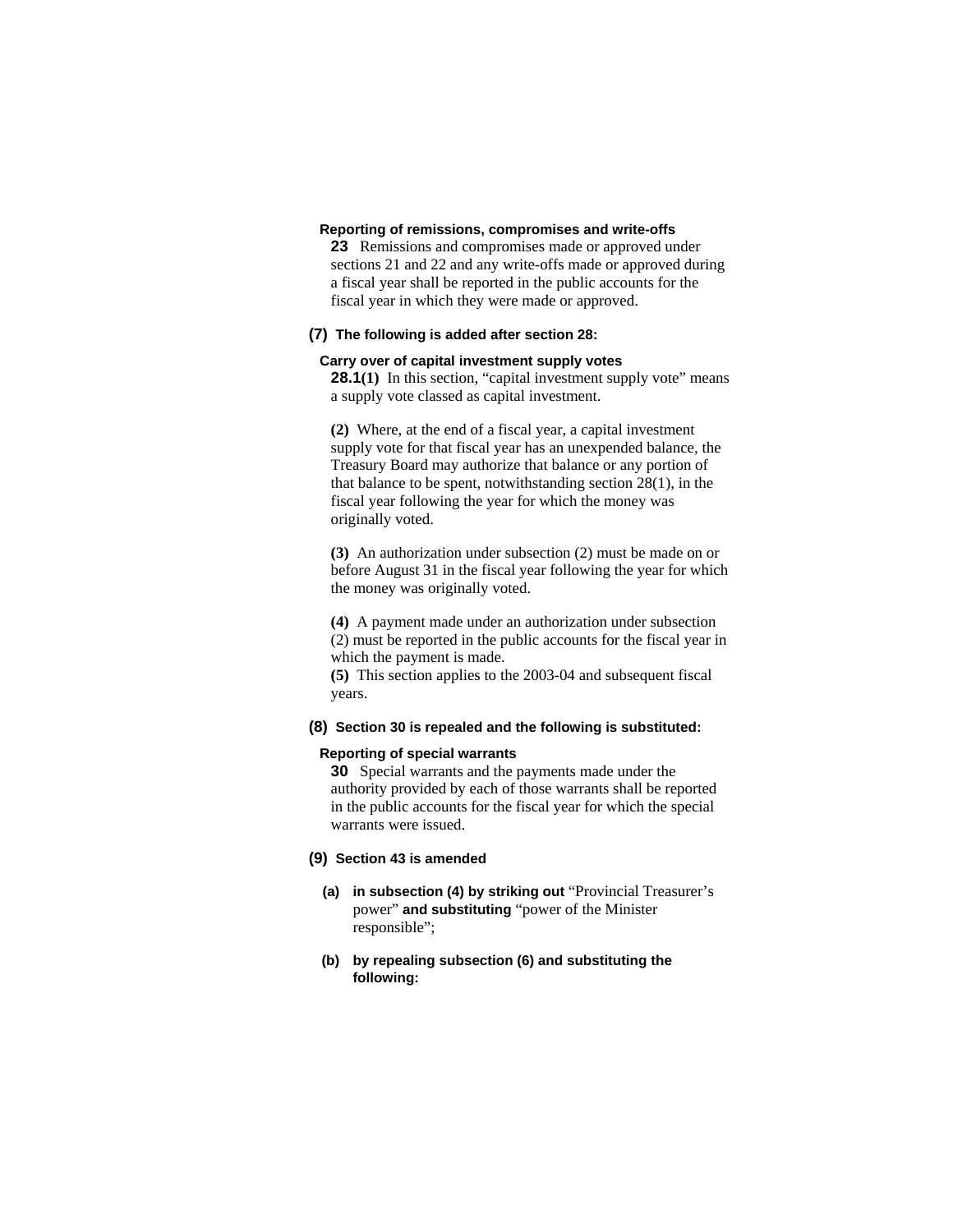**(6)** The Minister responsible may engage in activities of a financial nature respecting investment under this Part.

### **(10) Section 56(3) is repealed and the following is substituted:**

**(3)** The Minister responsible may engage in activities of a financial nature respecting this Part.

**(11) Section 65(2) is amended by adding** ", in accordance with directions given by the Minister responsible," **after** "subsection (1) may".

### **(12) Section 67(2)(g) is repealed and the following is substituted:**

 (g) to make the payments required under agreements made pursuant to activities engaged in under section 56(3) by the Minister responsible, and

# **(13) Section 75 is amended**

**(a) in subsection (1) by striking out** "The Provincial Treasurer shall prepare, in accordance with the regulations, a report" **and substituting** "A report shall be prepared, in accordance with the regulations,";

# **(b) by adding the following after subsection (2):**

**(3)** Reports prepared under subsection (1) shall be included in the public accounts.

# **(14) Part 8 is repealed.**

### **(15) Section 81 is amended by adding the following after subsection (2):**

**(3)** Subsection (1) does not apply to a loan or class of loans determined by the Minister responsible.

### **(16) Section 82 is amended**

- **(a) in subsection (2)(a) and (b) by striking out** "1999" **and substituting** "2004";
- **(b) by repealing subsection (11)(a);**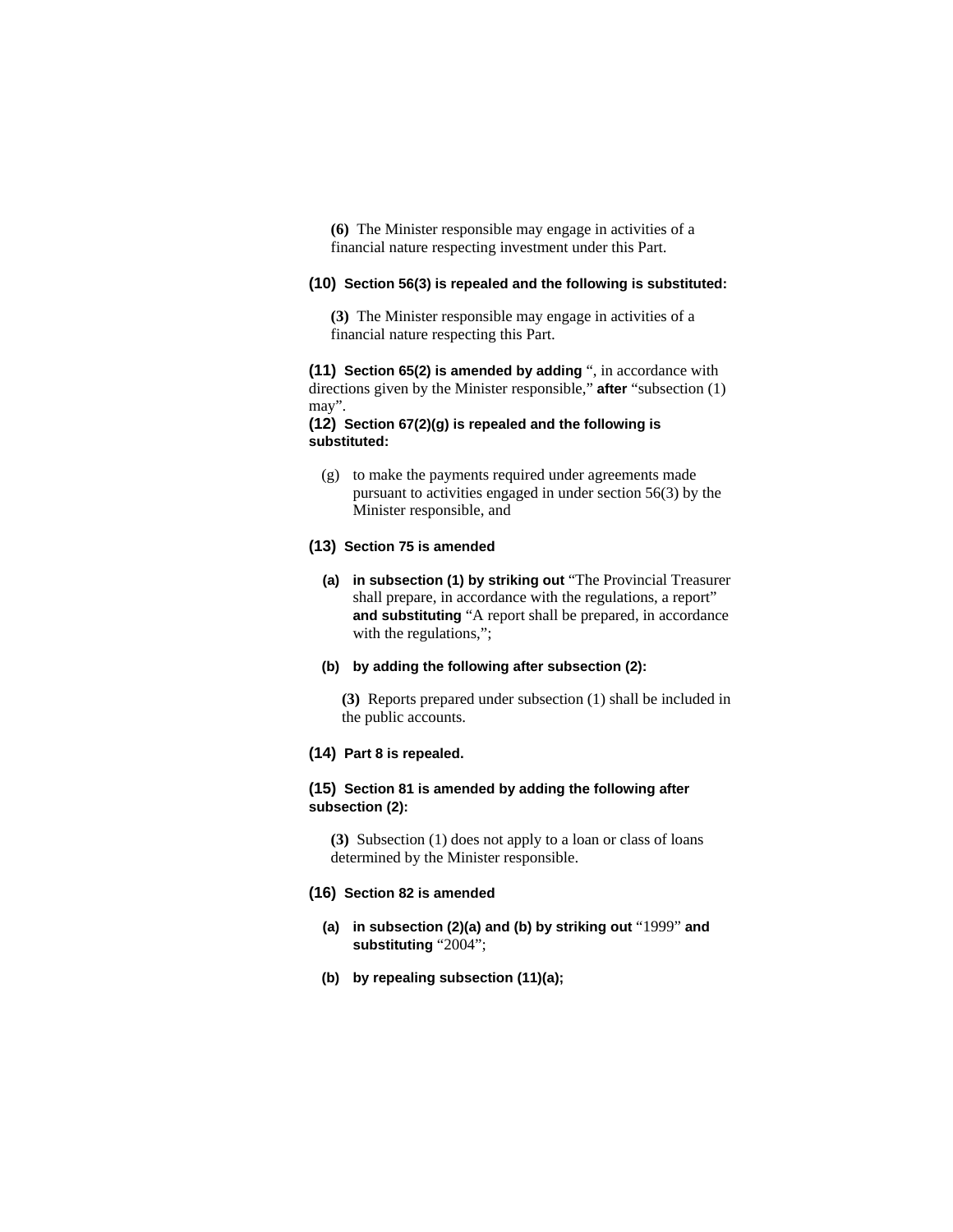### **(c) by adding the following after subsection (11):**

**(12)** Subsection (2)(a) does not apply to a Provincial corporation or Crown-controlled organization incorporated, in accordance with an approval under section 80, on or after February 1, 2003 but before January 1, 2004.

#### **(17) Section 94 is amended**

- **(a) in subsection (2)(b) by striking out** "the Provincial Treasurer" **and substituting** "a deputy head";
- **(b) in subsection (4) by striking out** "The Provincial Treasurer may, in giving the Provincial Treasurer's" **and substituting**  "A deputy head may, in giving his or her".

### **(18) Section 96(2) is repealed and the following is substituted:**

**(2)** A deputy head or a Provincial corporation may, by consenting to a particular assignment or class of assignments, exempt that assignment or class of assignments from the operation of subsection (1).

**(19) In the Act, except sections 43(6), 56(3), 67(2)(g), 75(1) and 94(2)(b) and (4),** "Provincial Treasurer" **is struck out wherever it occurs and** "Minister responsible" **is substituted.**

**(20) In the following provisions** "Provincial Treasurer's" **is struck out wherever it occurs and** "Minister's" **is substituted:**

> section  $13(1)$ ; section 28(7); section 31(4).

**(21) The Schedule is repealed and the following is substituted:**

### **Schedule Provincial Agencies to be Continued**

In accordance with section 82(4) of the *Financial Administration Act*, the Provincial agencies set out in Parts 1 to 20 that are in existence on December 31, 2004, continue after that date until they are discontinued in accordance with section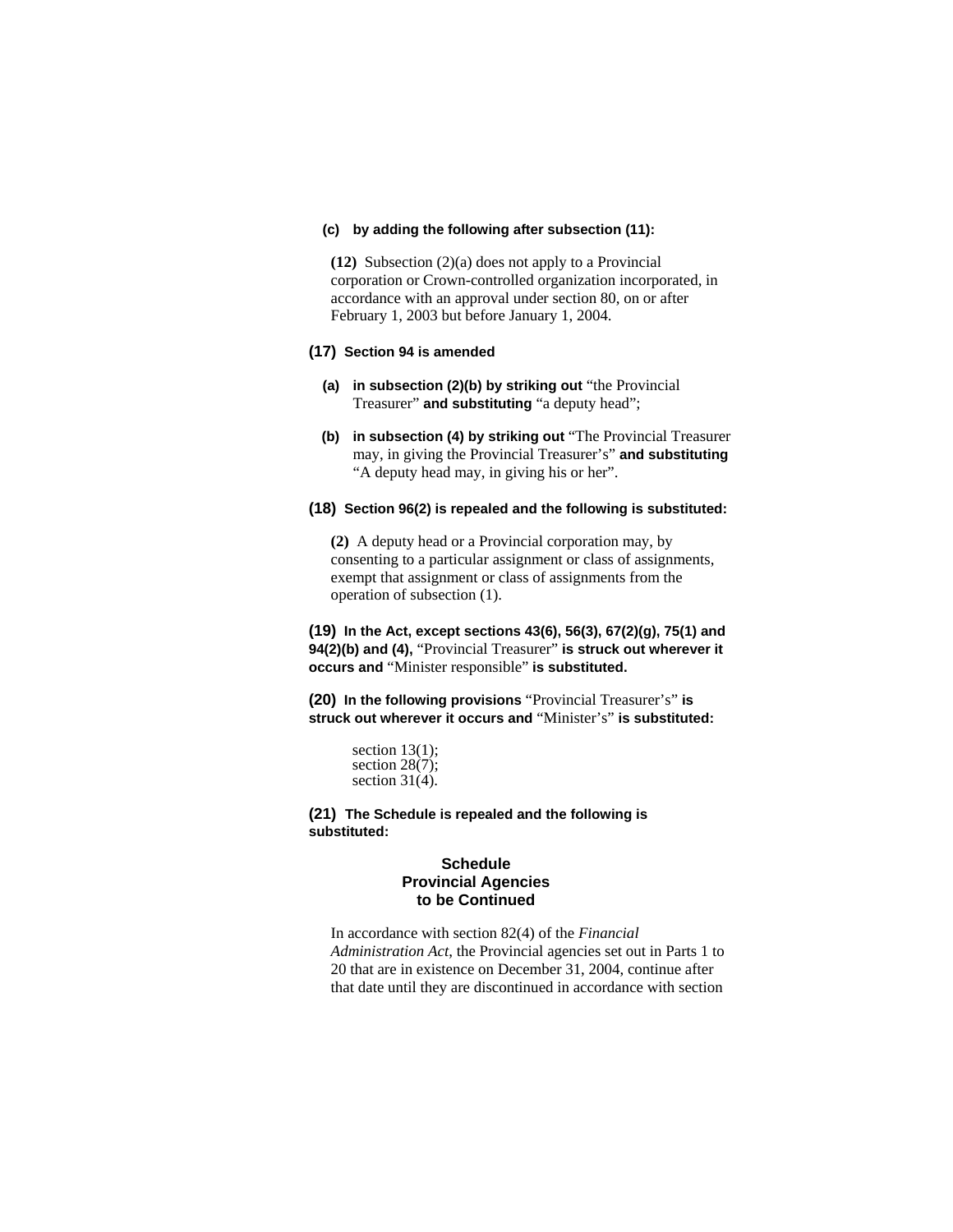82(2)(b) of the *Financial Administration Act*, or they sooner expire, are disestablished or are wound up.

# **Part 1 Provincial Agencies Under the Ministry of Aboriginal Affairs and Northern Development**

Metis Settlements Appeal Tribunal established under section 180 of the *Metis Settlements Act*.

Northern Alberta Development Council established under section 2 of the *Northern Alberta Development Council Act*.

# **Part 2 Provincial Agencies Under the Ministry of Agriculture, Food and Rural Development**

Agriculture Financial Services Corporation established under section 2 of the *Agriculture Financial Services Act*.

Alberta Agricultural Products Marketing Council continued under section 3 of the *Marketing of Agricultural Products Act*.

Irrigation Council established under section 50 of the *Irrigation Districts Act*.

Irrigation Secretariat established under section 52 of the *Irrigation Districts Act*.

# **Part 3**

# **Provincial Agencies Under the Ministry of Children's Services**

Social Care Facilities Review Committee established under section 2 of the *Social Care Facilities Review Committee Act*.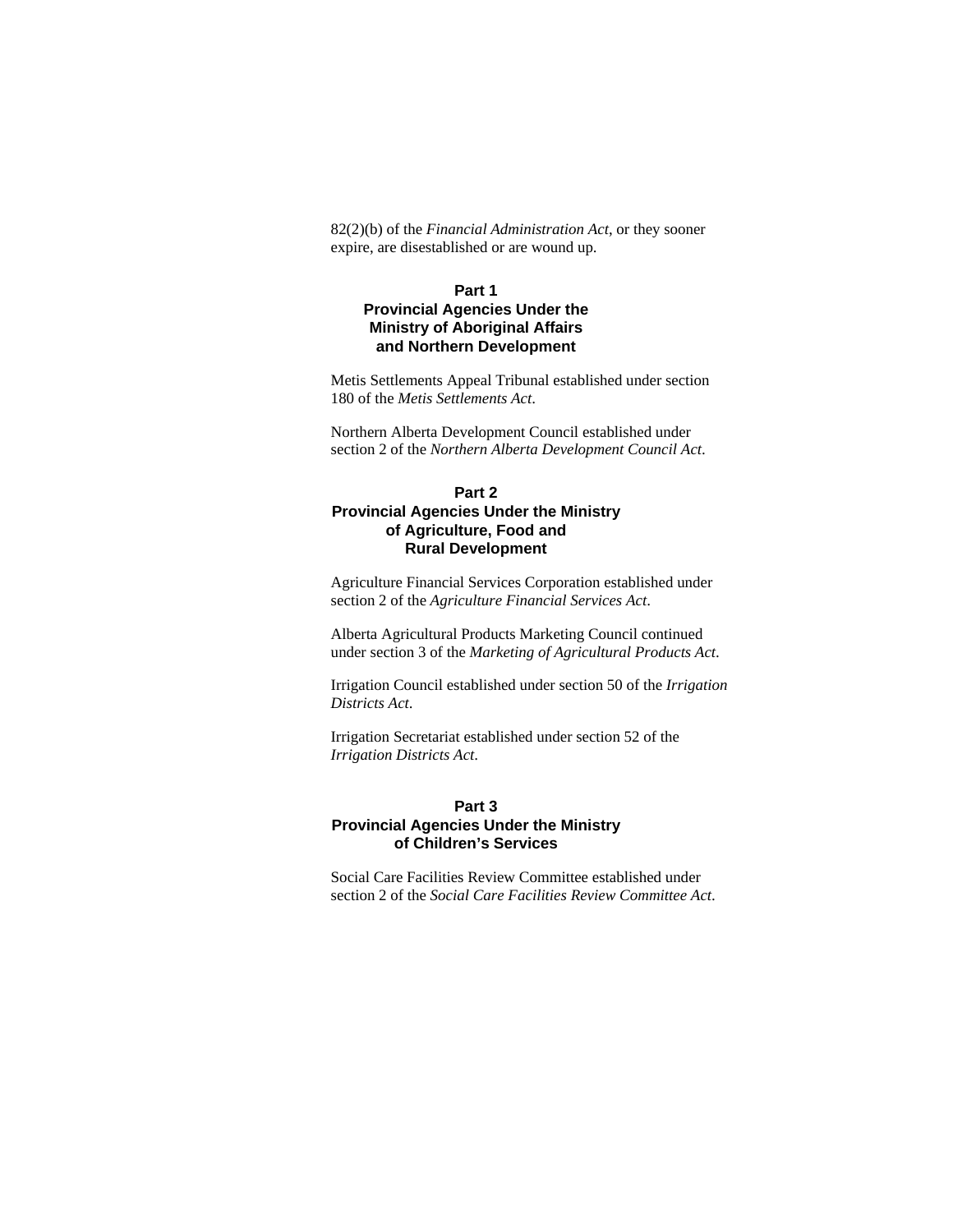# **Part 4 Provincial Agencies Under the Ministry of Community Development**

Alberta Foundation for the Arts established under section 2 of the *Alberta Foundation for the Arts Act*.

The Alberta Historical Resources Foundation established under section 38 of the *Historical Resources Act*.

Alberta Human Rights and Citizenship Commission continued under section 15 of the *Human Rights, Citizenship and Multiculturalism Act*.

Alberta Sport, Recreation, Parks and Wildlife Foundation continued under section 2 of the *Alberta Sport, Recreation, Parks and Wildlife Foundation Act*.

The Government House Foundation established under section 2 of the *Government House Act*.

Premier's Council on the Status of Persons with Disabilities established under section 2 of the *Premier's Council on the Status of Persons with Disabilities Act*.

The Wild Rose Foundation created under section 2 of the *Wild Rose Foundation Act*.

# **Part 5 Provincial Agencies Under the Ministry of Energy**

Alberta Petroleum Marketing Commission created under section 2 of the *Petroleum Marketing Act*.

# **Part 6 Provincial Agencies Under the Ministry of Environment**

Drainage Council established under section 2 of the *Drainage Districts Act*.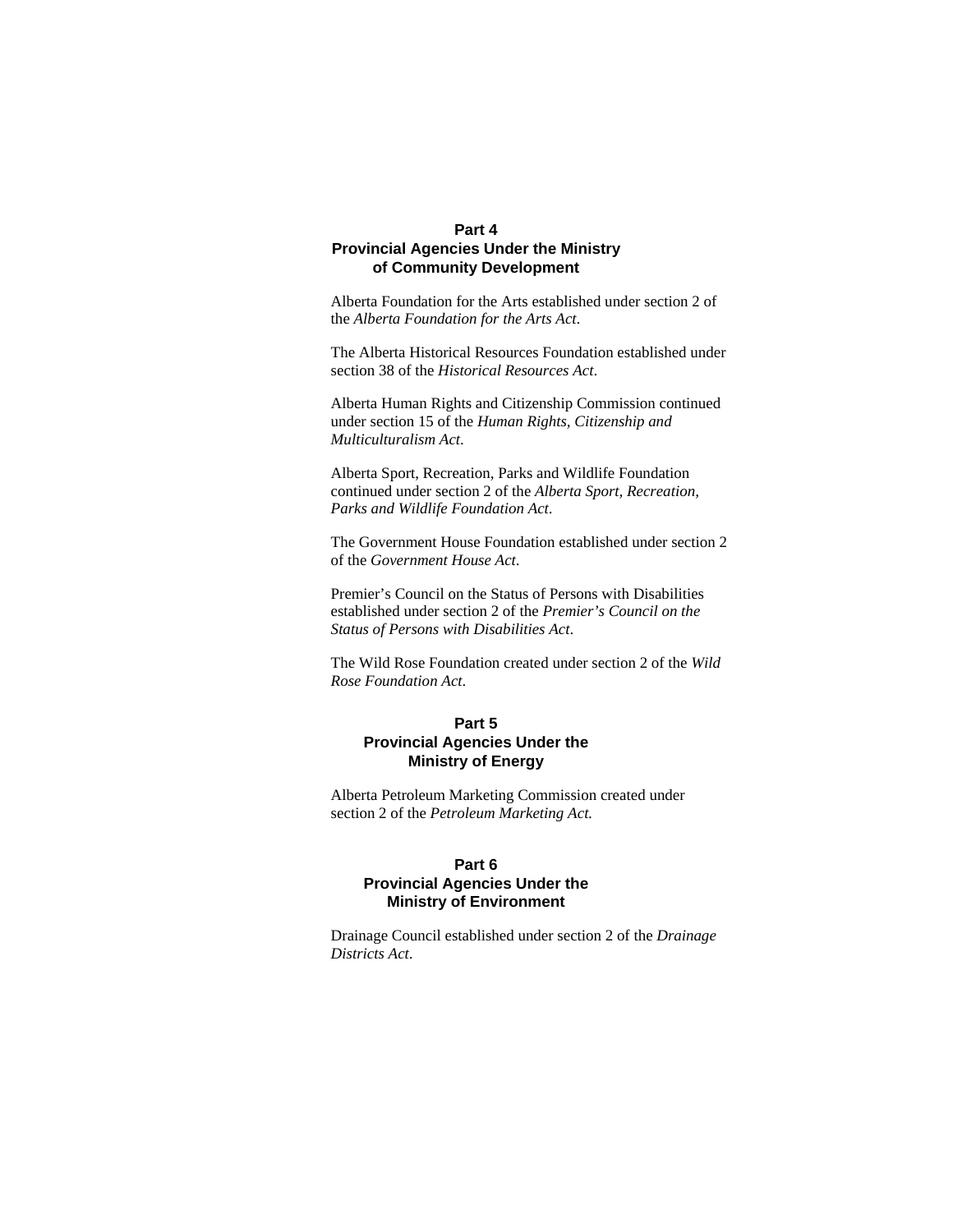Environmental Appeal Board established under section 90 of the *Environmental Protection and Enhancement Act*.

Sustainable Development Co-ordinating Council continued under section 5 of the *Environmental Protection and Enhancement Act*.

# **Part 7 Provincial Agencies Under Executive Council Office**

The Council appointed under section 4 of the *Alberta Order of Excellence Act*.

# **Part 8 Provincial Agencies Under the Ministry of Finance**

Alberta Automobile Insurance Board established under section 653(1) of the *Insurance Act*.

Alberta Government Telephones Commission continued under section 2(1) of the *Telecommunications Act*, and its subsidiary 475342 Alberta Ltd.

Alberta Municipal Financing Corporation established under section 2 of the *Alberta Municipal Financing Corporation Act*.

Alberta Pensions Administration Corporation incorporated under the *Business Corporations Act*.

Audit Committee established under section 21(1) of the *Auditor General Act*.

Credit Union Deposit Guarantee Corporation continued under section 7 of the *Credit Union Act*, and its subsidiary SC Financial Ltd.

Local Authorities Pension Plan Board of Trustees established under section 3(1) of Schedule 1 to the *Public Sector Pension Plans Act*.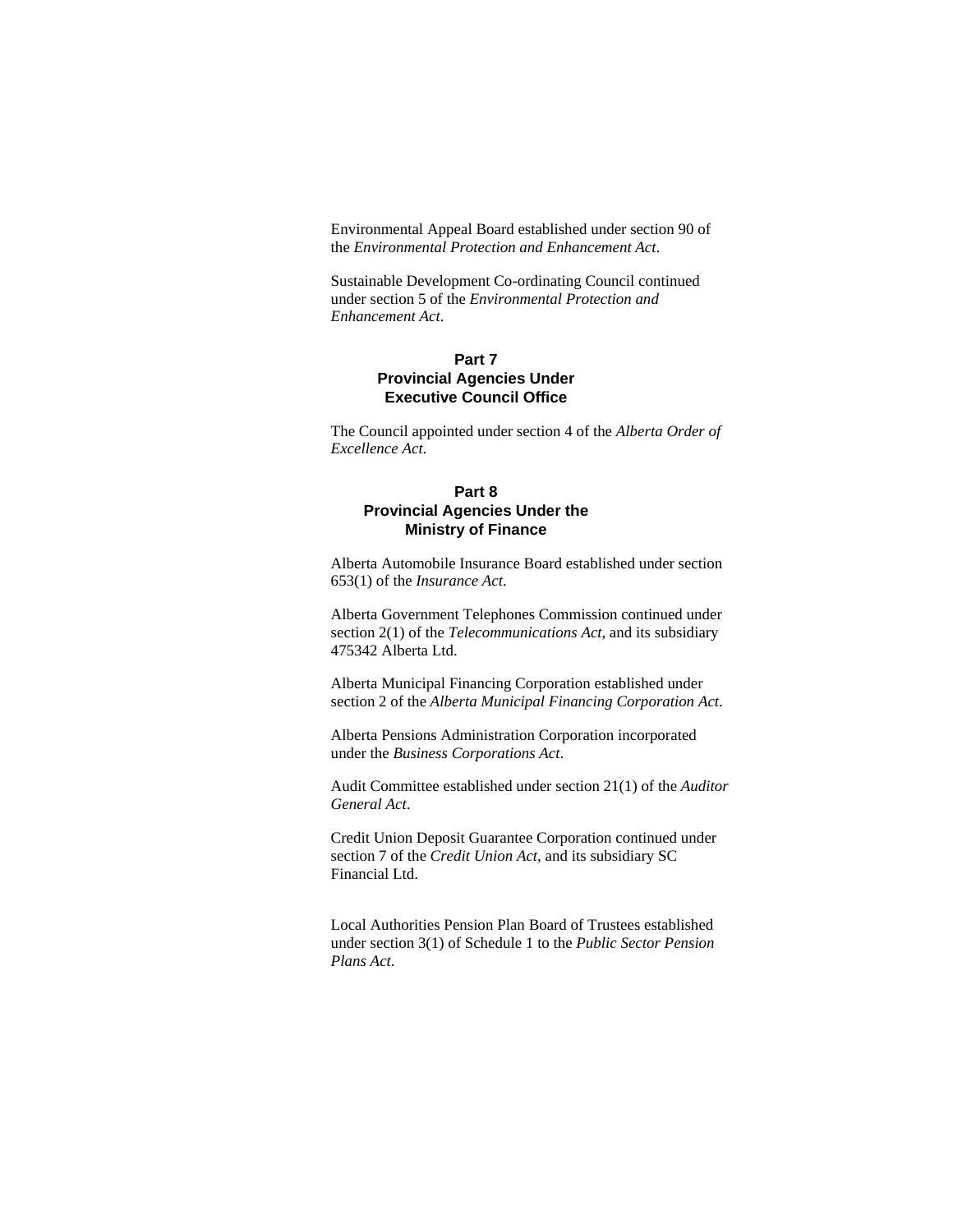Management Employees Pension Board established under section 3(1) of Schedule 5 to the *Public Sector Pension Plans Act*.

N.A. Properties (1994) Limited incorporated under the *Business Corporations Act*, and the following subsidiaries:

- (a) Terra Losa Centre Ltd.;
- (b) 356395 Alberta Ltd.

Public Service Pension Board established under section 3(1) of Schedule 2 to the *Public Sector Pension Plans Act*.

Special Forces Pension Board established under section 3(1) of Schedule 4 to the *Public Sector Pension Plans Act*.

Treasury Board established under section 4 of the *Financial Administration Act*.

# **Part 9 Provincial Agencies Under the Ministry of Gaming**

Alberta Gaming and Liquor Commission continued under section 2 of the *Gaming and Liquor Act*.

## **Part 10**

# **Provincial Agencies Under the Ministry of Health and Wellness**

Alberta Alcohol and Drug Abuse Commission continued under section 2 of the *Alcohol and Drug Abuse Act*.

Alberta Health Facilities Review Committee established under section 2 of the *Health Facilities Review Committee Act*.

Ambulance Advisory and Appeal Board established under section 11 of the *Ambulance Services Act*. Board of Examiners in Podiatry appointed under section 7 of the *Podiatry Act*.

Dental Disciplines Advisory Committee established under section 66 of the *Dental Disciplines Act*.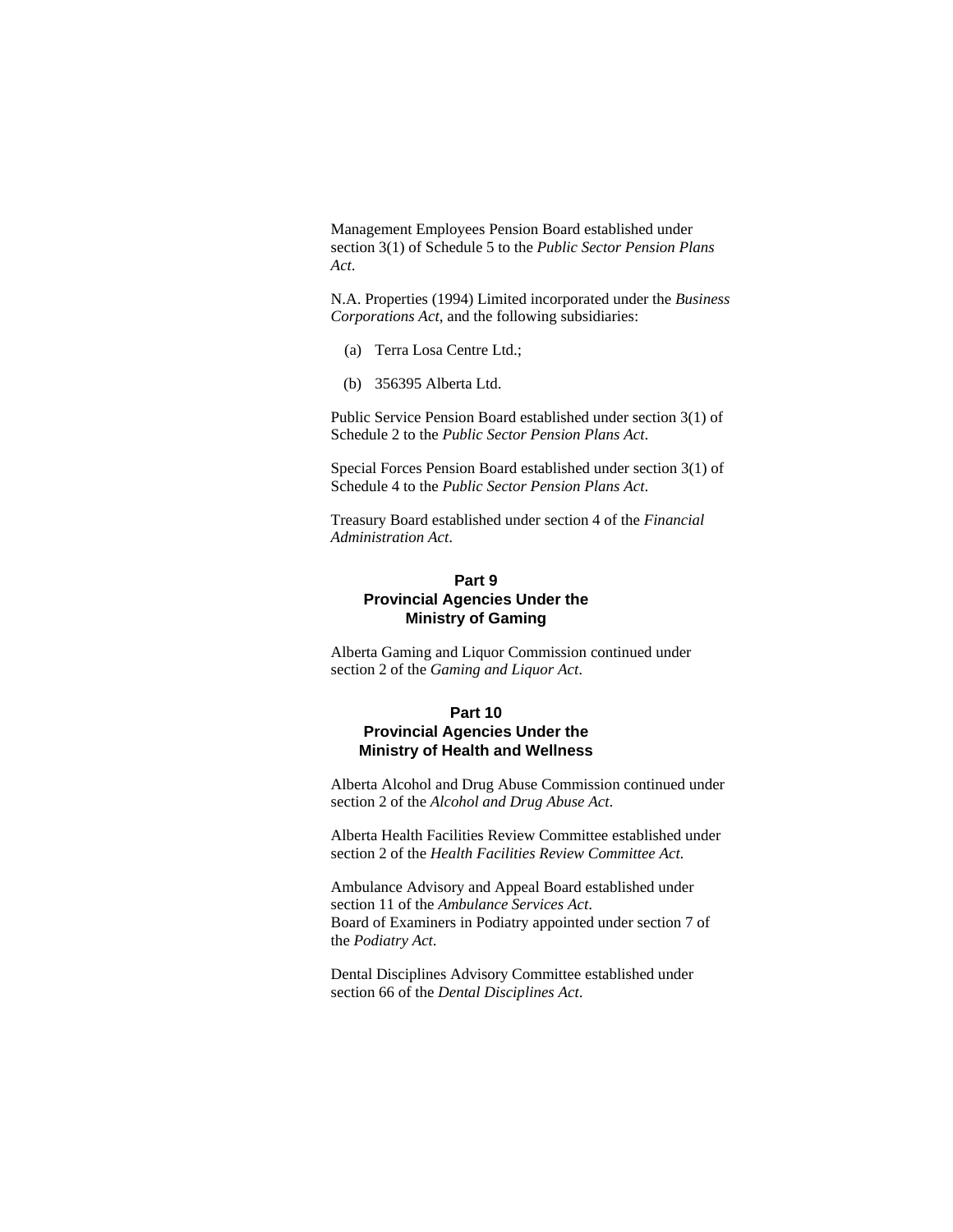Eye Care Disciplines Advisory Committee established under section 52 of the *Opticians Act*.

Health Disciplines Board established under section 3 of the *Health Disciplines Act*.

Health Professions Advisory Board established under section 22 of the *Health Professions Act*.

Health Services Utilization and Outcomes Commission established under section 7 of the *Government Organization Act*.

Hospital Privileges Appeal Board established under section 18 of the *Hospitals Act*.

Public Health Appeal Board established under section 3 of the *Public Health Act*.

# **Part 11 Provincial Agencies Under the Ministry of Human Resources and Employment**

Labour Relations Board continued under section 8 of the *Labour Relations Code*.

Land Agent Advisory Committee established under section 23 of the *Land Agents Licensing Act*.

Occupational Health and Safety Council appointed under section 6 of the *Occupational Health and Safety Act*.

# **Part 12 Provincial Agencies Under the Ministry of Innovation and Science**

Alberta Agricultural Research Institute established under section 18(4) of the *Alberta Science and Research Authority Act*.

Alberta Energy Research Institute established under section 23(4) of the *Alberta Science and Research Authority Act*.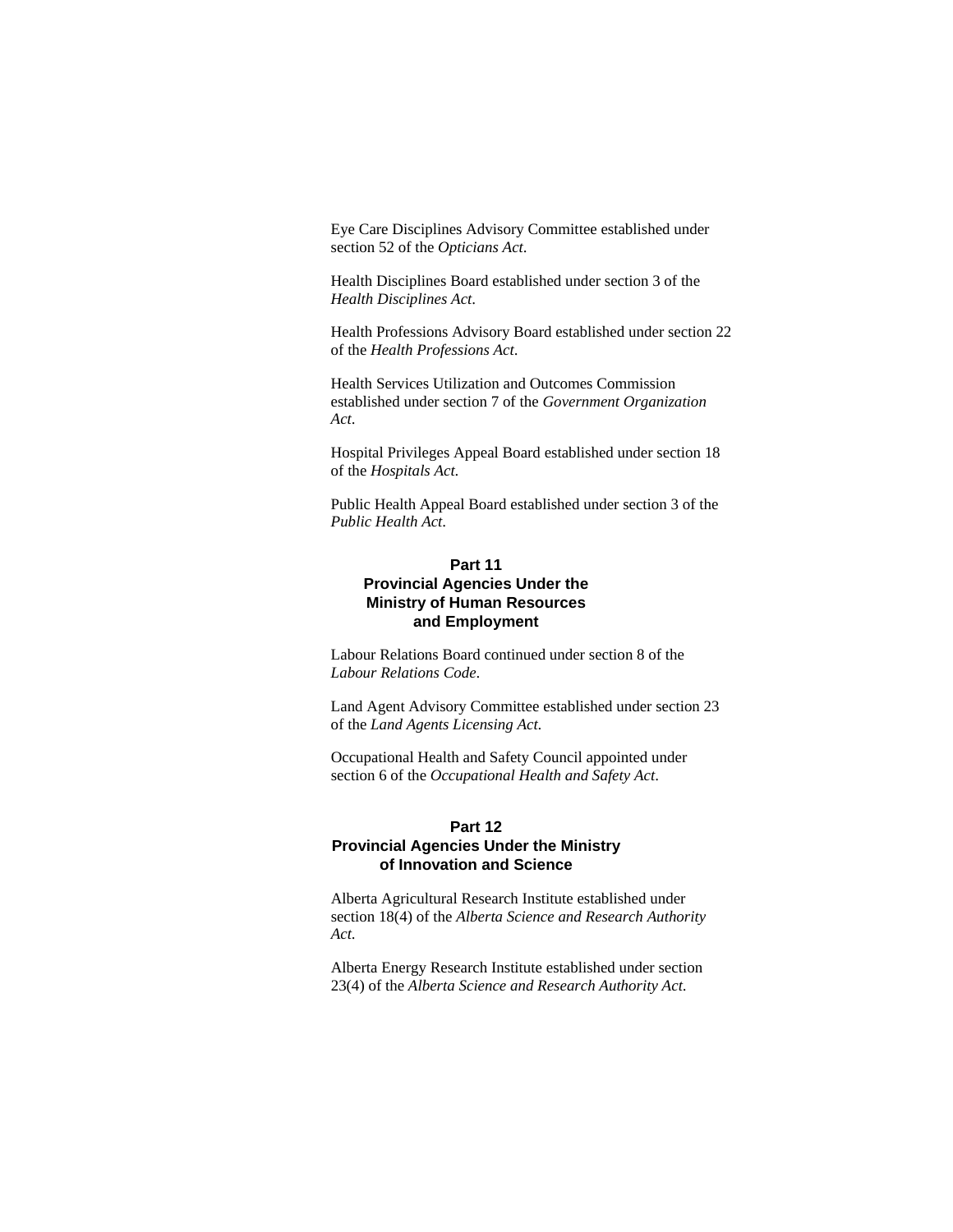Alberta Forestry Research Institute established under section 28(2) of the *Alberta Science and Research Authority Act*.

Alberta Science, Research and Technology Authority continued under section 2 of the *Alberta Science and Research Authority Act* and the following subsidiaries:

- (a) Alberta Research Council Inc.;
- (b) iCORE Inc.

# **Part 13 Provincial Agencies Under the Ministry of Justice**

Fatality Review Board established under section 2 of the *Fatality Inquiries Act*.

# **Part 14 Provincial Agencies Under the Ministry of Learning**

Alberta Apprenticeship and Industry Training Board appointed under section 2 of the *Apprenticeship and Industry Training Act*.

Attendance Board appointed under section 129 of the *School Act*.

Board of Reference appointed under section 131 of the *School Act*.

Private Colleges Accreditation Board appointed under section 78 of the *Universities Act*.

Students Finance Board established under section 2 of the *Students Finance Act* and continued under section 4(1) of the *Student Financial Assistance Act*.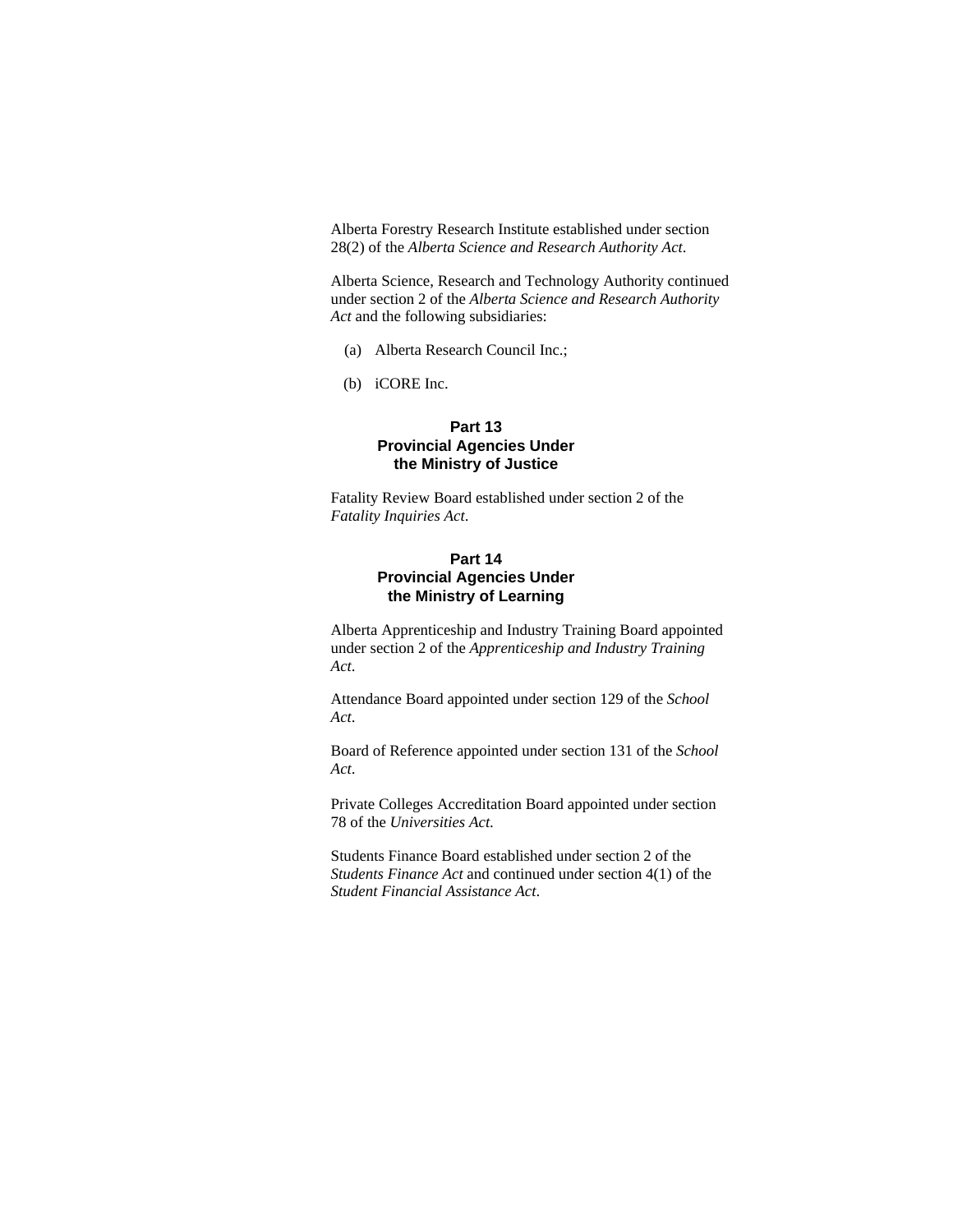# **Part 15 Provincial Agencies Under the Ministry of Municipal Affairs**

Municipal Government Board established under section 486(1) of the *Municipal Government Act*.

# **Part 16 Provincial Agencies Under the Ministry of Revenue**

Alberta Securities Commission continued under section 11(1) of the *Securities Act*.

Arca Investments Inc. incorporated under the *Business Corporations Act*.

Orion Properties Ltd. incorporated under the *Business Corporations Act*.

Patria Properties Inc. incorporated under the *Business Corporations Act* (Ontario).

QA Investments Inc. incorporated under the *Business Corporations Act*.

546110 Ontario Inc. incorporated under the *Business Corporations Act* (Ontario).

629851 Ontario Inc. incorporated under the *Business Corporations Act* (Ontario).

735832 Alberta Ltd. incorporated under the *Business Corporations Act*.

1023786 Alberta Ltd. incorporated under the *Business Corporations Act*.

1023798 Alberta Ltd. incorporated under the *Business Corporations Act*.

1023800 Alberta Ltd. incorporated under the *Business Corporations Act*.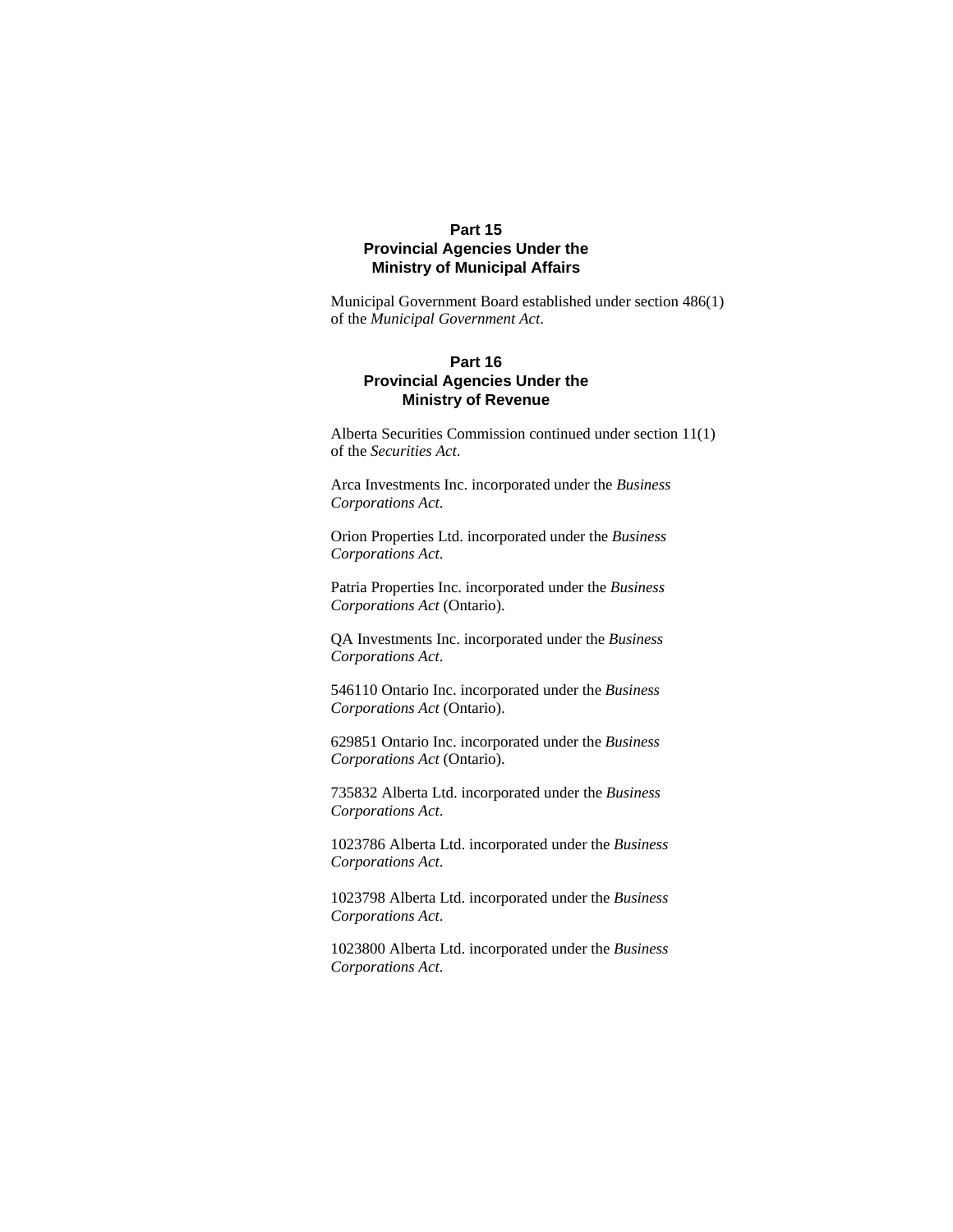1023803 Alberta Ltd. incorporated under the *Business Corporations Act*.

1023816 Alberta Ltd. incorporated under the *Business Corporations Act*.

1023820 Alberta Ltd. incorporated under the *Business Corporations Act*.

1023822 Alberta Ltd. incorporated under the *Business Corporations Act*.

1023825 Alberta Ltd. incorporated under the *Business Corporations Act*.

1331430 Ontario Inc. incorporated under *Business Corporations Act* (Ontario).

# **Part 17 Provincial Agencies Under the Ministry of Seniors**

Seniors Advisory Council for Alberta established under section 2 of the *Seniors Advisory Council for Alberta Act*.

# **Part 18 Provincial Agencies Under the Ministry of the Solicitor General**

Criminal Injuries Review Board continued under section 7 of the *Victims of Crime Act*.

Law Enforcement Review Board established under section 9 of the *Police Act*.

Victims of Crime Programs Committee established under section 5 of the *Victims of Crime Act*.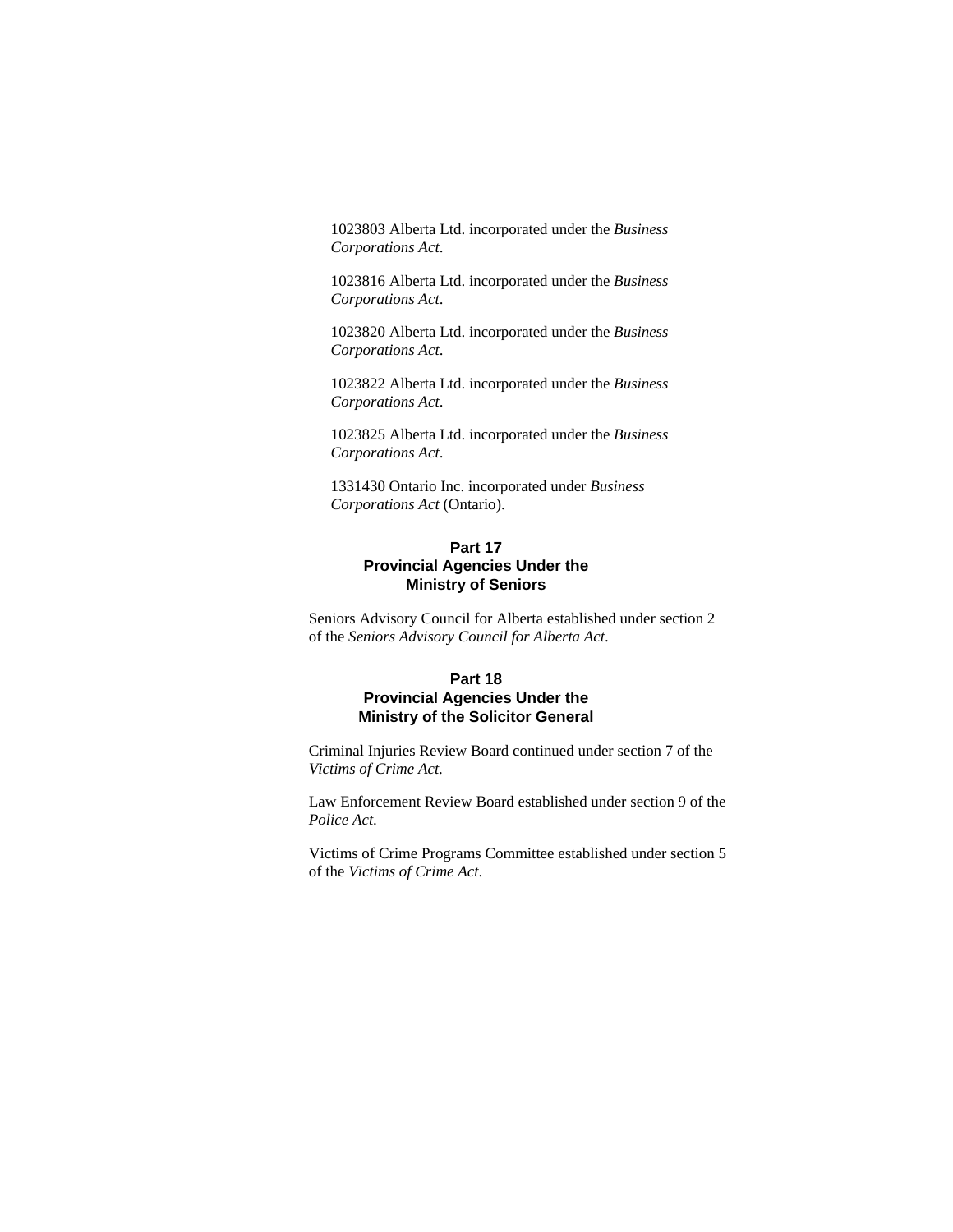# **Part 19 Provincial Agencies Under the Ministry of Sustainable Resource Development**

Land Compensation Board established under section 25 of the *Expropriation Act*.

Natural Resources Conservation Board established under section 12 of the *Natural Resources Conservation Board Act*.

# **Part 20 Provincial Agencies Under the Ministry of Transportation**

Alberta Transportation Safety Board continued under section 22 of the *Traffic Safety Act*.

### **(22) The** *Alberta Science and Research Authority Act* **is amended by repealing section 17.**

**(23) The** *Auditor General Act* **is amended in section 11(a) by**  striking out ", revolving fund".

**(24) The** *Environmental Protection and Enhancement Act* **is amended**

- **(a) by repealing section 1(jjj);**
- **(b) in section 30(4) by striking out** ", the revolving fund";
- **(c) by repealing section 31.**

**(25) The** *Government Organization Act* **is amended in section 3(2) of Schedule 14 by striking out** "not acquired by purchase out of the revolving fund".

**(26) The** *Public Health Act* **is amended by repealing section 3(13).**

**(27) The** *Public Service Act* **is amended by repealing section 3.**

**(28) Subsections (16), (21), (22) and (26) come into force on January 1, 2004.**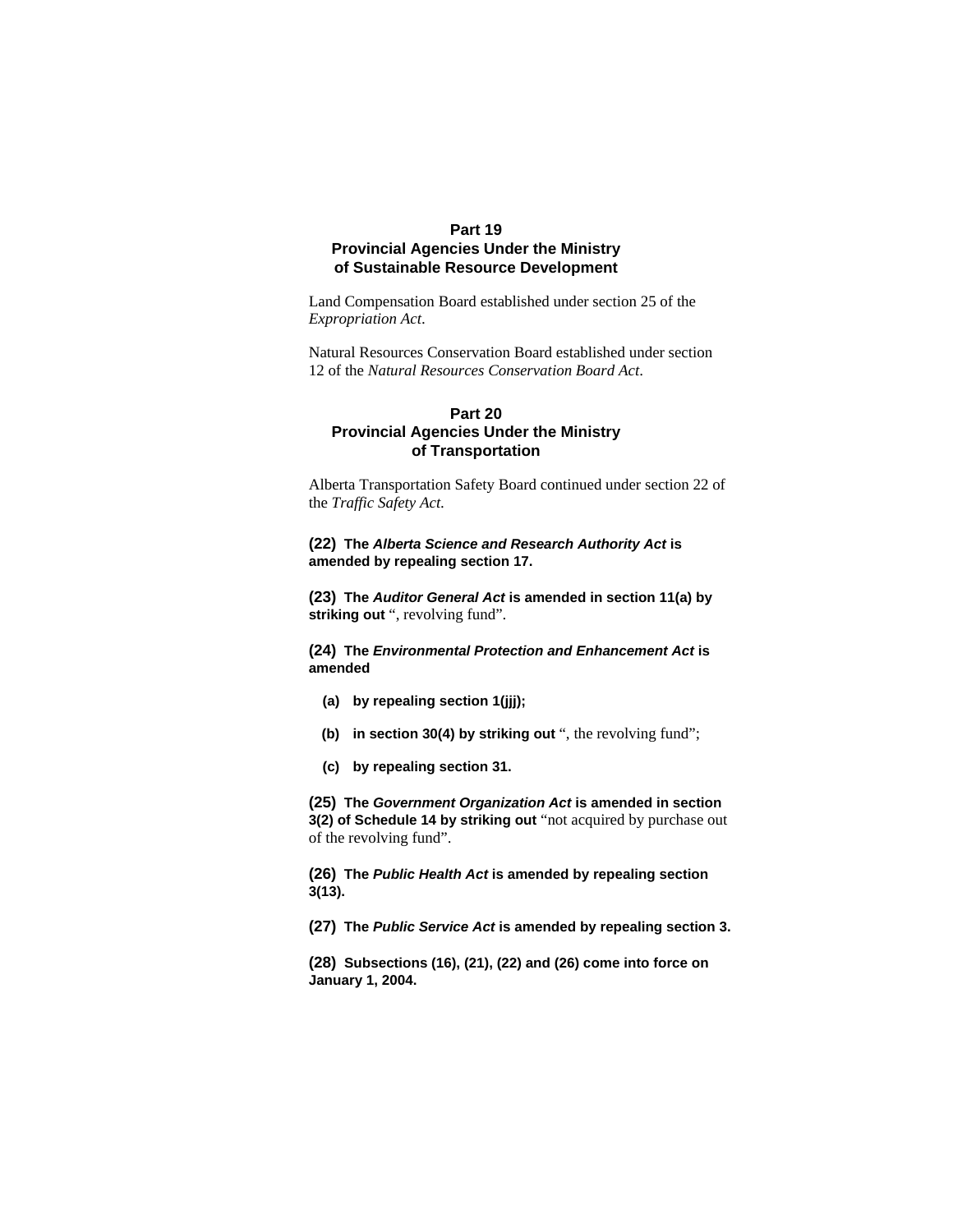### **Fiscal Responsibility Act**

# **Amends RSA 2000 cF-15**

**2(1) The** *Fiscal Responsibility Act* **is amended by this section.** 

### **(2) Section 1 is amended**

- **(a) by repealing clause (a) and substituting the following:**
	- (a) "accumulated debt" means the aggregate amount of
		- (i) unredeemed Government securities that have not matured and that are issued in respect of money raised under section 56(1) of the *Financial Administration Act*, excluding
			- (A) any amounts raised for the purpose of making advances to or purchasing securities of a Provincial corporation pursuant to section 58 of the *Financial Administration Act*,
			- (B) the amount of Government securities acquired and held under section 60 of the *Financial Administration Act*, and
			- (C) any amounts raised for the purpose of financing capital investment on or after April 1, 2003,
		- (ii) the total outstanding borrowings of the Alberta Social Housing Corporation pursuant to section 25(3) of the *Alberta Housing Act*, excluding any borrowings for the purpose of financing capital investment on or after April 1, 2003, and
		- (iii) the liability for future funding, as reported in the consolidated annual report, to enable school boards to repay debentures issued to the Alberta Municipal Financing Corporation, excluding any debentures issued for the purpose of financing capital spending by school boards on or after April 1, 2003;

# **(b) by adding the following after clause (b):**

 (b.1) "capital investment" means an amount expended to construct, purchase or extend the life of capital assets of the Crown;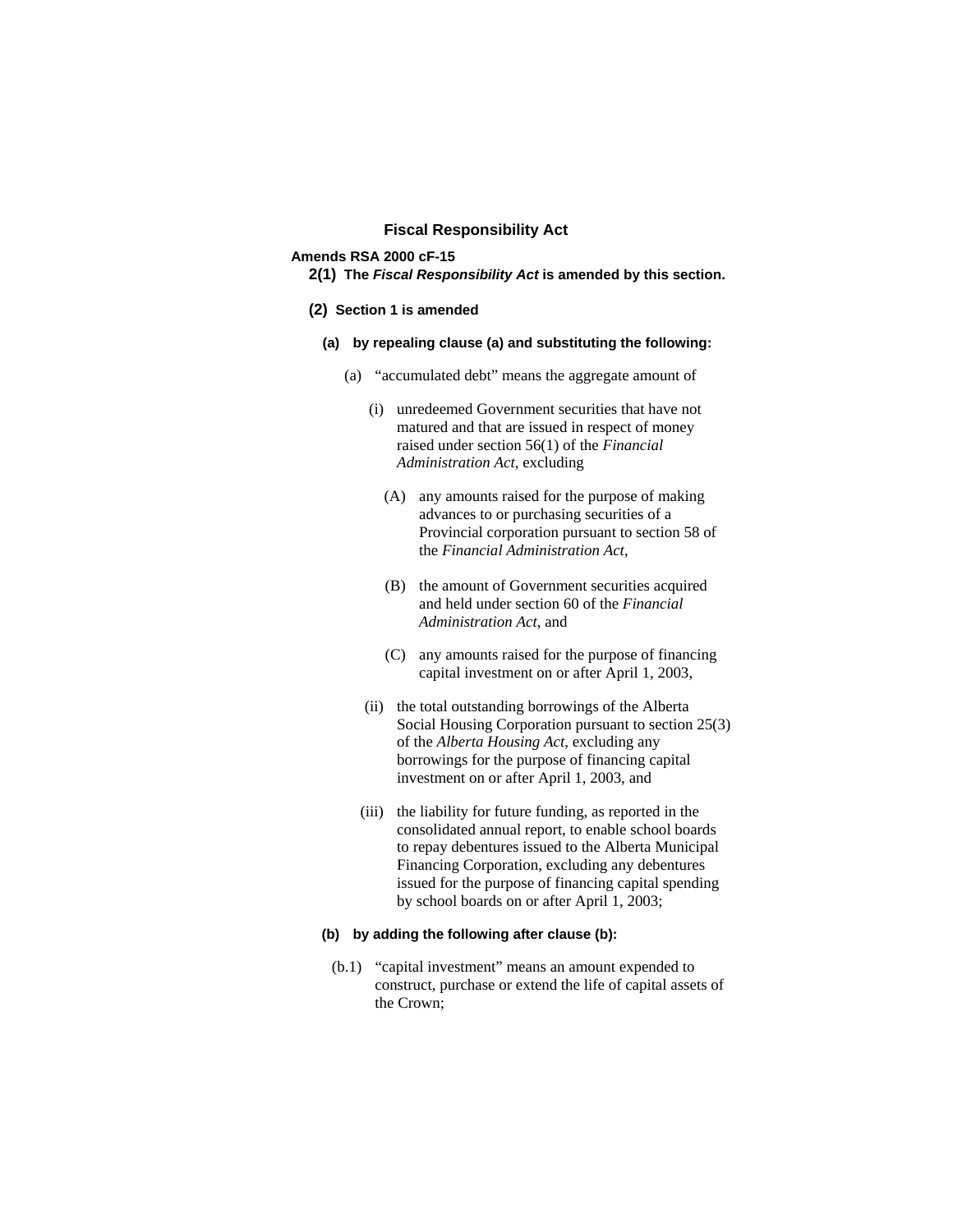- **(c) by repealing clause (g);**
- **(d) by repealing clause (h);**
- **(e) by repealing clause (j) and substituting the following:**
	- (j) "expenditure" includes expense and capital investment;
	- (j.1) "expense" means expense of the Crown for all purposes less
		- (i) any changes in liabilities respecting pensions, and
		- (ii) any changes in liabilities for future funding incurred for capital spending other than by the Crown on or after April 1, 2003;

### **(f) by repealing clauses (k) and (l) and substituting the following:**

- (k) "forecast" means forecast in the most recent quarterly budget update;
- (k.1) "non-renewable resource revenue for fiscal policy purposes" in respect of a fiscal year means the lesser of
	- (i) \$3 500 000 000, and
	- (ii) the average of the following:
		- (A) the forecast non-renewable resource revenue for the previous fiscal year, and
		- (B) the actual non-renewable resource revenue for each of the 2 fiscal years preceding the fiscal year referred to in paragraph (A);
	- (l) "program expense" means expense less consolidated debt servicing costs;

# **(g) by repealing clause (p) and substituting the following:**

 (p) "revenue for fiscal policy purposes" means estimated revenue excluding estimated non-renewable resource revenue but including non-renewable resource revenue for fiscal policy purposes.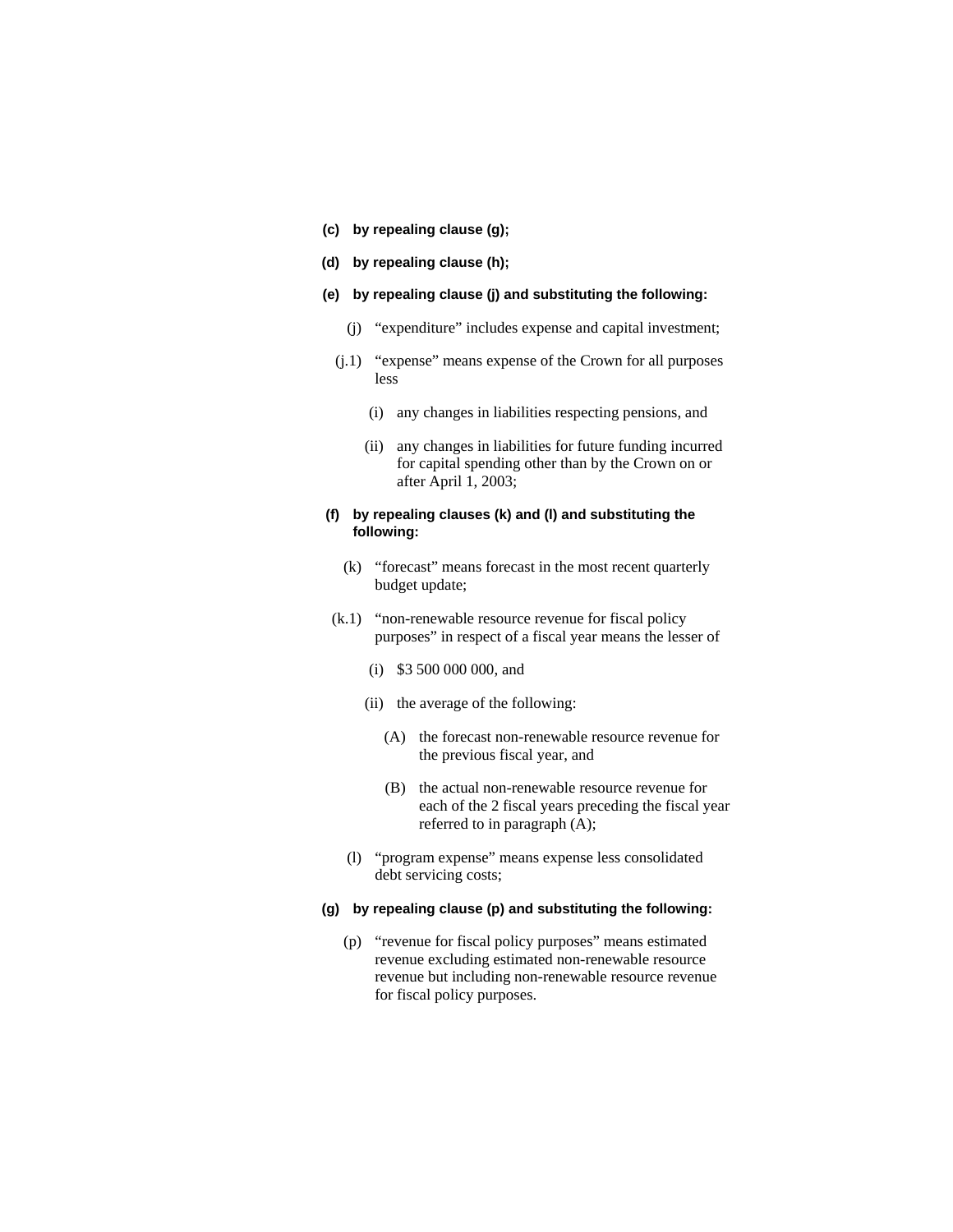### **(3) Section 2 is repealed and the following is substituted:**

### **Deficits disallowed**

**2(1)** Actual expense for a fiscal year must not be more than actual revenue for that year.

- **(2)** For the purposes of subsection (1),
	- (a) actual expense does not include
		- (i) any amounts required to pay the cost of a public emergency or disaster declared by the Lieutenant Governor in Council,
		- (ii) any amounts paid or payable under the *Natural Gas Price Protection Act* from amounts allocated from the Alberta Sustainability Fund under section  $2.1(2)(f)$ , or
		- (iii) expenses paid or payable from amounts allocated from the Capital Account under section 2.2(2)(c),

#### and

 (b) actual revenue includes any amounts allocated from the Alberta Sustainability Fund under section 2.1(2)(c) and (d) but does not include any amounts allocated to the Alberta Sustainability Fund under section 2.1(2)(a).

#### **Alberta Sustainability Fund**

**2.1(1)** The Alberta Sustainability Fund is established as an account within the General Revenue Fund.

**(2)** Within the General Revenue Fund amounts may be allocated to and from the Alberta Sustainability Fund as follows:

- (a) if for a fiscal year actual non-renewable resource revenue exceeds non-renewable resource revenue for fiscal policy purposes, the difference must be allocated to the Alberta Sustainability Fund;
- (b) amounts determined by the Treasury Board may be allocated to the Alberta Sustainability Fund;
- (c) subject to subsection (3), if for a fiscal year actual nonrenewable resource revenue is less than non-renewable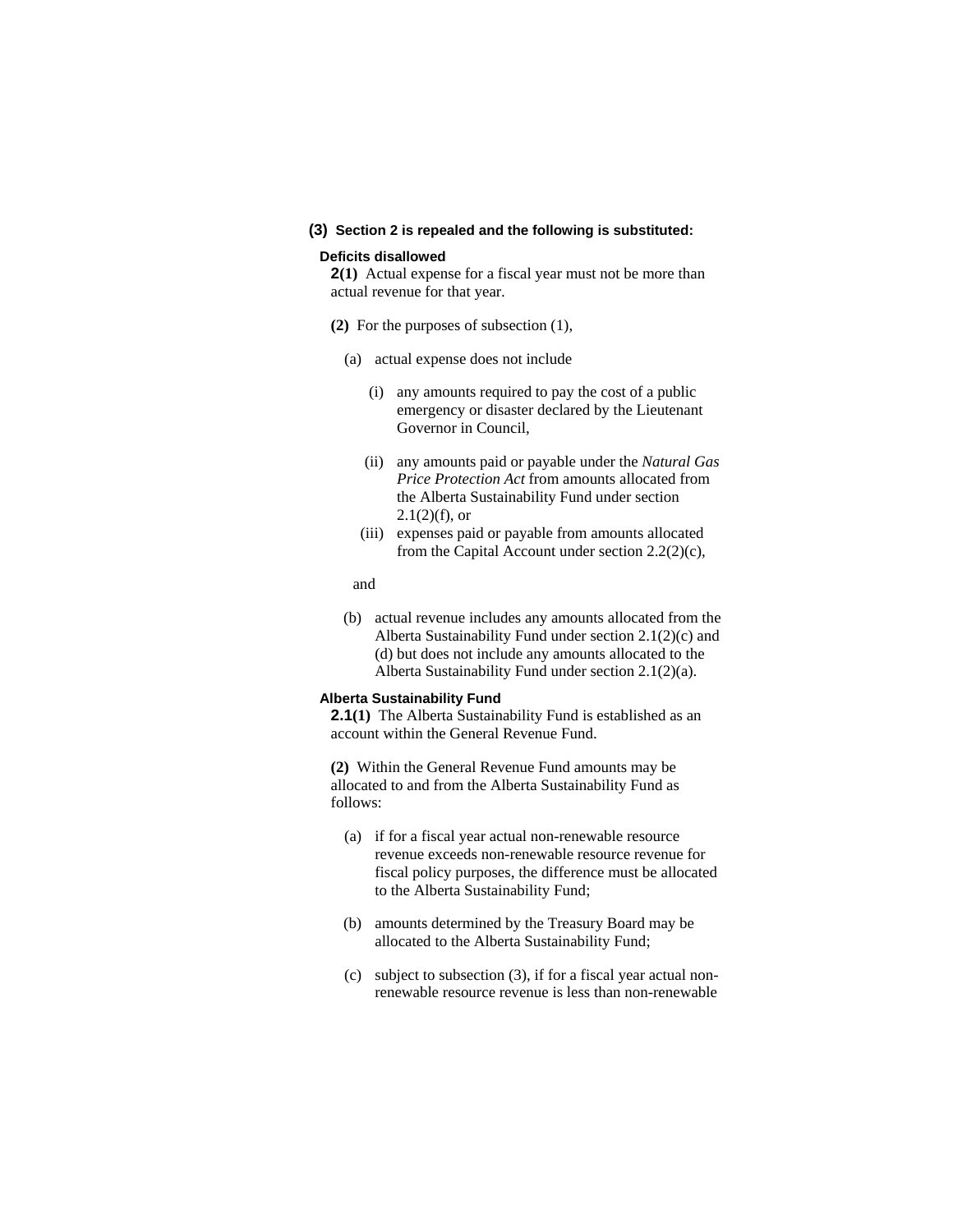resource revenue for fiscal policy purposes, the difference may be allocated from the Alberta Sustainability Fund;

- (d) subject to subsection (3), if for a fiscal year
	- (i) actual revenue equals or exceeds revenue for fiscal policy purposes, and
	- (ii) actual revenue excluding actual non-renewable resource revenue is less than revenue for fiscal policy purposes excluding non-renewable resource revenue for fiscal policy purposes,

 the difference referred to in subclause (ii) may be allocated from the Alberta Sustainability Fund;

- (e) subject to subsection (3), funds required to pay the cost of a public emergency or disaster declared by the Lieutenant Governor in Council may be allocated from the Alberta Sustainability Fund;
- (f) subject to subsection (3), amounts paid or payable under the *Natural Gas Price Protection Act* may be allocated from the Alberta Sustainability Fund.

**(3)** The net assets of the Alberta Sustainability Fund may not be reduced to an amount less than zero.

**(4)** Subject to section 2, if the net assets of the Alberta Sustainability Fund exceed \$2 500 000 000, the excess or any portion of it may be allocated by the Treasury Board from the Alberta Sustainability Fund.

### **Capital Account**

**2.2(1)** The Capital Account is established as an account within the General Revenue Fund.

**(2)** Within the General Revenue Fund amounts may be allocated to and from the Capital Account as follows:

 (a) an amount determined by the Treasury Board from the net results of operations for the 2002-03 fiscal year may be allocated to the Capital Account;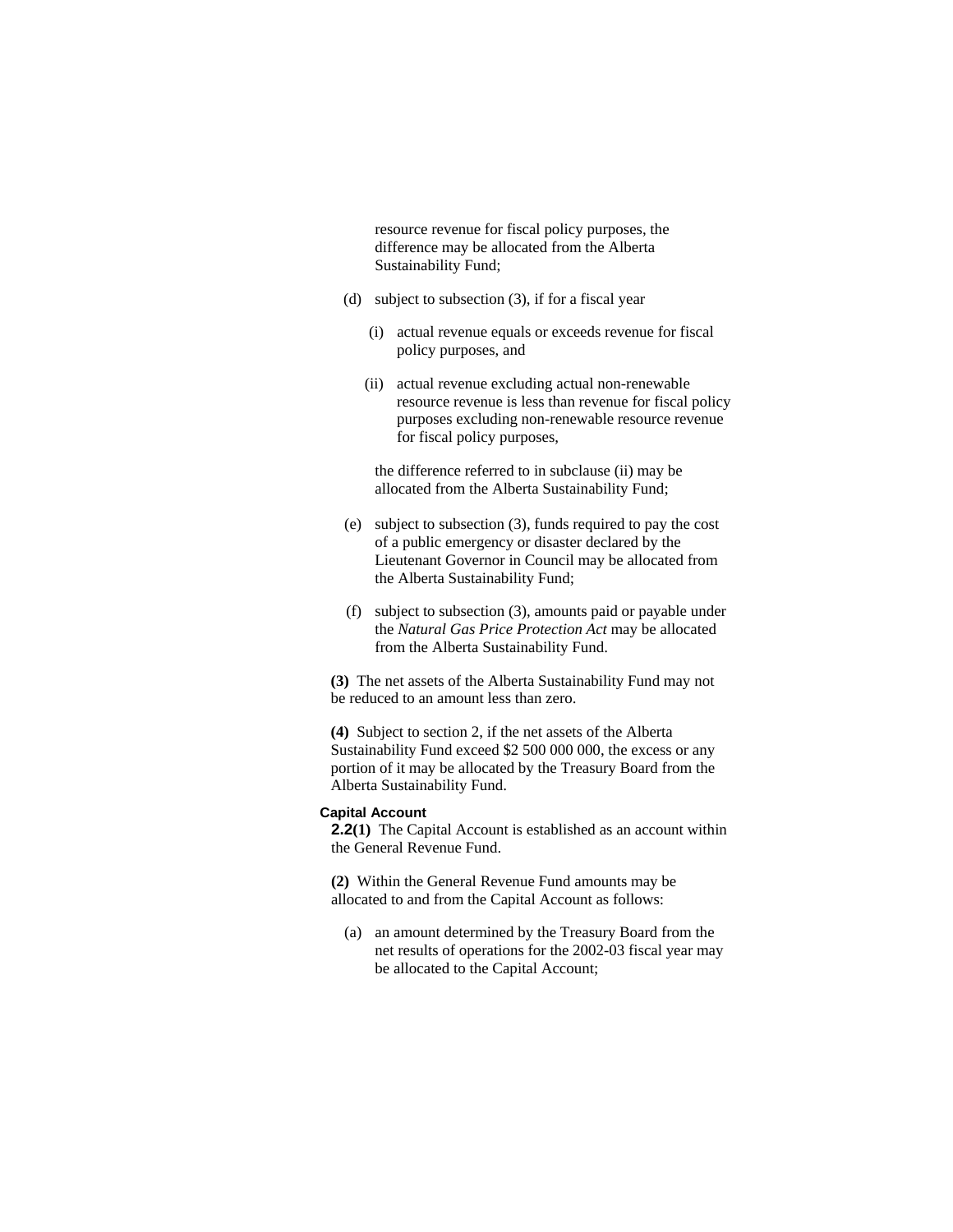- (b) an amount determined by the Treasury Board from amounts allocated from the Alberta Sustainability Fund under section 2.1(4) may be allocated to the Capital Account;
- (c) subject to subsection (3), amounts for capital spending whether directly by the Crown or through grants may be allocated from the Capital Account.

**(3)** The net assets of the Capital Account may not be reduced to an amount less than zero.

# **(4) Sections 3, 4 and 5 are repealed and the following is substituted:**

# **Economic cushion**

**3** The consolidated fiscal plan must include an economic cushion for each fiscal year set out in the plan equal to a contingency allowance of at least 1% of revenue for fiscal policy purposes plus the aggregate of the following if the amount exceeds zero:

- (a) any estimated change in the combined total net financial assets of those Provincial agencies and regulated funds specified by the Treasury Board;
- (b) amounts estimated to be required for the consolidated capital plan required by section 7.1 of the *Government Accountability Act* less amounts otherwise provided for in the consolidated fiscal plan.

# **Changes from the budget**

**4(1)** Subject to section 2, in a quarterly budget update, an amount that is not more than the amount of the contingency allowance for the fiscal year pursuant to section 3, less any commitments made in previous quarterly budget updates for that fiscal year, may be committed for program expense initiatives or revenue reduction initiatives that were not included in the consolidated fiscal plan for that year.

**(2)** The following are not commitments for the purposes of subsection (1):

 (a) an increase in program expense during a fiscal year that is required because of a public emergency or disaster declared by the Lieutenant Governor in Council;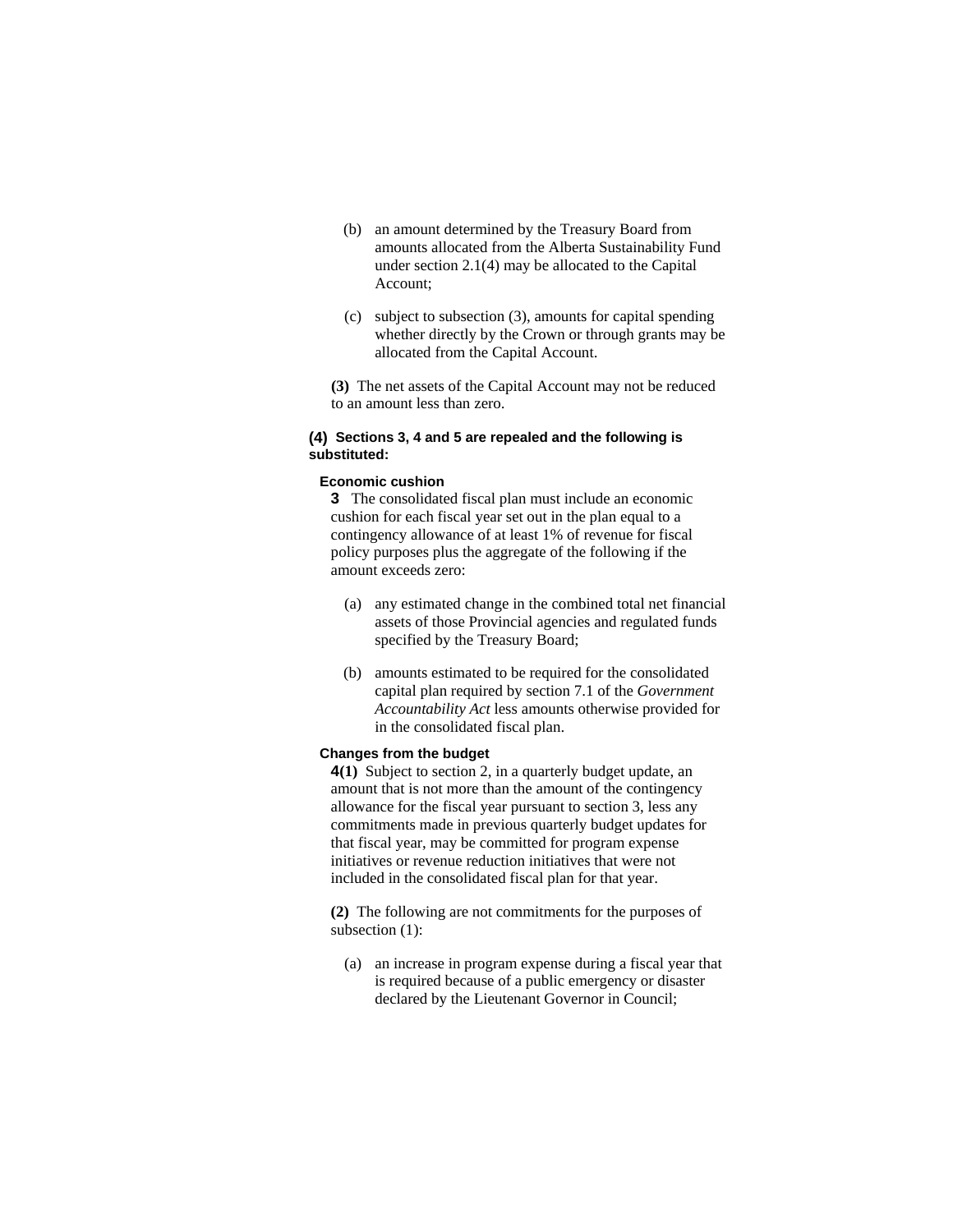- (b) an increase in the amount authorized to be spent under a supply vote under section 24(2) of the *Financial Administration Act* and an increase in any other expense that is offset by additional revenue received for the specific purpose of that expense;
- (c) an increase in amounts paid or payable for the fiscal year under the *Natural Gas Price Protection Act* from amounts allocated from the Alberta Sustainability Fund under section  $2.1(2)(f)$ ;
- (d) an increase in expenses paid or payable from amounts allocated from the Capital Account under section  $2.2(2)(c)$ .

#### **Debt elimination schedule**

- **5** The accumulated debt must be no greater than the following:
	- (a) \$6 245 000 000 by the end of the 2004-05 fiscal year;
	- (b) \$6 245 000 000 by the end of the 2009-10 fiscal year;
	- (c) \$6 245 000 000 by the end of the 2014-15 fiscal year;
	- (d) \$3 123 000 000 by the end of the 2019-20 fiscal year;
	- (e) zero by the end of the 2024-25 fiscal year.

# **(5) Section 8 is repealed and the following is substituted:**

### **Application**

**8(1)** This Act, as amended by section 2 of the *Financial Statutes Amendment Act, 2003*, except sections 2.1(1) and (2)(b) and 2.2(1) and (2)(a) of this Act, applies to the 2003-04 and subsequent fiscal years.

**(2)** Sections 2.1(1) and (2)(b) and 2.2(1) and (2)(a) apply to the 2002-03 and subsequent fiscal years.

**(3)** This Act as it read before the coming into force of section 2 of the *Financial Statutes Amendment Act, 2003* applies to the 2002-03 fiscal year.

**(6) Section 9 is amended by adding** "of" **after** "10" **and by**  striking out "on Proclamation".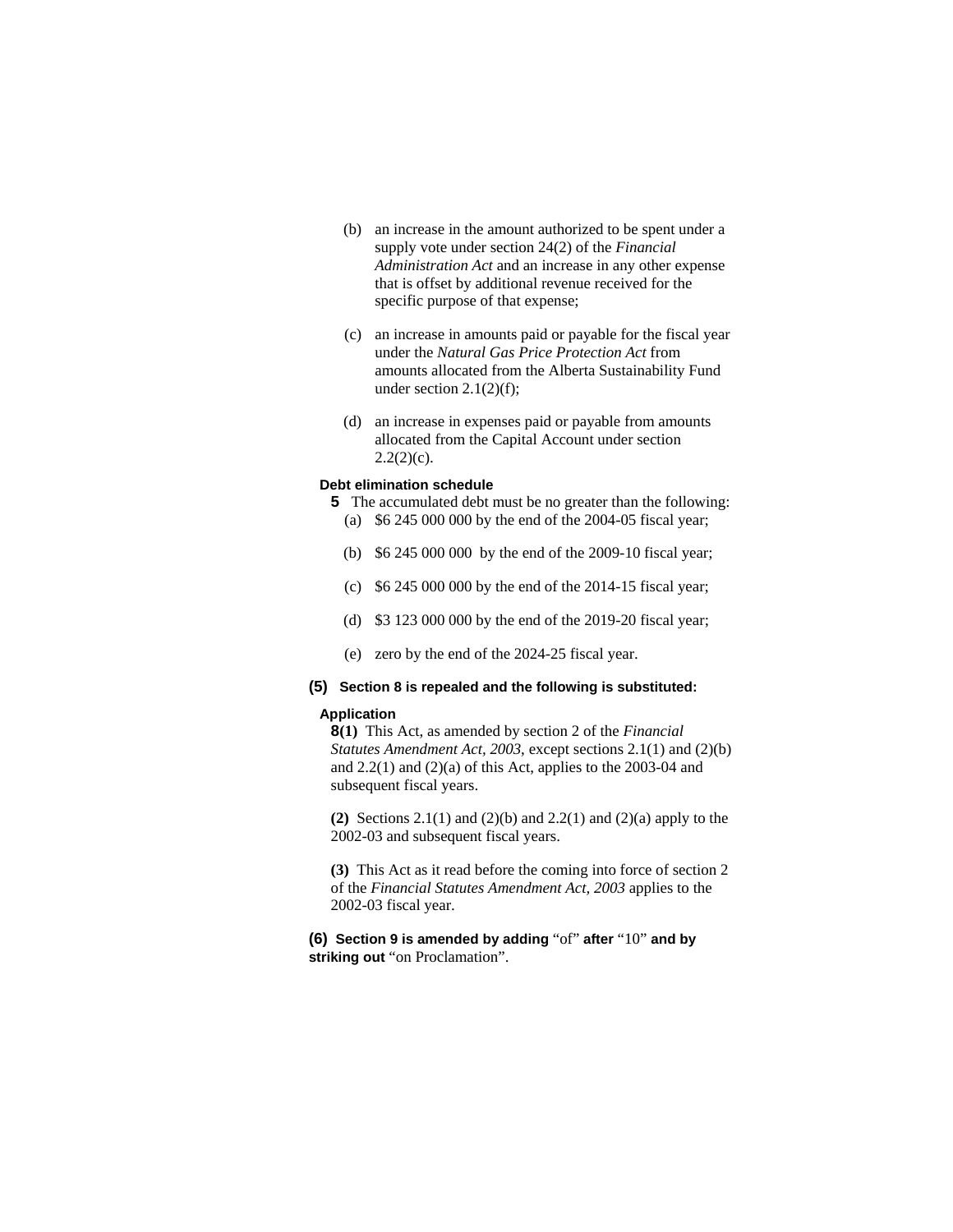# **Government Accountability Act**

### **Amends RSA 2000 cG-7**

**3(1) The** *Government Accountability Act* **is amended by this section.** 

- **(2) Section 5 is amended**
	- **(a) by repealing subsection (1)(b), (c) and (d) and substituting the following:** 
		- (b) the total expense and a breakdown by category of expense,
		- (c) the consolidated net revenue or expense,
		- (d) the total capital investment, including a breakdown of capital investment by ministry,

### **(b) by repealing subsection (1)(f) and substituting the following:**

 (f) the net financial position and a breakdown by liabilities and financial and other assets,

### **(c) by repealing subsection (1)(h) and substituting the following:**

 (h) any other information the Minister of Finance considers appropriate.

### **(d) by repealing subsection (2)(b) and (c) and substituting the following:**

- (b) the total expense,
- (c) the consolidated net revenue or expense,

### **(3) Section 7 is repealed and the following is substituted:**

#### **Government business plan**

**7(1)** The Minister of Finance must prepare a government business plan as part of the consolidated fiscal plan for a fiscal year.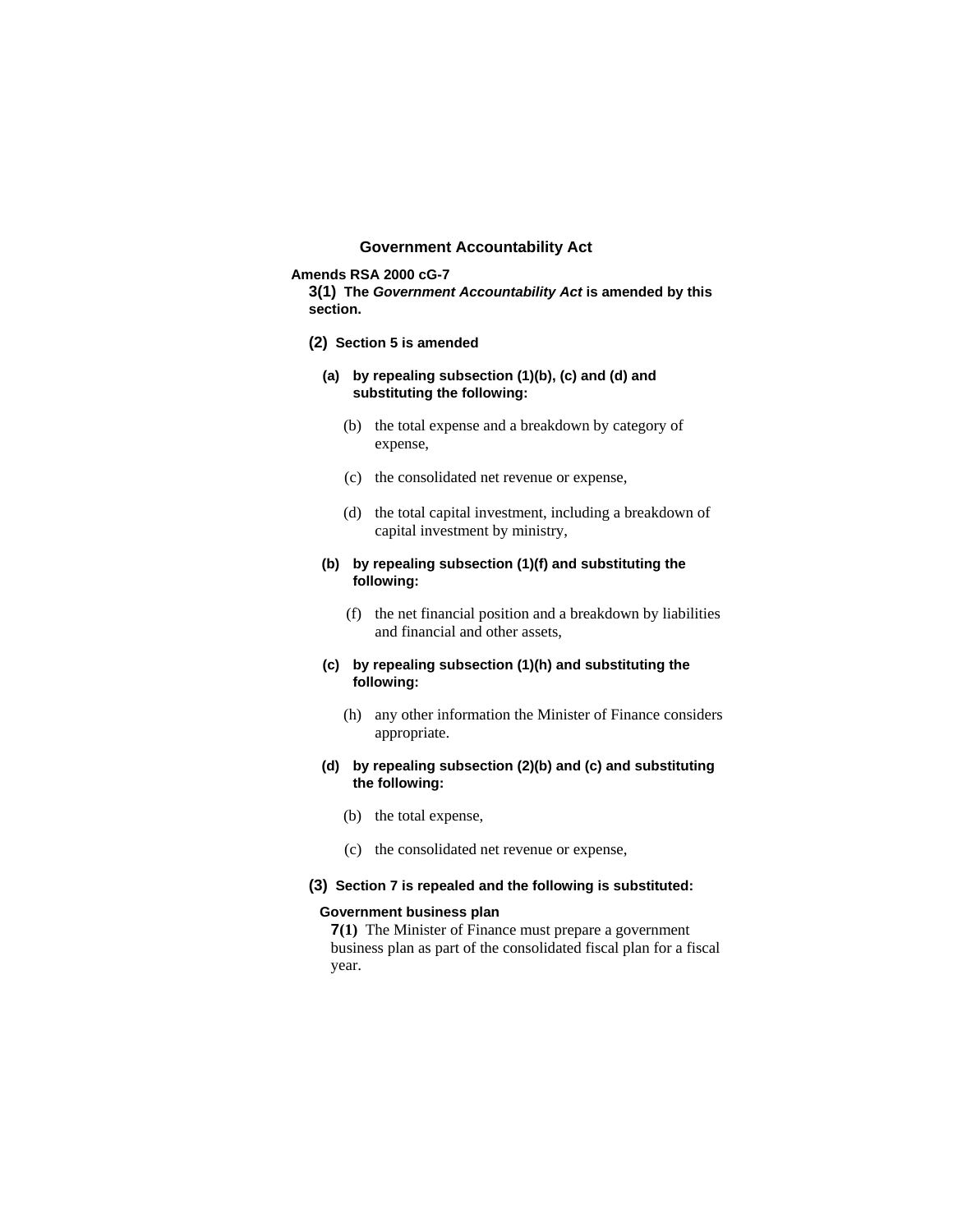**(2)** The government business plan must be for a period that includes the fiscal year and at least 2 subsequent fiscal years.

- **(3)** The government business plan must include the following:
	- (a) the mission, core businesses and goals of the Government;
	- (b) the measures to be used in assessing the performance of the Government in achieving its goals;
	- (c) the performance targets set by the Government for each of its goals;
- (d) links to the ministry business plans.

### **(4) The following is added after section 7:**

### **Consolidated capital plan**

**7.1(1)** The Minister of Finance must prepare a consolidated capital plan for the Government as part of the consolidated fiscal plan for a fiscal year.

**(2)** A consolidated capital plan must be for a period that includes the fiscal year and at least the 2 subsequent fiscal years.

- **(3)** A consolidated capital plan must include
	- (a) the estimated total capital spending for each year of the consolidated capital plan, broken down by purpose of the capital spending,
	- (b) the method and amount of funding for the capital spending for each year of the consolidated capital plan, and
	- (c) any other information that the Treasury Board considers appropriate.

### **(5) Section 10 is amended**

**(a) by repealing subsection (2)(c) and substituting the following:**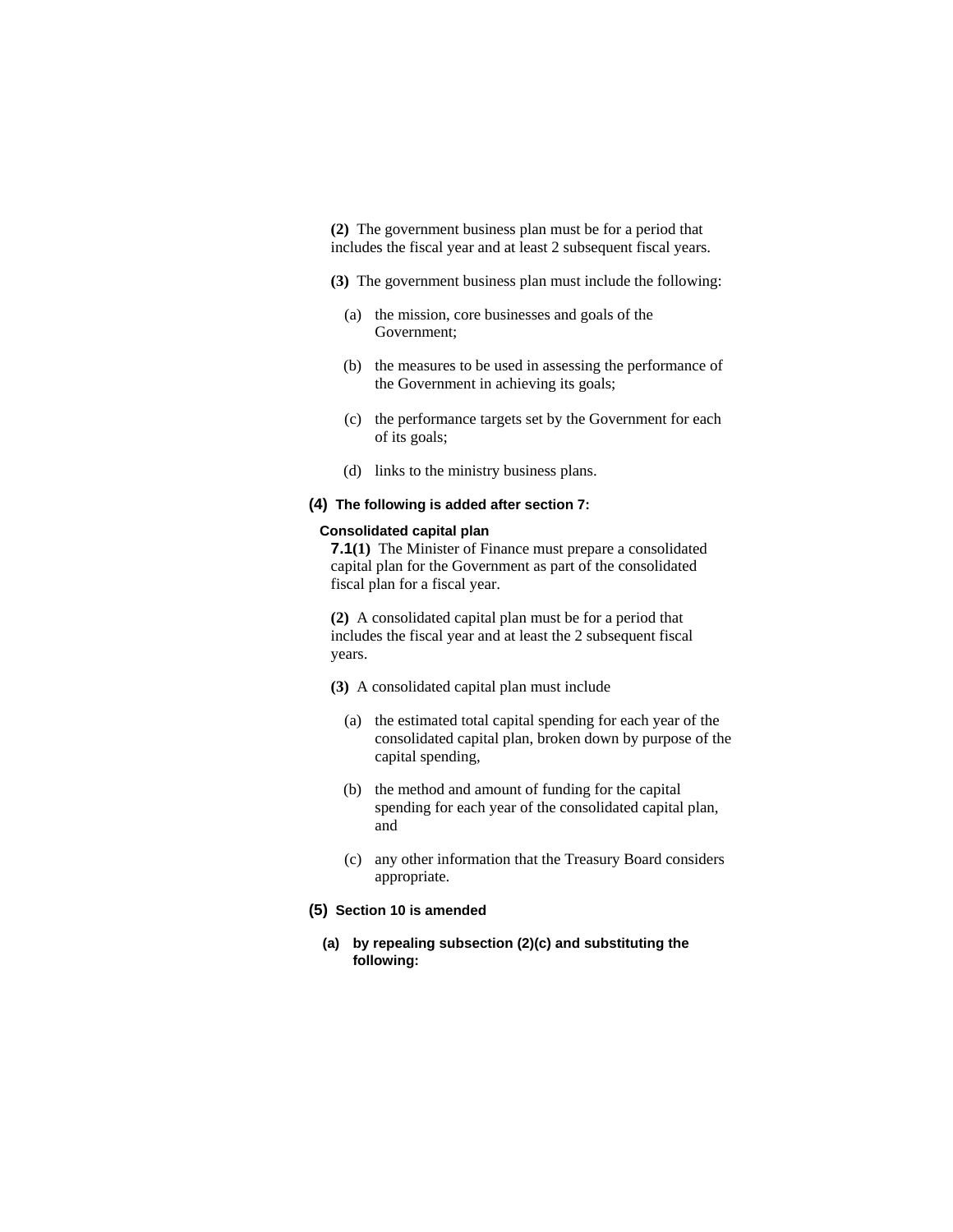(c) a comparison of the actual performance results to the targets included in the government business plan under section 7(3), and an explanation of any significant variances,

### **(b) by repealing subsection (2)(d) and substituting the following:**

- (d) a message from the Minister of Finance providing an overview of the performance of the Government, and
- **(c) in subsection (3)** 
	- **(i) by striking out** "19" **and substituting** "18";
	- **(ii) by striking out** "Provincial Treasurer" **wherever it occurs and substituting** "Minister of Finance".
- **(6) Section 13(3) is amended**
	- **(a) in clause (a) by striking out** "consolidated";
	- **(b) by repealing clause (b) and substituting the following:** 
		- (b) a summary of the total revenue, expense and capital investment targets for the ministry,
	- **(c) by adding** "and" **at the end of clause (c) and adding the following after clause (c):** 
		- (d) links to the government business plan.

# **(7) Section 14(2)(c) is repealed and the following is substituted:**

- (c) a summary of expense and capital investment under each appropriation in the ministry, and
- **(8) The following is added after section 16:**

# **Public Accounts**

### **Contents of public accounts**

**17** The public accounts for a fiscal year shall include the following: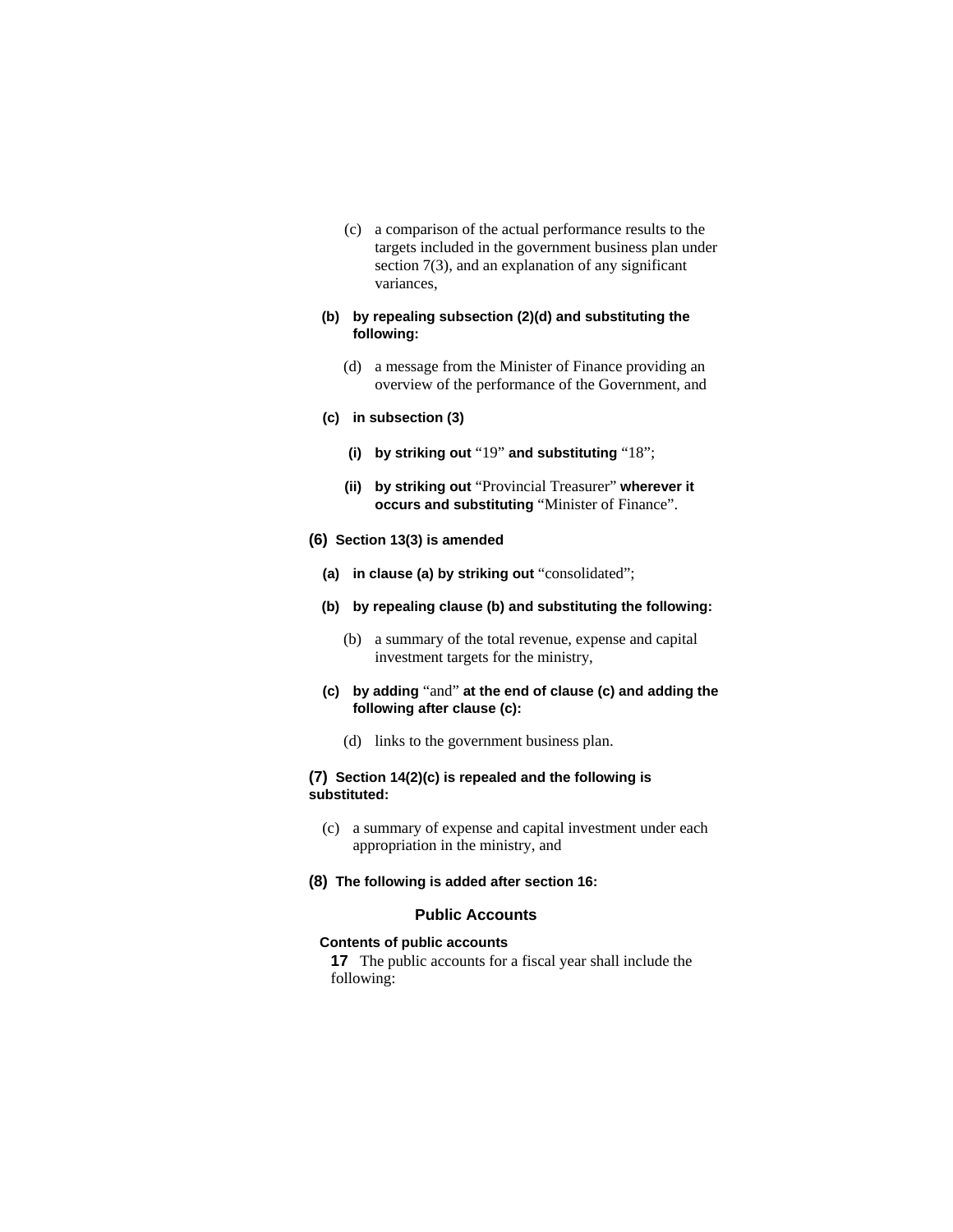- (a) the consolidated annual report prepared under section 10,
- (b) the ministry annual reports prepared under section 14, including the reports or statements prepared pursuant to sections 23, 25(3), 28(5), 28.1(4), 30, 56(2), 66(2) and 75 of the *Financial Administration Act*, and
- (c) any supplementary schedules, statements, explanations and financial statements that the Minister of Finance may require.

**(9) In the following provisions** "Provincial Treasurer" **is struck out wherever it occurs and** "Minister of Finance" **is substituted:**

section  $1(1)(d)(iv)$ ; section  $4(1)$  and  $(2)$ ; section  $5(2)$ ; section  $6(a)$ ; section  $8(1)$ ; section 9; section  $10(1)$  and  $(2)$ ; section  $11(1)$ ; section  $12(1)$  and  $(2)$ ; section 13(2).

**(10) Subsections (2), (3), (4), (5)(a) and (b), (6), (7) and (8) apply to the 2003-04 and subsequent fiscal years.**

**(11) This section comes into force on April 1, 2003.** 

# **Explanatory Notes**

### **Financial Administration Act**

**1**(1) Amends chapter F-12 of the Revised Statutes of Alberta 2000.

- (2) Section 1 presently reads in part:
	- *1(1) In this Act,* 
		- *(e) "Crown-controlled organization" means, unless subsection (3) applies,*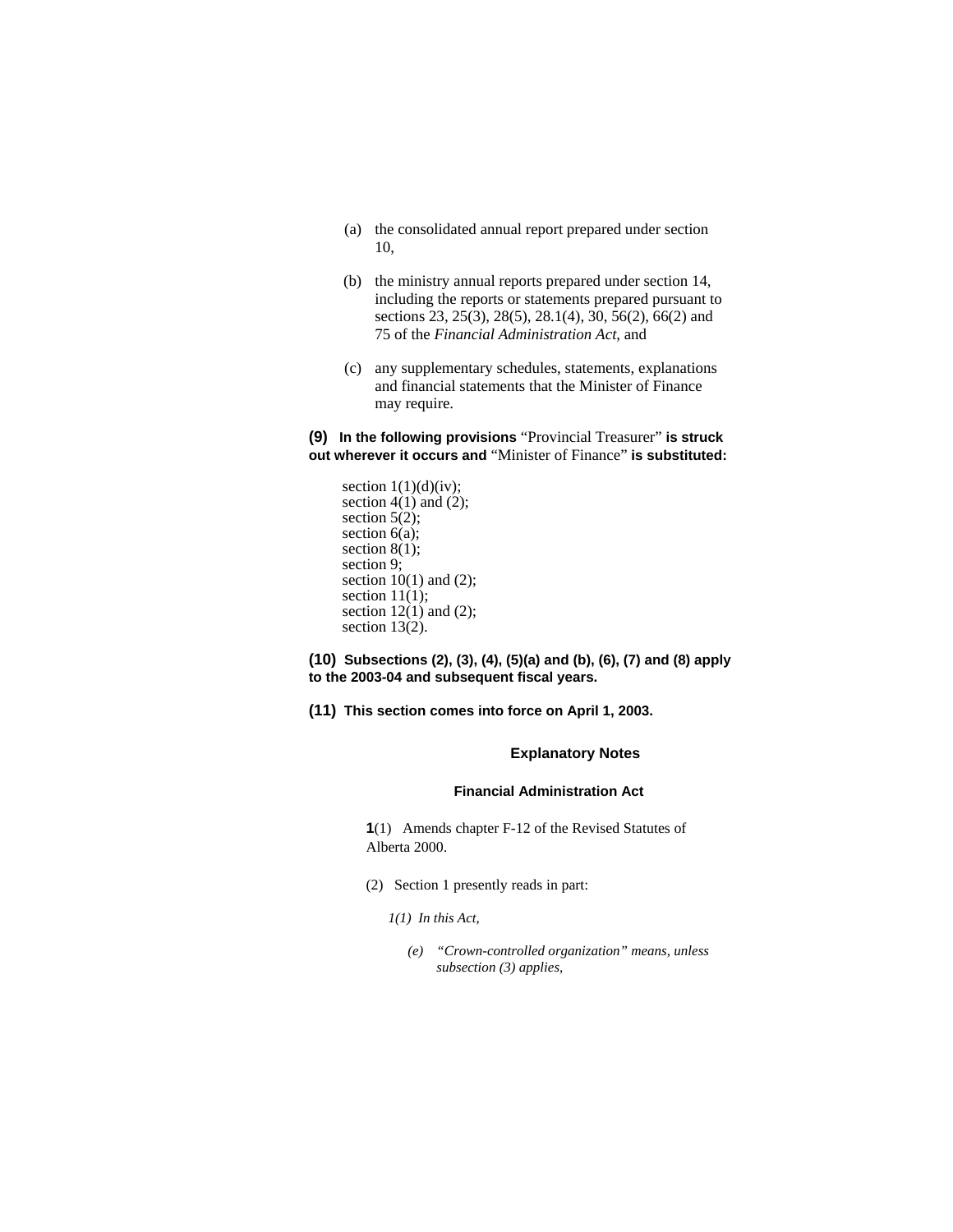*(i) an unincorporated board, commission, council or other body that is not a department or part of a department, 20% or more but fewer than a majority of whose members are appointed or designated, either by their personal names or by their names of office, by an Act of the Legislature or regulations under an Act of the Legislature, by an order of the Lieutenant Governor in Council or of a Minister of the Crown, or by any combination of them,* 

 *and that is responsible for the administration of public money or assets owned by the Crown,* 

- *(ii) a corporation that is incorporated by or under an Act of the Legislature, other than a local or private Act, 20% or more but fewer than a majority of whose members or directors are appointed or designated, either by their personal names or by their names of office, by an Act of the Legislature or regulations under an Act of the Legislature, by an order of the Lieutenant Governor in Council or of a Minister of the Crown, or by any combination of them, and that is responsible for the administration of public money or assets owned by the Crown,*
- *(iii) a corporation that is incorporated by or under an Act of the Legislature other than a local or private Act, 50% or more but less than 100% of whose issued voting shares are owned by the Crown or held in trust for the Crown or are partly owned by the Crown and partly held in trust for the Crown, or*
- *(iv) a corporation that is a subsidiary of a corporation referred to in subclause (ii) or (iii) or that is controlled by a corporation referred to in subclause (ii) or (iii) directly or indirectly through one or more intermediary corporations;*
- *(r) "Provincial corporation" means*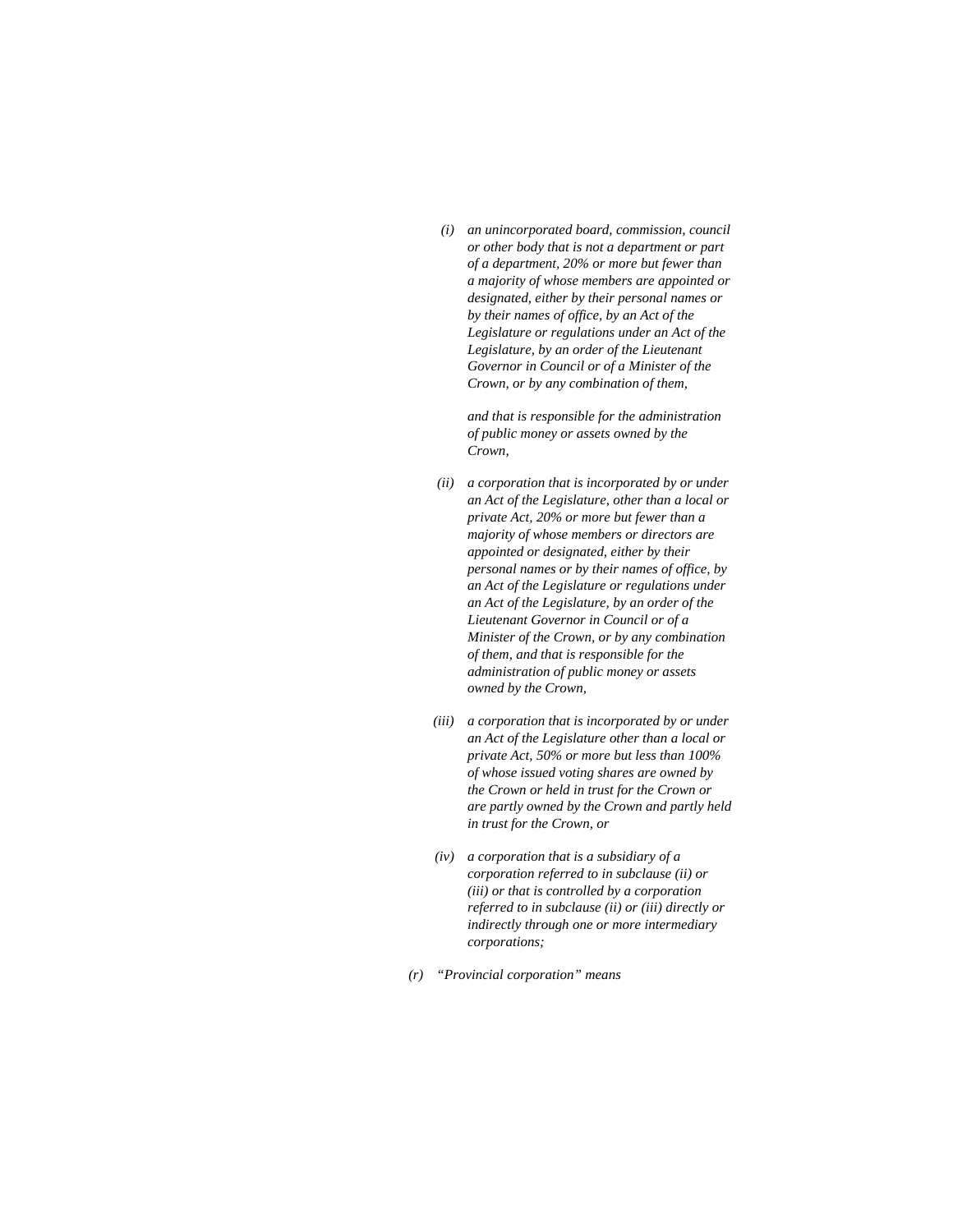- *(i) a corporation that is incorporated by or under an Act of the Legislature, other than a local or private Act, all or a majority of whose members or directors are appointed or designated, either by their personal names or by their names of office, by an Act of the Legislature or regulations under an Act of the Legislature, by an order of the Lieutenant Governor in Council or of a Minister of the Crown or by any combination of those methods,*
- *(ii) a corporation all of whose issued voting shares of every class are owned by the Crown or held in trust for the Crown or are partly owned by the Crown and partly held in trust for the Crown, or*
- *(iii) a corporation that is a subsidiary of a corporation referred to in subclause (i) or (ii) or that is controlled by a corporation referred to in subclause (i) or (ii) directly or indirectly through one or more intermediary corporations,*

 *but does not include a housing authority incorporated under section 42 of the Alberta Mortgage and Housing Corporation Act, SA 1984 cA-32.5, or a management body within the meaning of the Alberta Housing Act or a regional health* 

 *authority or subsidiary health corporation under the Regional Health Authorities Act;* 

- *(w) "regulated fund" means a fund containing public money except public money* 
	- *(i) forming part of the General Revenue Fund,*
	- *(ii) received by a revenue officer for deposit in the General Revenue Fund that has not been deposited in the General Revenue Fund, or*
	- *(iii) owned or held by a Provincial agency,*

 *but does not include a revolving fund;*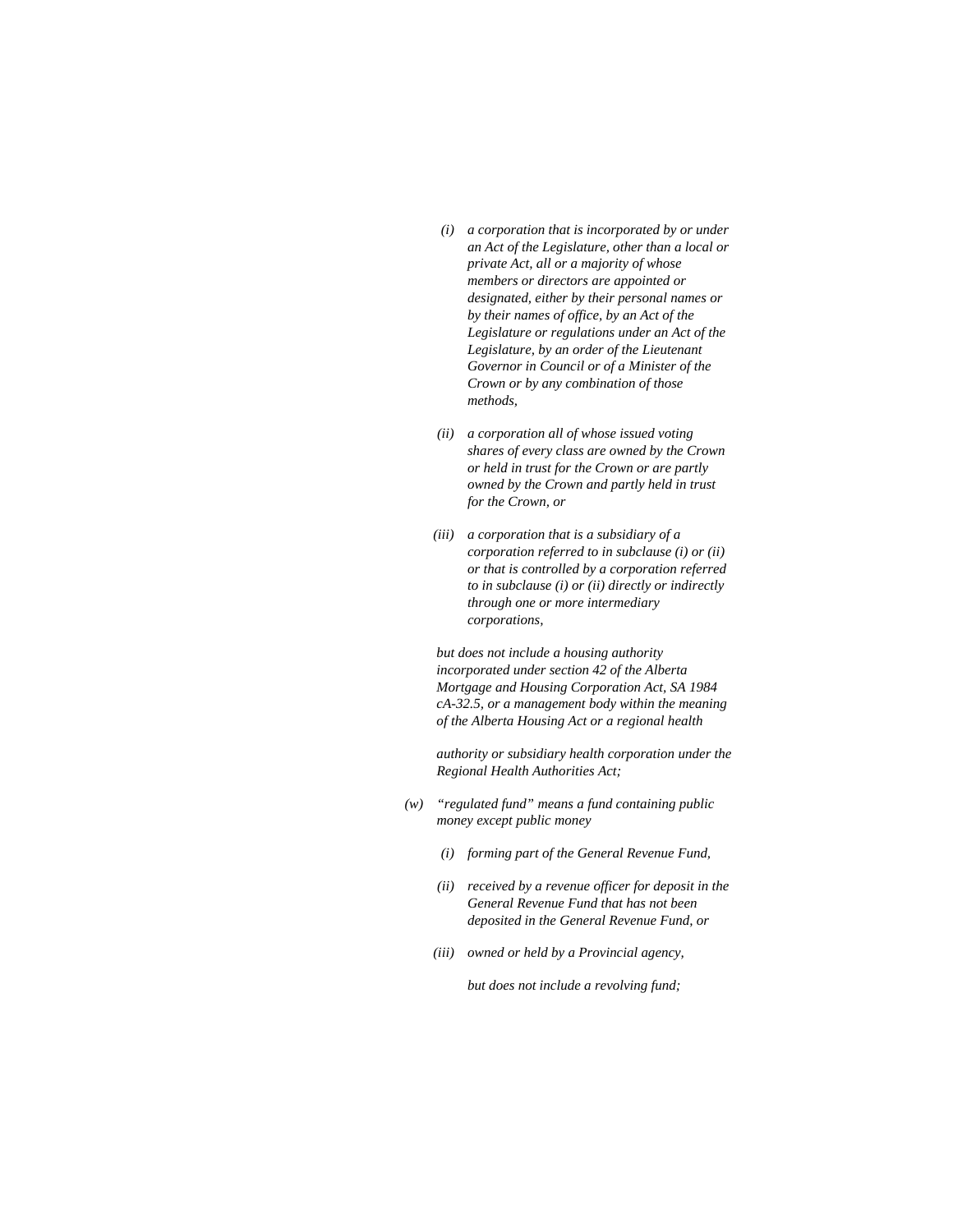- *(y) "revolving fund" means* 
	- *(i) the revolving fund established under section 31 of the Environmental Protection and Enhancement Act,*
	- *(ii) a revolving fund established or continued under section 17, or*
	- *(iii) the revolving fund established under section 3 of the Public Service Act,*

 *and includes a fund designated as a revolving fund by the regulations;* 

(3) Section 10 presently reads:

*10(1) The Provincial Treasurer is responsible for all matters related to the financial affairs of the Crown except those assigned to another person under this or any other Act.* 

*(2) The Provincial Treasurer may prescribe the form and contents of the financial records of the Crown and of Provincial agencies.* 

*(3) The Crown's obligations in respect of the following pension plans shall be included in the financial records of the Crown in accordance with generally accepted accounting principles:* 

- *(a) Local Authorities Pension Plan;*
- *(b) Public Service Pension Plan;*
- *(c) Universities Academic Pension Plan;*
- *(d) Special Forces Pension Plan;*
- *(e) Management Employees Pension Plan;*
- *(f) Public Service Management (Closed Membership) Pension Plan;*
- *(g) Members of the Legislative Assembly Pension Plan;*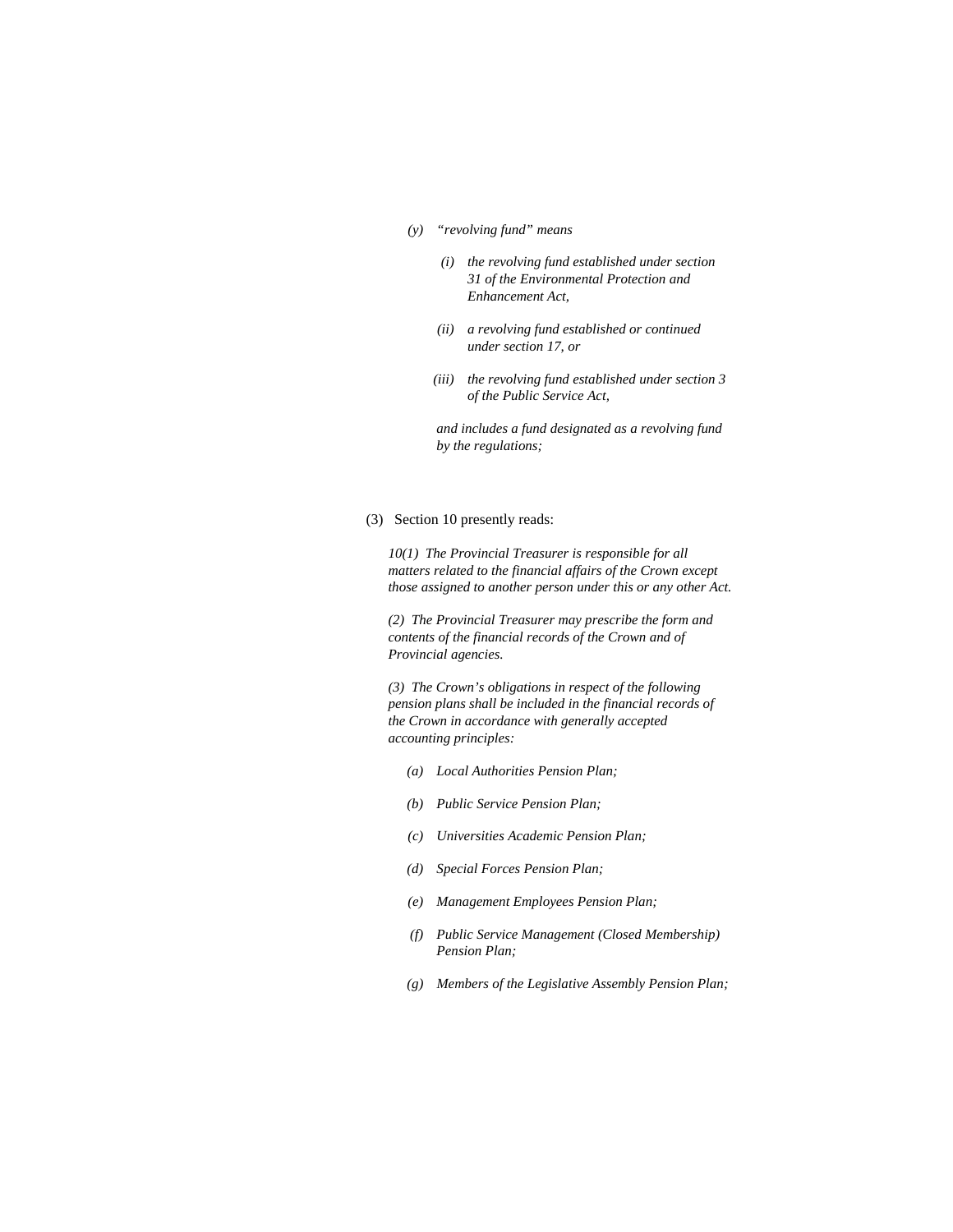### *(h) the Teachers' Pension Plans.*

#### (4) Section 12 presently reads:

- *12(1) The Provincial Treasurer may authorize in writing* 
	- *(a) an employee of the Treasury Department,*
	- *(b) a fund administrator, with the prior approval in writing of the fund administrator, or*
	- *(c) an employee of a department other than the Treasury Department, an employee of a fund administrator or a member or employee of a Provincial agency or the board of a Provincial corporation with the approval in writing of* 
		- *(i) the employee, member or board, and*
		- *(ii) in the case of an employee or member, the employee's department head or deputy head, the fund administrator by whom the employee is employed or the Provincial agency of which the member is a member or by which the employee is employed, as the case may be,*

*to do any act or thing required or permitted to be done by the Provincial Treasurer under this or any other Act or a regulation under those Acts, except the power to make regulations and, subject to subsection (6), the power to make an authorization under this subsection.* 

*(2) An authorization given under subsection (1) may be general or applicable to a particular case and may specify an employee, fund administrator or member by that person's personal name or by that person's name of office.* 

*(3) An authorization under subsection (1)(b) or (c) to exercise the powers of the Provincial Treasurer under sections 13 and 77 shall only be made with the prior approval in writing of the Treasury Board.* 

*(4) An act or thing done or document or instrument executed or signed pursuant to an authorization given under*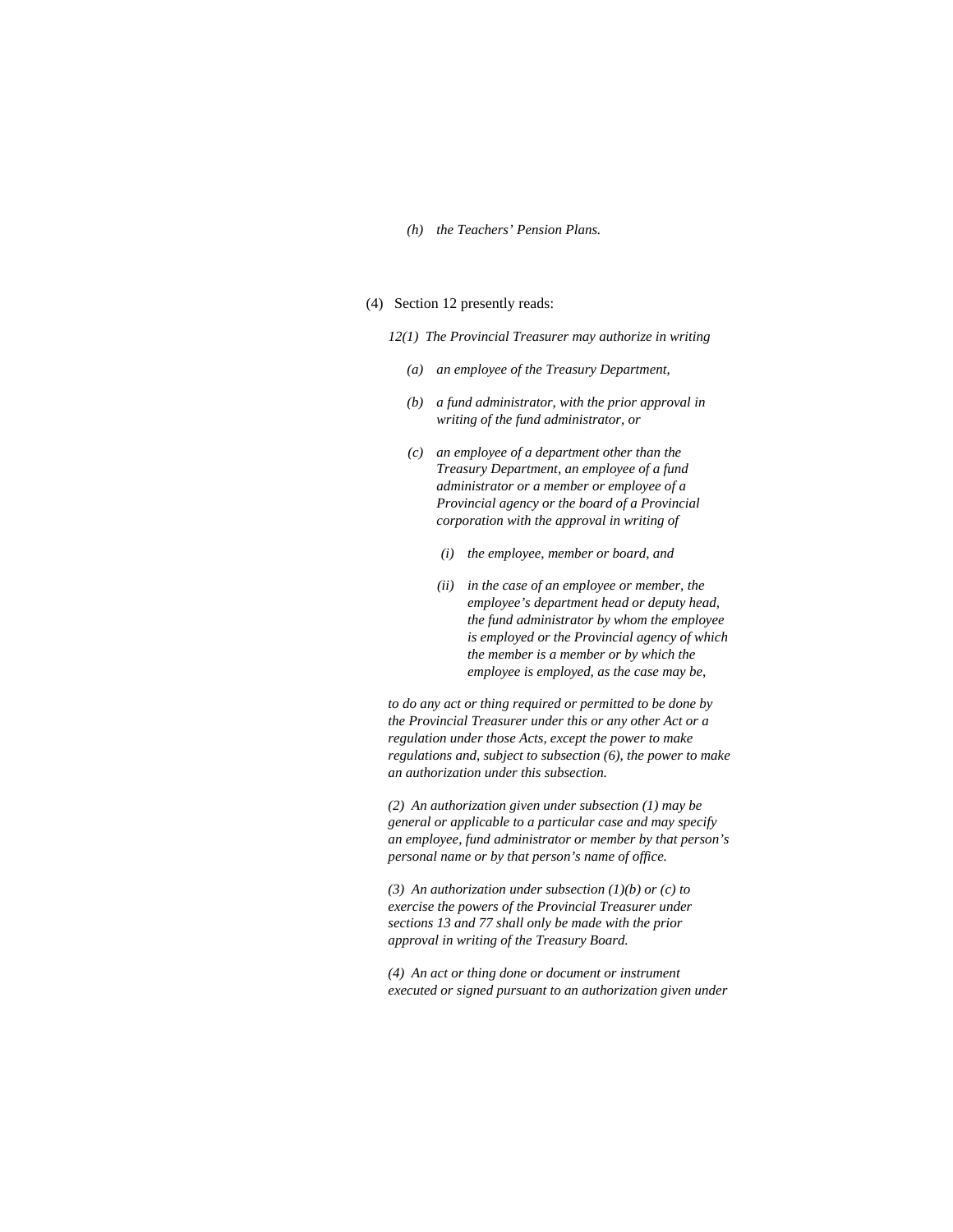*subsection (1) has the same effect as if the act or thing were done or the document or instrument were executed or signed by the Provincial Treasurer.* 

*(5) A document or instrument purporting to be executed or signed by an employee, fund administrator or member shall be admitted in evidence as proof, in the absence of evidence to the contrary, that* 

*the employee, fund administrator or member was authorized under subsection (1) to execute or sign the document or instrument.* 

*(6) The Provincial Treasurer may authorize in writing an employee of the Treasury Department to exercise the Provincial Treasurer's powers under subsection (1) subject to any conditions prescribed by the Provincial Treasurer, and in that case subsections (2) to (5) apply to an authorization given by that employee pursuant to subsection (1) to the same extent as though that authorization had been given by the Provincial Treasurer.* 

### (5) Section 17 presently reads:

*17(1) The Treasury Board may by directive establish revolving funds.* 

*(2) A directive establishing a revolving fund may also specify* 

- *(a) the total amount that may be paid into the revolving fund in any fiscal year;*
- *(b) the maximum amount by which the aggregate of the advances made to the revolving fund from the General Revenue Fund may exceed at any time the aggregate of the amount credited in reduction of the advances;*
- *(c) the purposes for which the revolving fund may be used;*
- *(d) the Minister who is to administer the revolving fund and make payments from the revolving fund;*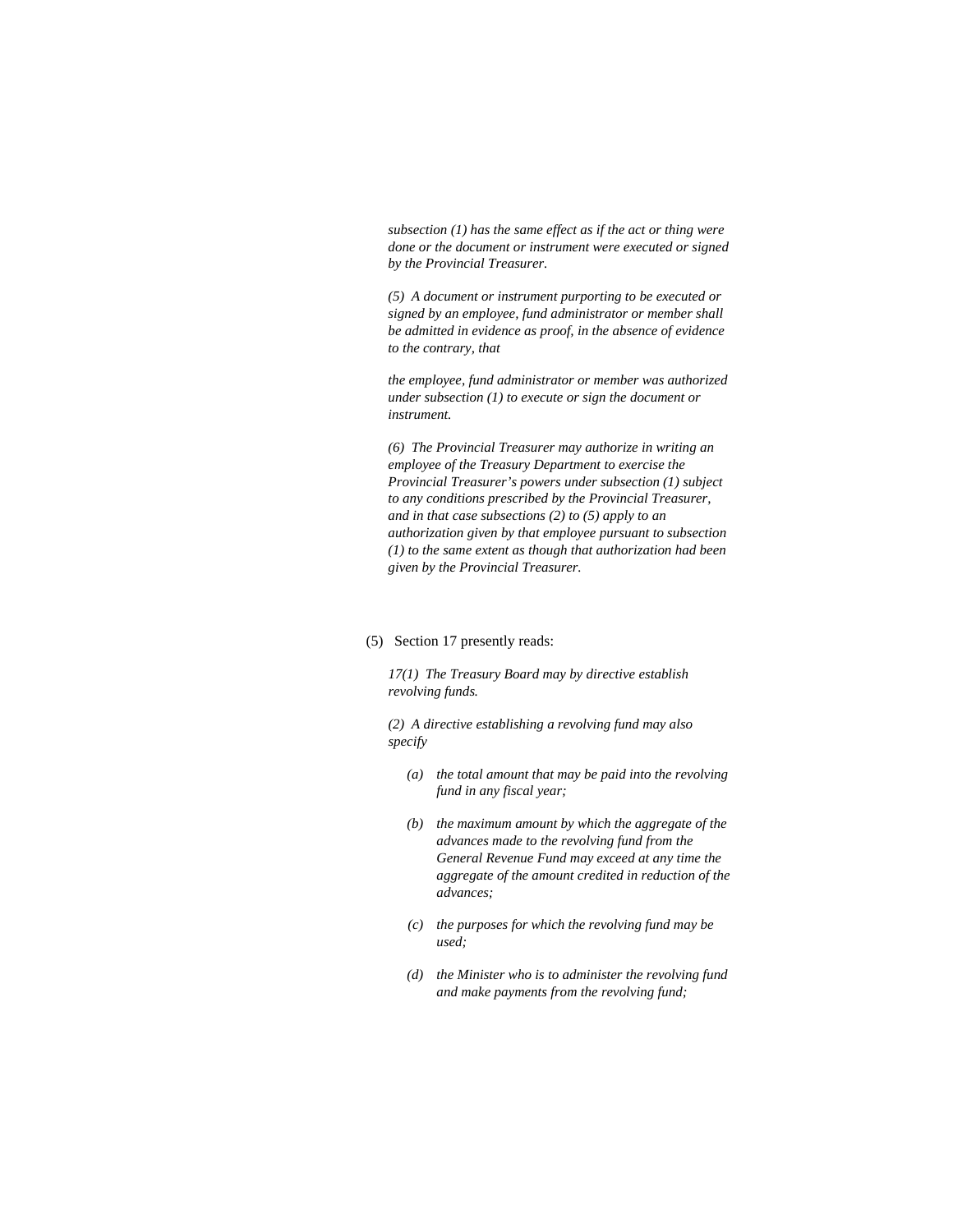*(e) any other matter the Treasury Board considers necessary.* 

*(3) The Provincial Treasurer may, on the request of the Minister who administers a revolving fund, make advances from the General Revenue Fund to the revolving fund of sums that are required to pay for land, supplies, services or other things that may be acquired by or disposed of using the revolving fund.* 

*(4) Subject to a directive under subsection (1), the Minister who administers a revolving fund may dispose of or supply any land, supplies, services or other things acquired through the revolving fund on any terms and conditions that the Minister considers proper and charge for them.* 

*(5) The proceeds of any charge made by a Minister under subsection (4) shall be credited in reduction of the amount of the advances made by the Provincial Treasurer to the revolving fund through which the land, supplies, services or other things were acquired.* 

*(6) The revolving funds established under the following provisions are continued under this Act as if they were established by the Treasury Board under subsection (1) and the provisions governing* 

*their operation were included in a directive made under subsection (1):* 

- *(a) Department of Culture and Multiculturalism Act, RSA 1980 cD-15, section 9;*
- *(b) Department of Education Act, RSA 1980 cD-17, section 14;*
- *(c) Department of Forestry, Lands and Wildlife Act, SA 1986 cD-20.5, section 8;*
- *(d) Department of Public Works, Supply and Services Act, SA 1983 cD-25.5, section 9;*
- *(e) Department of Tourism, Parks and Recreation Act, SA 1992 cD-28.9, section 10;*
- *(f) Department of Transportation and Utilities Act, RSA 1980 cD-30, section 10.*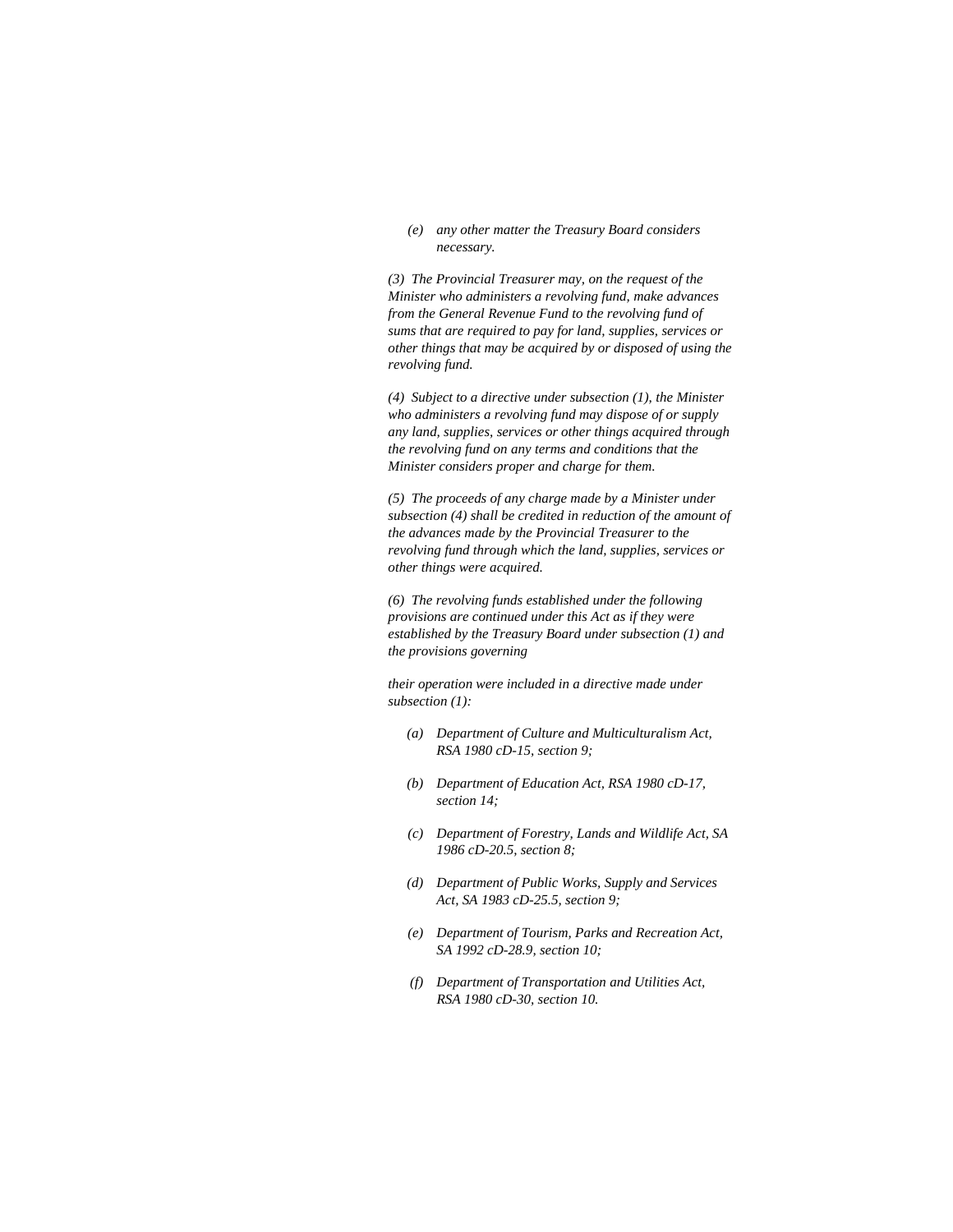*(7) A reference in this or any other enactment to a revolving fund referred to in subsection (6) is deemed to be a reference to the revolving fund as it is continued under this section.* 

#### (6) Section 23 presently reads:

*23 The Provincial Treasurer shall prepare a statement of all remissions and compromises made or approved under sections 21 and 22 and any write-offs made or approved during a fiscal year.* 

- (7) Carry over of capital investment supply votes.
- (8) Section 30 presently reads:

*30 The Provincial Treasurer shall prepare for each fiscal year a statement of all special warrants issued during that fiscal year and the payments made from the authority provided by each of those warrants.* 

#### (9) Section 43 presently reads in part:

*(4) In addition to and not in substitution for the Provincial Treasurer's power under a directive under section 17, the Provincial Treasurer may charge a cost, expense or other payment to the General Revenue Fund, to any fund the Provincial Treasurer is authorized to invest pursuant to an enactment or to any other fund approved by the Lieutenant Governor in Council if the cost, expense or other payment, in the opinion of the Provincial Treasurer, is in respect of investing on behalf of the fund.* 

*(6) The Provincial Treasurer may enter into agreements or engage in other activities of a financial nature respecting investment under this Part, including, without limiting the generality of the foregoing, exchange agreements, futures agreements, option agreements, rate agreements, any other*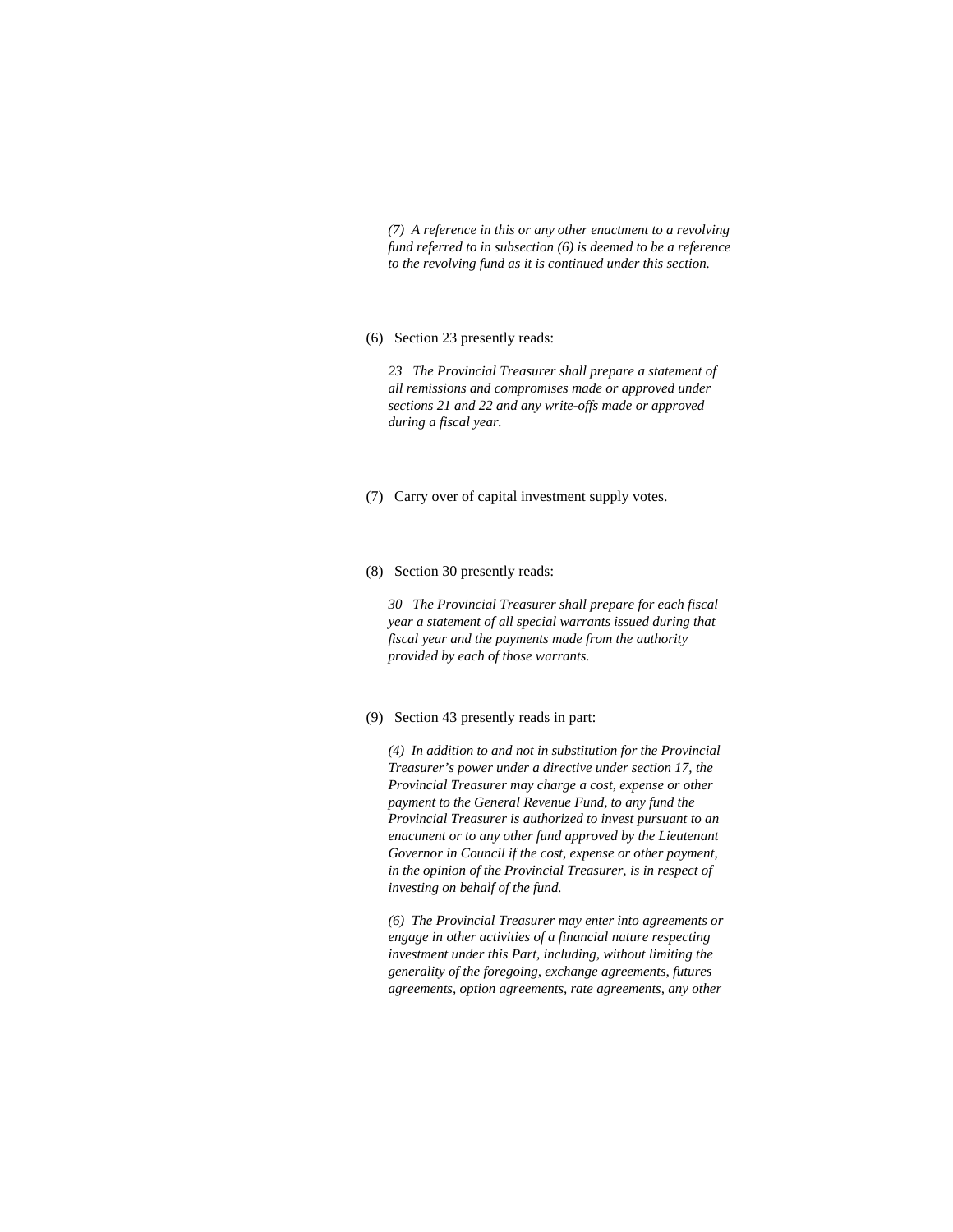*financial agreements or any combination of the agreements or activities referred to in this subsection.* 

### (10) Section 56(3) presently reads:

*(3) The Provincial Treasurer may enter into agreements or engage in other activities of a financial nature, whether in anticipation of an order being made under subsection (1) or after an order is made under subsection (1), or both, respecting this Part, including, without limiting the generality of the foregoing, exchange agreements, futures agreements, option agreements, rate agreements, any other financial agreements or any combination of the agreements or activities referred to in this subsection.* 

#### (11) Section 65(2) presently reads:

*(2) The signature of a person authorized to be affixed to Government securities or another instrument under subsection (1) may be printed, engraved, lithographed or otherwise reproduced* 

*and the signature so reproduced is for all purposes valid and binding on the Crown notwithstanding that the person whose signature is so reproduced has ceased to hold office before the date of the Government securities, the date of the issue of the Government securities or the date of the other instrument, as the case may be.* 

#### (12) Section  $67(2)(g)$  presently reads:

*(2) Money required in connection with Government securities or in connection with money raised pursuant to section 56 other than by the issue of Government securities* 

 *(g) to make the payments required under agreements entered into or activities engaged in by the Provincial Treasurer under section 56(3), and*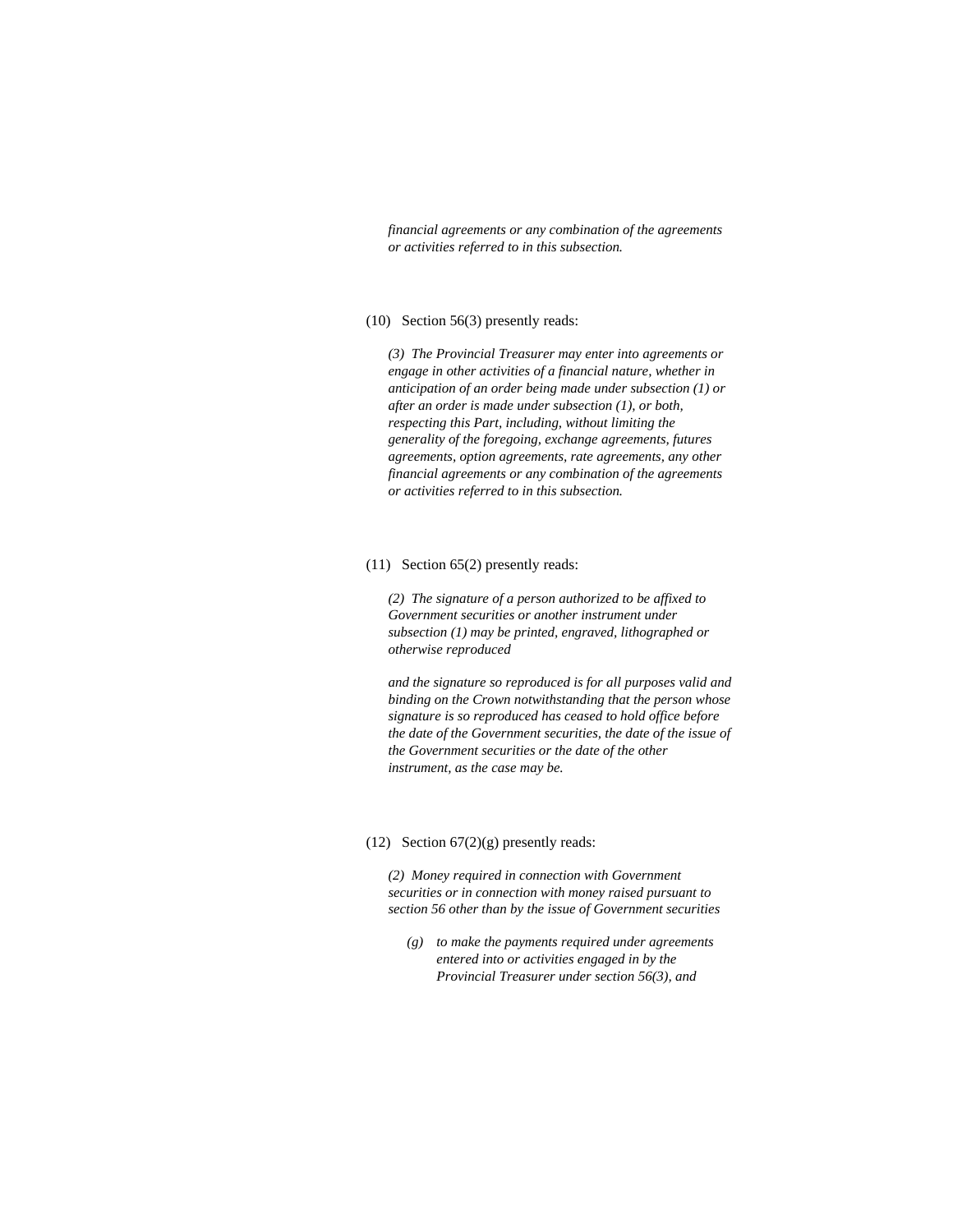### (13) Section 75 presently reads:

*75(1) The Provincial Treasurer shall prepare, in accordance with the regulations, a report for each fiscal year of the Crown and for each fiscal year of a Provincial corporation during which it gave a guarantee or indemnity* 

- *(a) summarizing the indemnities given under section 71(1) and the guarantees given in that fiscal year;*
- *(b) showing the amounts paid by the Crown or the Provincial corporation during that fiscal year as a result of the Crown's or the Provincial corporation's liability under guarantees and indemnities;*
- *(c) showing the amounts recovered during that fiscal year by the Crown or the Provincial corporation on debts owing to the Crown or the Provincial corporation as a result of payments made by them arising out of guarantees or indemnities.*

*(2) If a guarantee is given by the Crown pursuant to an Act that was passed on or after May 24, 1996, the member of the Executive Council responsible for that Act under which it was given shall lay the guarantee agreement and any material amendment to the agreement before the Legislative Assembly not later than 45 days after the end of the fiscal year in which the agreement or amendment, as the case may be, is made or, if the Legislative Assembly is not then sitting, not more than 15 days after the beginning of the next sitting.* 

(14) Part 8 presently reads:

### *Part 8 Public Accounts*

- *77 The public accounts for a fiscal year shall include* 
	- *(a) the consolidated annual report prepared under section 10 of the Government Accountability Act*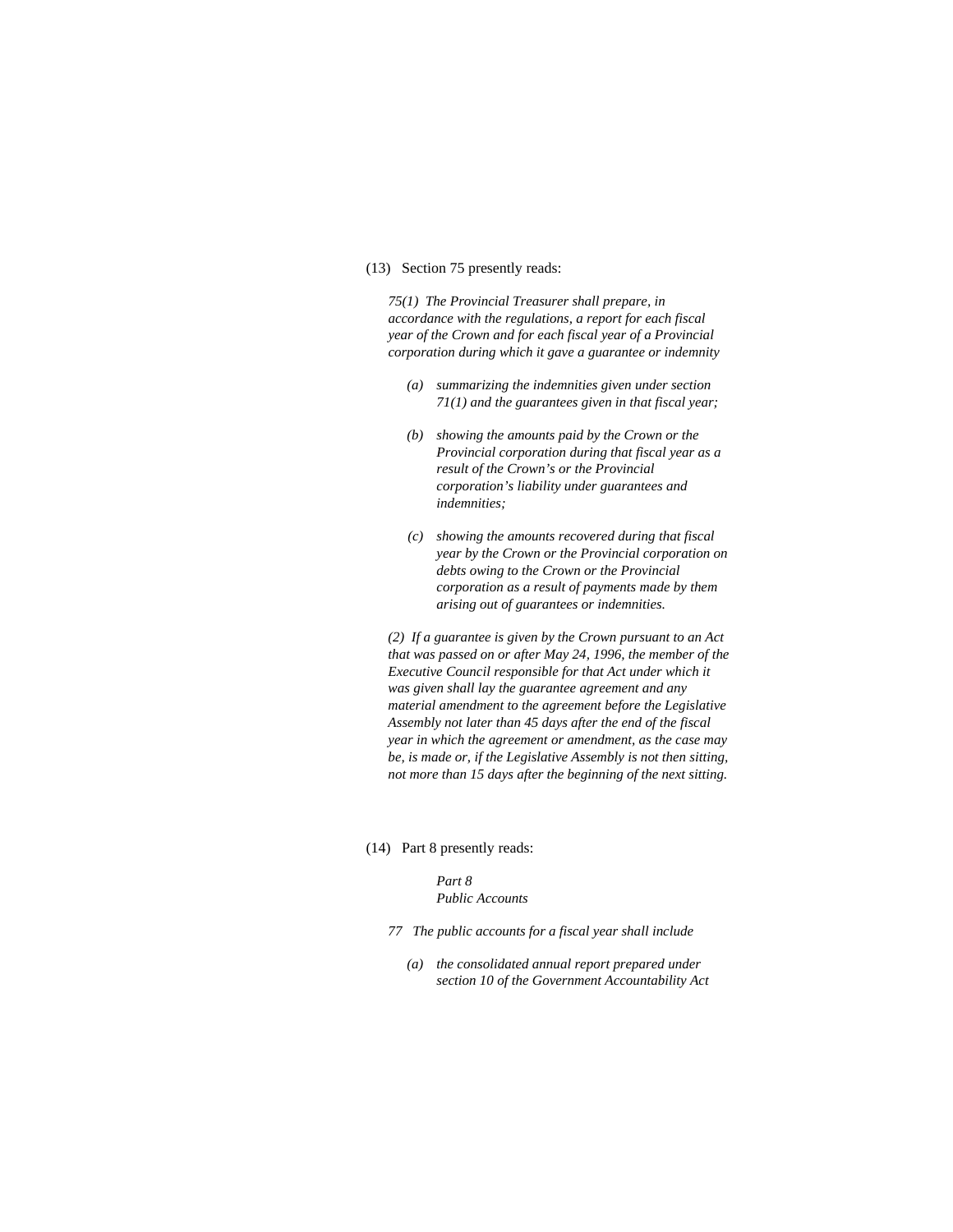*and the ministry annual reports prepared under section 14 of the Government Accountability Act,* 

- *(b) the reports or statements prepared pursuant to sections 23, 28(5), 30, 56(2), 66(2) and 75, and*
- *(c) any supplementary schedules, statements, explanations and financial statements that the Provincial Treasurer may require.*

### (15) Section 81 presently reads:

*81(1) If a Provincial corporation has the power to borrow money by issuing securities,* 

- *(a) the Provincial Treasurer is the exclusive agent of the corporation for the purpose of negotiating and determining the terms and conditions of the loan,*
- *(b) the corporation has no power to negotiate the loan otherwise than through the Provincial Treasurer as its agent, and*
- *(c) no order in council shall be made under an Act to approve that borrowing except on the recommendation of the Provincial Treasurer.*

*(2) If a Provincial corporation has the power to borrow money by way of overdraft or line of credit, the Provincial Treasurer may prescribe the amount of and the manner in which the money may be raised and the rate of interest that may be paid.* 

### (16) Section 82 presently reads in part:

*(2) All Provincial agencies in existence at that time are discontinued* 

 *(a) at the beginning of January 1, 1999, and*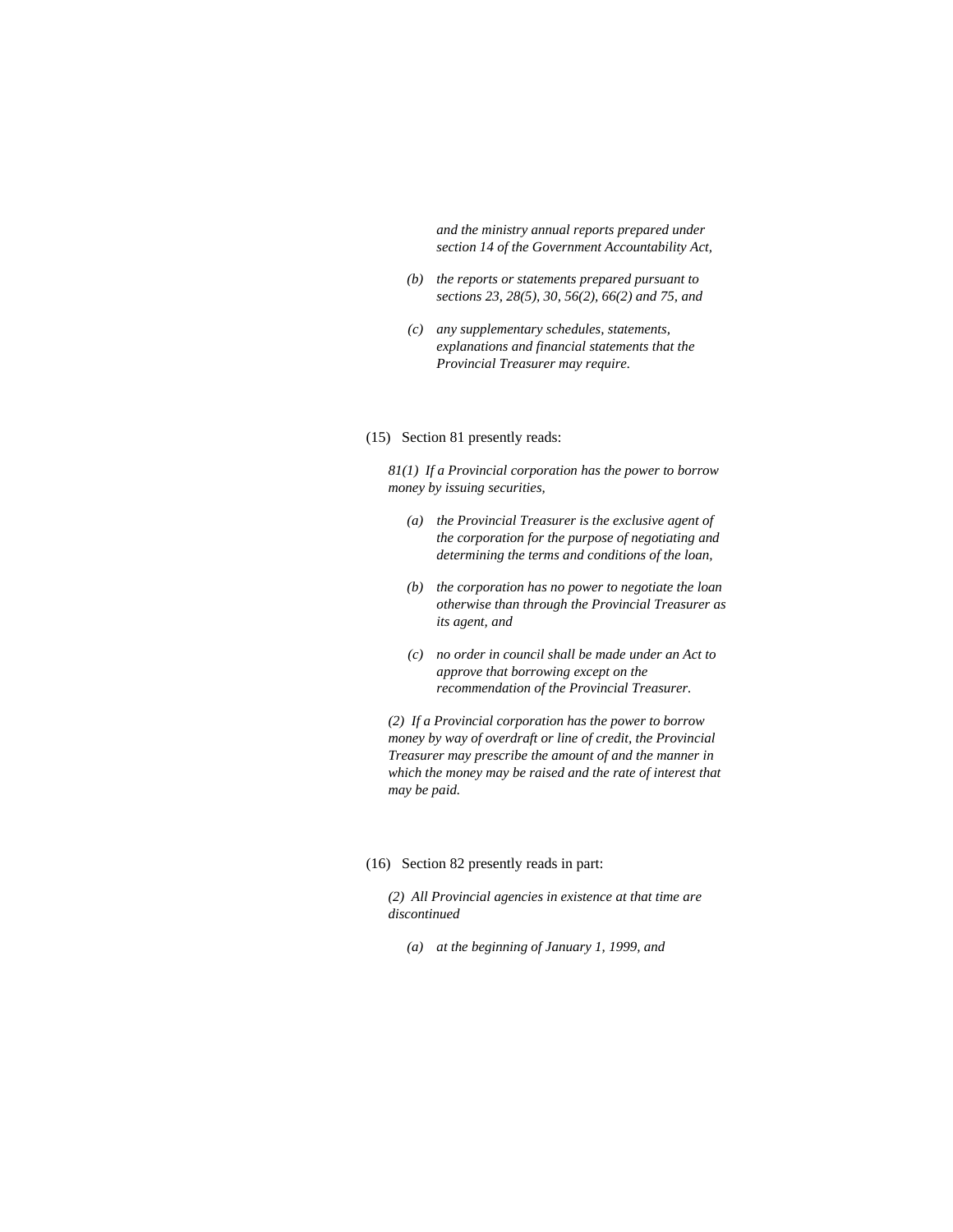- *(b) at the end of the last day of each successive 5-year period beginning with the period that begins on January 1, 1999.*
- *(11) This section does not apply to the following:* 
	- *(a) foundations established under the Advanced Education Foundations Act;*

### (17) Section 94 presently reads in part:

*(2) The Crown is not bound by an assignment of a Crown debt unless* 

 *(b) in the case of a particular assignment to which the regulations do not apply, the Provincial Treasurer consents to the assignment and the assignment becomes binding on the Crown under this section.* 

*(4) The Provincial Treasurer may, in giving the Provincial Treasurer's consent to a particular assignment pursuant to subsection (2)(b),* 

- *(a) prescribe any terms and conditions to which the consent is subject, and*
- *(b) prescribe the time at which the Crown becomes bound by the assignment.*
- (18) Section 96(2) presently reads:

*(2) The Provincial Treasurer or a Provincial corporation may, by consenting to a particular assignment, exempt that assignment from the operation of subsection (1) or may make regulations exempting a class of assignments from the operation of subsection (1).* 

(19) Changes references to Provincial Treasurer.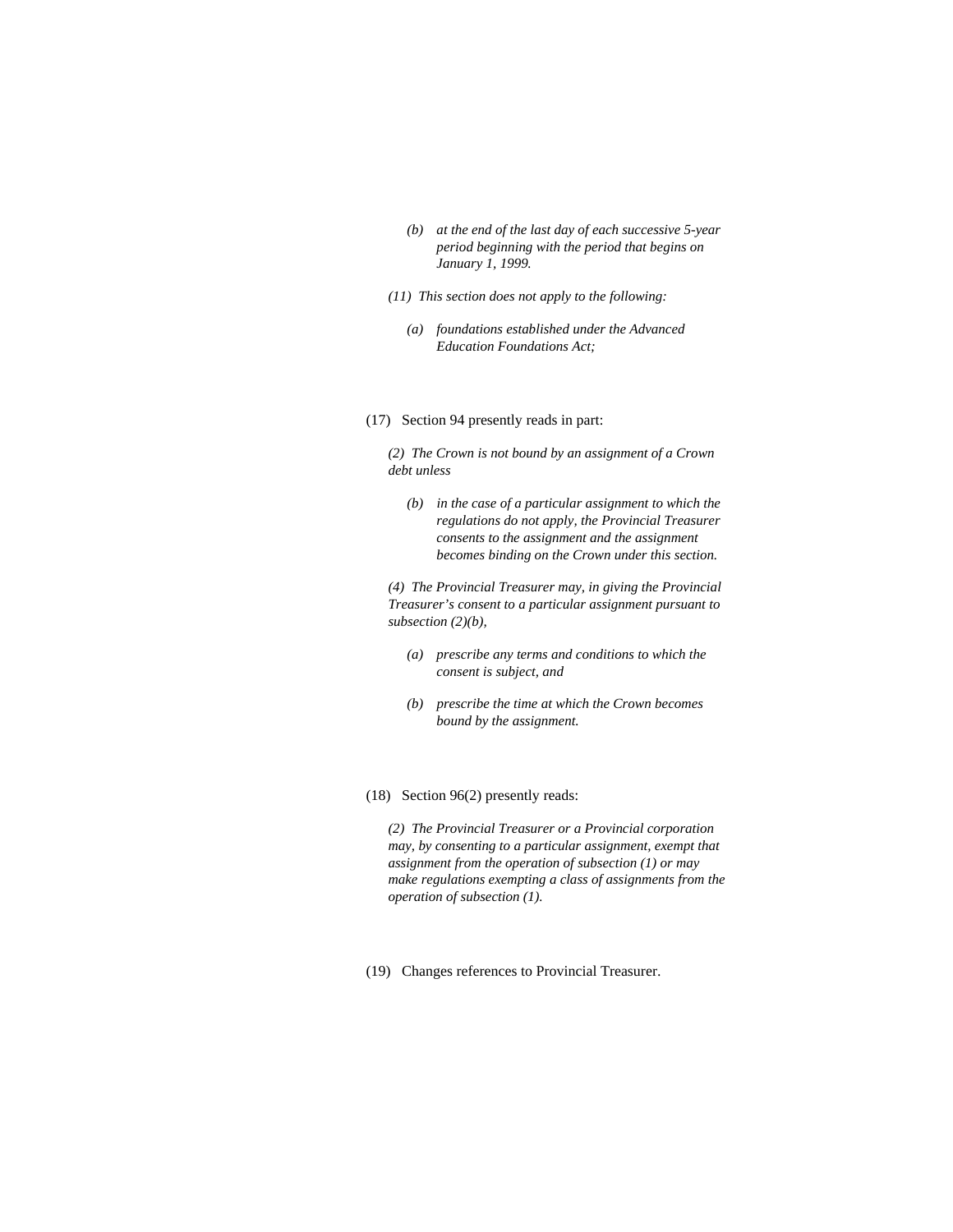(20) Changes references to Provincial Treasurer's.

# (21) The Schedule presently reads:

*Schedule Provincial Agencies to Be Continued*

*1 In accordance with section 82(4) of the Financial Administration Act, RSA 1980 cF-9, the Provincial agencies set out in Parts 1 to 17* 

*that are in existence on December 31, 1998, continue after that date until they are discontinued in accordance with section 82(2)(b) of the Financial Administration Act, RSA 1980 cF-9, or they sooner expire, are disestablished or are wound up.* 

#### *Part 1*

*Provincial Agencies under the Ministry of Advanced Education and Career Development*

*1 Alberta Apprenticeship and Industry Training Board appointed under section 2 of the Apprenticeship and Industry Training Act, SA 1991 cA-42.3.* 

*2 Private Colleges Accreditation Board appointed under section 64.2 of the Universities Act, RSA 1980 cU-5.* 

*3 Private Vocational Schools Advisory Council established under section 4 of the Private Vocational Schools Act, RSA 1980 cP-17.* 

*4 Students Finance Board established under section 2 of the Students Finance Act, RSA 1980 cS-24.*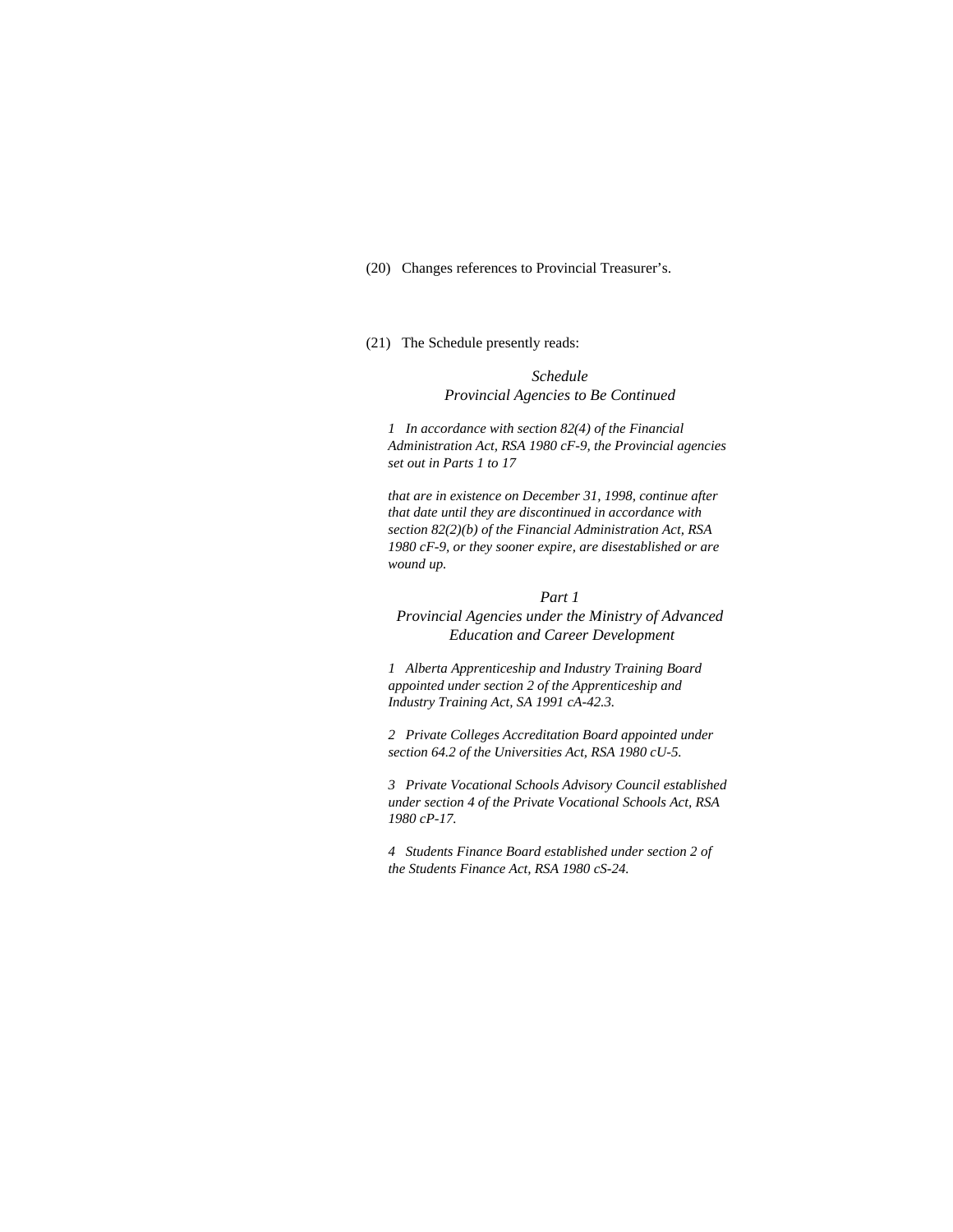#### *Part 2*

*Provincial Agencies under the Ministry of Agriculture, Food and Rural Development*

*1 Agriculture Financial Services Corporation established under section 2 of the Agriculture Financial Services Act, SA 1993 cA-12.5.* 

*2 Alberta Agricultural Products Marketing Council continued under section 3 of the Marketing of Agricultural Products Act, SA 1987 cM-5.1.* 

*3 Alberta Agricultural Research Institute established under section 2 of the Alberta Agricultural Research Institute Act, SA 1987 cA-13.7.* 

*4 Alberta Dairy Control Board constituted under section 3 of the Dairy Board Act, RSA 1980 cD-1.* 

*5 Irrigation Council appointed under section 4 of the Irrigation Act, RSA 1980 cI-11.* 

*6 Irrigation Appeal Tribunal appointed under section 181.2 of the Irrigation Act, RSA 1980 cI-11.* 

*7 Land Compensation Board established under section 25 of the Expropriation Act, RSA 1980 cE-16.* 

#### *Part 3*

*Provincial Agencies under the Ministry of Community Development*

*1 Alberta Alcohol and Drug Abuse Commission continued under section 2 of the Alcohol and Drug Abuse Act, RSA 1980 cA-38.* 

*2 Alberta Foundation for the Arts established under section 2 of the Alberta Foundation for the Arts Act, SA 1991 cA-21.5.* 

*3 The Alberta Historical Resources Foundation established under section 34 of the Historical Resources Act, RSA 1980 cH-8.*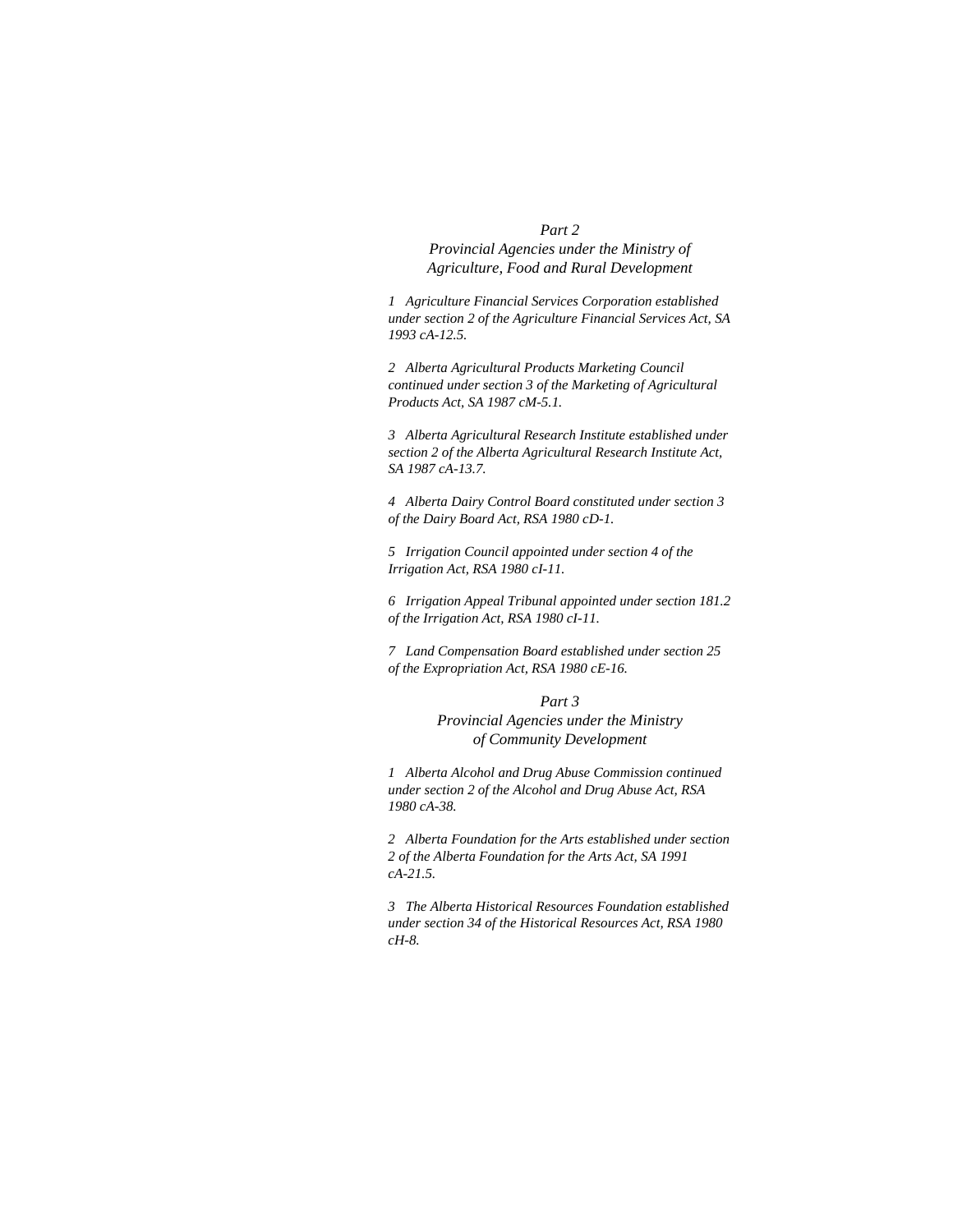*4 Alberta Human Rights and Citizenship Commission continued under section 14 of the Human Rights, Citizenship and Multiculturalism Act, RSA 1980 cH-11.7.* 

*5 Alberta Order of Excellence Council appointed under section 4 of the Alberta Order of Excellence Act, RSA 1980 cA-35.* 

*6 Alberta Sport, Recreation, Parks and Wildlife Foundation established under section 2 of the Alberta Sport, Recreation, Parks and Wildlife Foundation Act, SA 1994 cA-37.6.* 

*7 The Government House Foundation established under section 2 of the Government House Act, RSA 1980 cG-7.* 

*8 Seniors Advisory Council for Alberta established under section 2 of the Seniors Advisory Council for Alberta Act, SA 1991 cS-13.2.* 

*9 The Wild Rose Foundation created under section 2 of the Wild Rose Foundation Act, SA 1984 cW-7.8.* 

# *Part 4*

# *Provincial Agencies under the Ministry of Economic Development*

*1 Alberta Gaming and Liquor Commission continued under section 2 of the Gaming and Liquor Act, SA 1996 cG-0.5.* 

*2 Alberta Opportunity Company created under section 3 of the Alberta Opportunity Fund Act, RSA 1980 cA-34.* 

#### *Part 5*

*Provincial Agencies under the Ministry of Education*

*1 Attendance Board appointed under section 111 of the School Act, SA 1988 cS-3.1.* 

*2 Board of Reference appointed under section 113 of the School Act, SA 1988 cS-3.1.* 

*3 School Buildings Board established under section 189 of the School Act, SA 1988 cS-3.1.*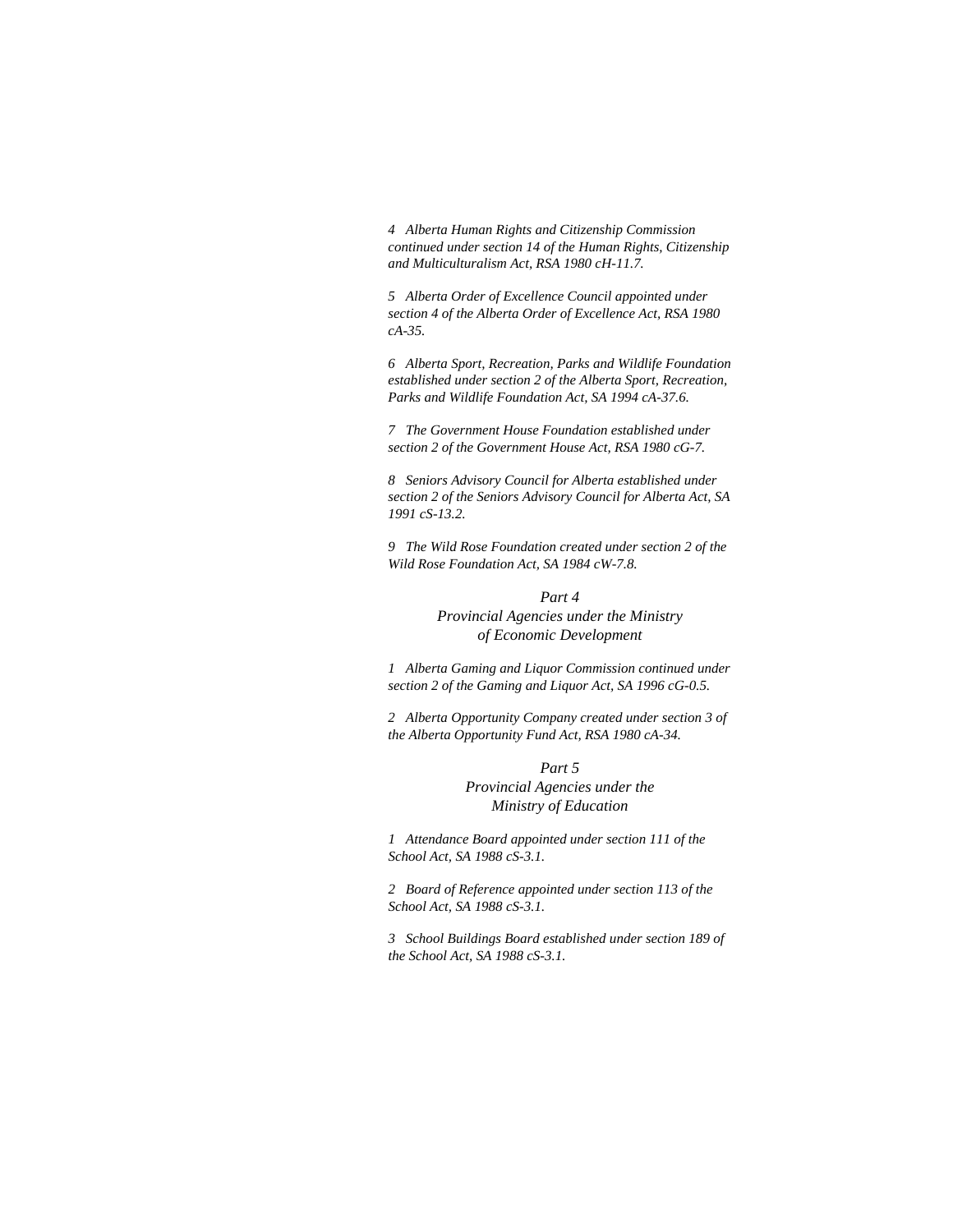*4 The Teaching Profession Appeal Board continued for the purposes set out in section 66 of the Teaching Profession Act, RSA 1980 cT-3.* 

> *Part 6 Provincial Agencies under the Ministry of Energy*

*1 Alberta Oil Sands Technology and Research Authority created under section 3 of the Oil Sands Technology and Research Authority Act, RSA 1980 cO-6.* 

*2 Alberta Petroleum Marketing Commission created under section 2 of the Petroleum Marketing Act, RSA 1980 cP-5.* 

*Part 7* 

*Provincial Agencies under the Ministry of Environmental Protection*

*1 Drainage council appointed under the Drainage Districts Act, RSA 1980 cD-39.* 

*2 Environmental Appeal Board established under section 83 of the Environmental Protection and Enhancement Act, SA 1992 cE-13.3.* 

*3 Land Agent Advisory Committee established under section 23 of the Land Agents Licensing Act, RSA 1980 cL-2.* 

*4 Natural Resources Conservation Board established under section 11 of the Natural Resources Conservation Board Act, SA 1990 cN-5.5.* 

*5 Sustainable Development Co-ordinating Council continued under section 5 of the Environmental Protection and Enhancement Act, SA 1992 cE-13.3.* 

> *Part 8 Provincial Agencies under Executive Council Office*

*1 Northern Alberta Development Council established under section 2 of the Northern Alberta Development Council Act, RSA 1980 cN-9.*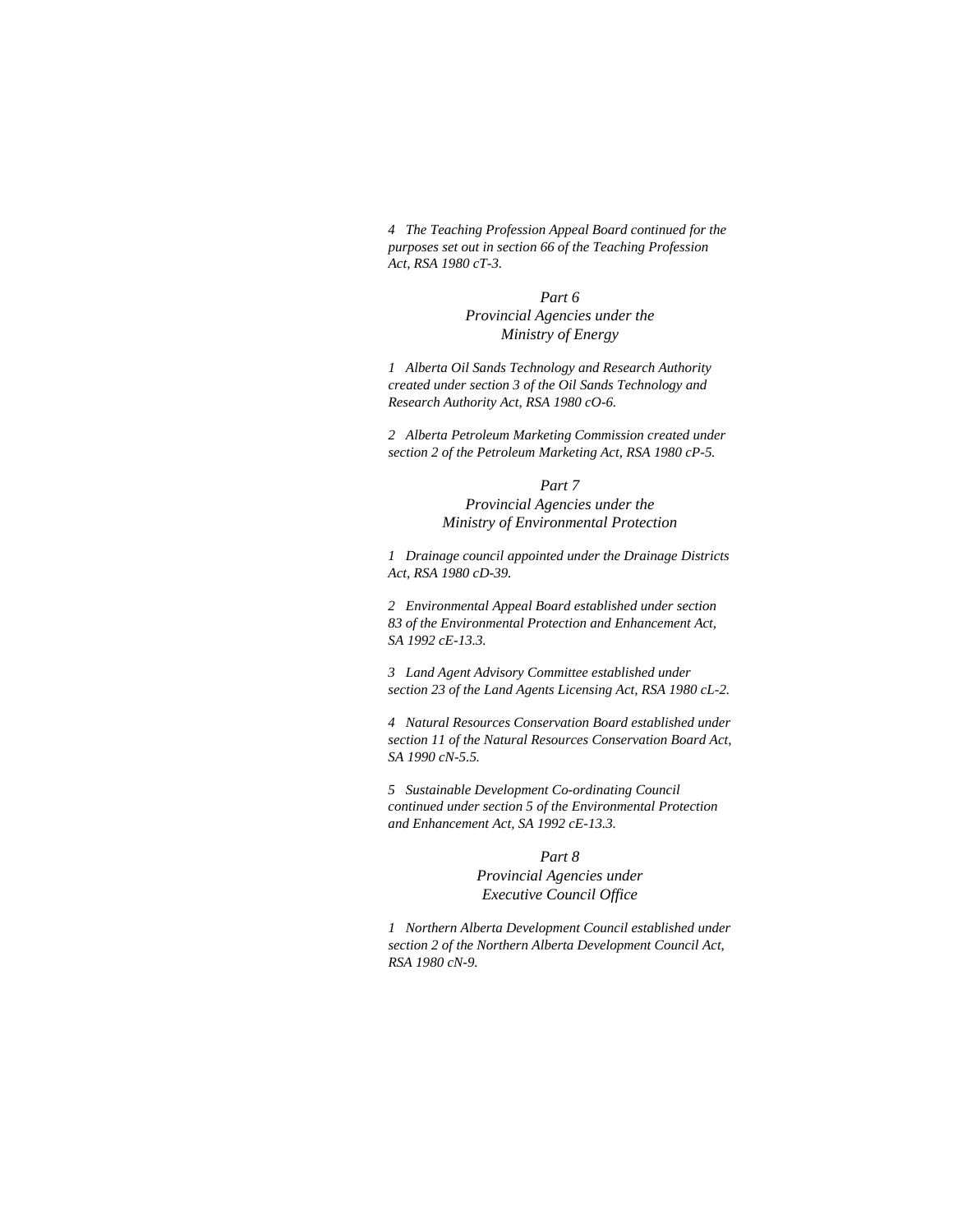#### *Part 9*

*Provincial Agencies under the Ministry of Family and Social Services*

*1 Persons with Developmental Disabilities Foundation continued under section 2 of the Persons with Developmental Disabilities Foundation Act, SA 1996 cP-4.07.* 

*2 Social Care Facilities Review Committee established under section 2 of the Social Care Facilities Review Committee Act, RSA 1980 cS-15.* 

#### *Part 10*

*Provincial Agencies under the Ministry of Intergovernmental and Aboriginal Affairs*

*1 Metis Settlements Appeal Tribunal established under section 180 of the Metis Settlements Act, SA 1990 cM-14.3.* 

# *Part 11 Provincial Agencies under the Ministry of Health*

*1 Alberta Health Facilities Review Committee established under section 2 of the Health Facilities Review Committee Act, RSA 1980 cH-4.* 

*2 Ambulance Advisory and Appeal Board established under section 11 of the Ambulance Services Act, SA 1990 cA-40.5.* 

*3 Hospital Privileges Appeal Board established under section 33 of the Hospitals Act, RSA 1980 cH-11.* 

*4 Premier's Council on the Status of Persons with Disabilities established under section 2 of the Premier's Council on the Status of Persons with Disabilities Act, SA 1988 cP-14.5.* 

*5 Public Health Advisory and Appeal Board established under section 2 of the Public Health Act, SA 1984 cP-27.1.*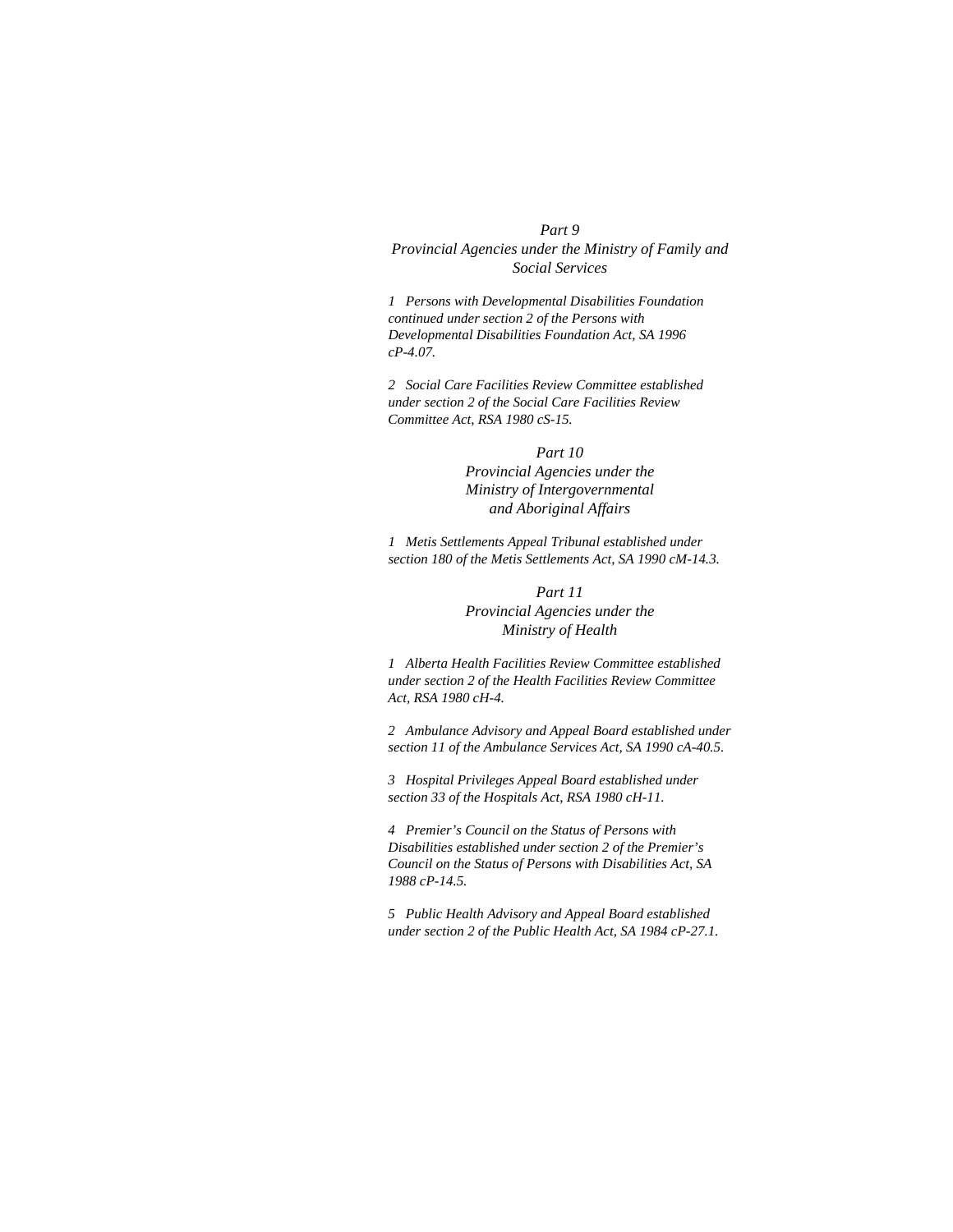# *Part 12 Provincial Agencies under the Ministry of Justice*

*1 Criminal Injuries Appeal Board established under section 7 of the Victims of Crime Act, SA 1996 cV-3.3.* 

*2 Fatality Review Board established under section 2 of the Fatality Inquiries Act, RSA 1980 cF-6.* 

*3 Law Enforcement Review Board established under section 9 of the Police Act, SA 1988 cP-12.01.* 

*4 Victims of Crime Programs Committee established under section 5 of the Victims of Crime Act, SA 1996 cV-3.3.* 

> *Part 13 Provincial Agencies under the Ministry of Labour*

*1 Dental Disciplines Advisory Committee established under section 66 of the Dental Disciplines Act, SA 1990 cD-8.5.* 

*2 Eye Care Disciplines Advisory Committee established under section 34 of the Opticians Act, RSA 1980 cO-8.* 

*3 Health Disciplines Board established under section 3 of the Health Disciplines Act, RSA 1980 cH-3.5.* 

*4 Labour Relations Board continued under section 8 of the Labour Relations Code, SA 1988 cL-1.2.* 

*5 Occupational Health and Safety Council appointed under section 4 of the Occupational Health and Safety Act, RSA 1980 cO-2.* 

### *Part 14*

*Provincial Agencies under the Ministry of Municipal Affairs*

*1 Debtors' Assistance Board constituted under section 2 of the Debtors' Assistance Act, RSA 1980 cD-5.* 

*2 Municipal Government Board established under Part 12 of the Municipal Government Act, SA 1994 cM-26.1.*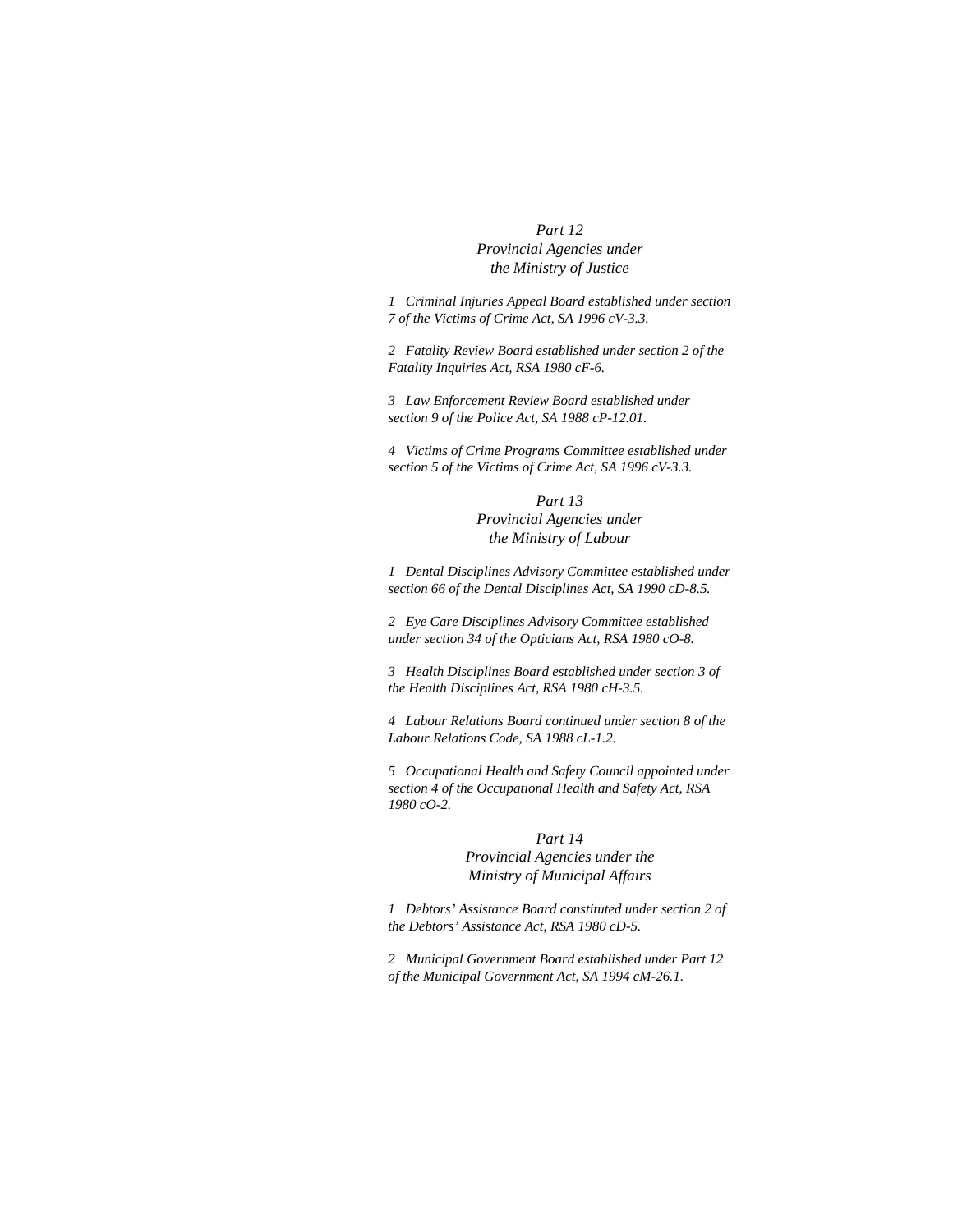#### *Part 15*

# *Provincial Agencies under the Ministry Responsible for Science, Research and Information Technology*

*1 Alberta Research Council continued under section 2 of the Alberta Research Council Act, SA 1981 cA-35.1.* 

*2 Science and Research Authority Board established under section 2 of the Science and Research Authority Act, SA 1995 cS-5.5.* 

# *Part 16 Provincial Agencies under the Ministry of Transportation and Utilities*

*1 Alberta Motor Transport Board continued under section 2 of the Motor Transport Act, RSA 1980 cM-20.* 

*2 Driver Control Board continued under section 20 of the Motor Vehicle Administration Act, RSA 1980 cM-22.* 

# *Part 17 Provincial Agencies under the Ministry of Treasury*

*1 Alberta Automobile Insurance Board established under section 338(1) of the Insurance Act, RSA 1980 cI-5.* 

*2 Alberta Government Telephones Commission continued under section 2(1) of the Telecommunications Act, SA 1988 cT-3.5, including the following:* 

- *(a) NFI Finance, Inc.;*
- *(b) NovAtel Finance, Inc.;*
- *(c) Systems Finance, Inc.;*
- *(d) Cellular Finance, Inc.;*
- *(e) NFI, Inc.;*
- *(f) 475342 Alberta Ltd.*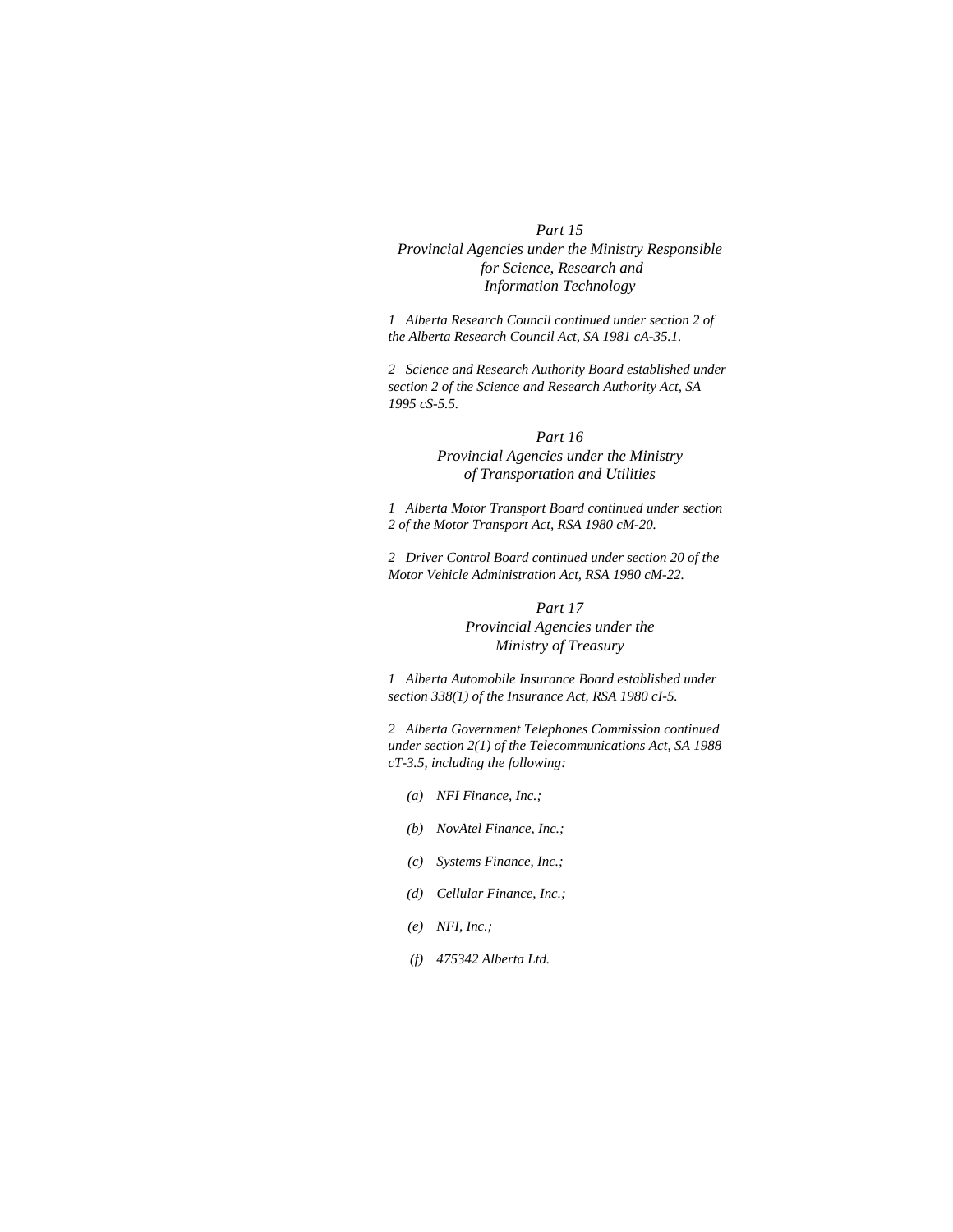*3 Alberta Municipal Financing Corporation established under section 2 of the Alberta Municipal Financing Corporation Act, RSA 1980 cA-33.* 

*4 Alberta Pensions Administration Corporation incorporated under the Business Corporations Act, SA 1981 cB-15.* 

*5 Alberta Securities Commission continued under section 10(1) of the Securities Act, SA 1981 cS-6.1.* 

*6 Audit Committee established under section 21(1) of the Auditor General Act, RSA 1980 cA-49.* 

*7 Credit Union Deposit Guarantee Corporation continued under section 7 of the Credit Union Act, SA 1989 cC-31.1, and SC Financial Ltd.* 

*8 Local Authorities Pension Plan Board of Trustees established under section 3(1) of Schedule 1 to the Public Sector Pension Plans Act, SA 1993 cP-30.7.* 

*9 Management Employees Pension Board established under section 3(1) of Schedule 5 to the Public Sector Pension Plans Act, SA 1993 cP-30.7.* 

*10 N.A. Properties (1994) Limited incorporated under the Business Corporations Act, SA 1981 cB-15, including the following:* 

- *(a) Terra Losa Centre Ltd.;*
- *(b) 356395 Alberta Ltd.*

*11 Public Service Pension Board established under section 3(1) of Schedule 2 to the Public Sector Pension Plans Act, SA 1993 cP-30.7.* 

*12 Special Forces Pension Board established under section 3(1) of Schedule 4 to the Public Sector Pension Plans Act, SA 1993 cP-30.7.* 

*13 Treasury Board established under section 4 of the Financial Administration Act, RSA 1980 cF-9.*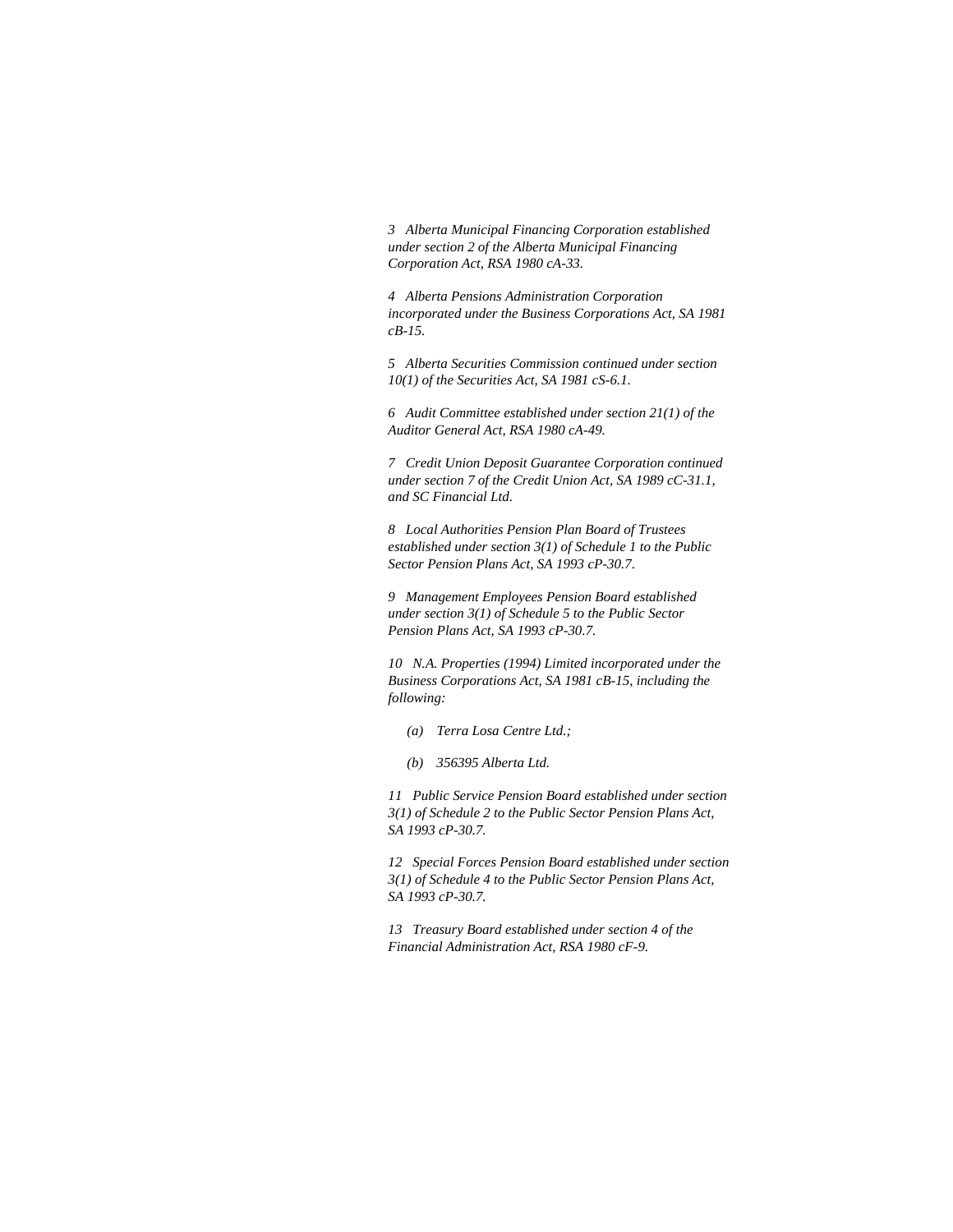*14 Universities Academic Pension Board established under section 3(1) of Schedule 3 to the Public Sector Pension Plans Act, SA 1993 cP-30.7.* 

(22) Amends chapter A-33 of the Revised Statutes of Alberta 2000. Section 17 presently reads:

*17 Section 82(2)(a) of the Financial Administration Act does not apply in respect of the Authority.* 

(23) Amends chapter A-46 of the Revised Statutes of Alberta 2000. Section 11(a) presently reads:

- *11 The Auditor General* 
	- *(a) is the auditor of every ministry, department, regulated fund, revolving fund and Provincial agency, and*

(24) Amends chapter E-12 of the Revised Statutes of Alberta 2000. Sections 1(jjj), 30(4) and 31 presently read:

*1 In this Act,* 

 *(jjj) "revolving fund" means the revolving fund established under section 31;* 

*(4) The Provincial Treasurer shall, on the requisition of the Minister, make payments out of the Environmental Protection and Enhancement Fund for the purposes of the Fund to the Department, another Government department, a government of another* 

*jurisdiction, another regulated fund within the meaning of the Financial Administration Act, the revolving fund or any person.* 

> *31(1) The Minister shall establish and administer a revolving fund for the Department for the purpose of*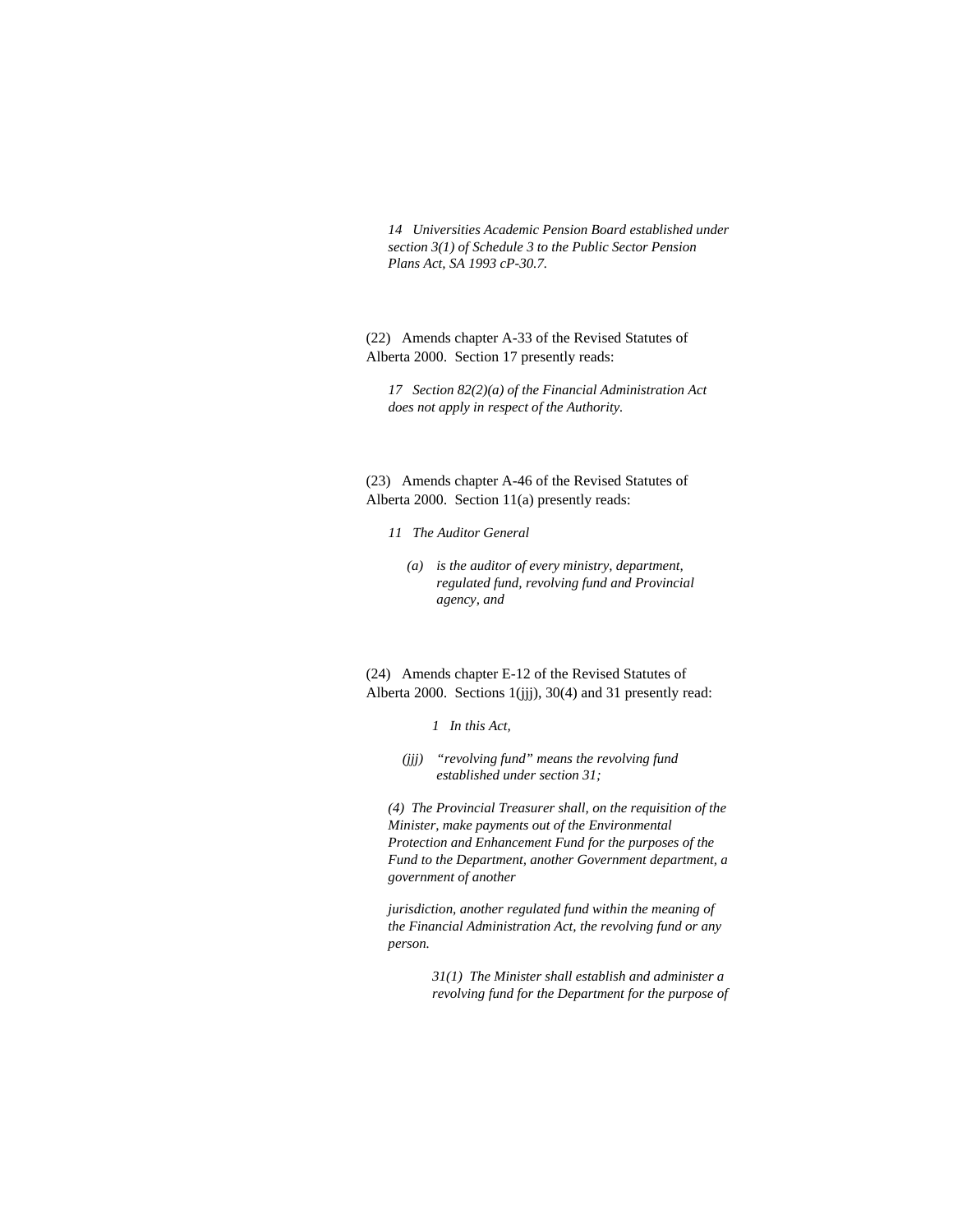*delivering services and programs under the administration of the Minister.* 

*(2) The Provincial Treasurer shall, on the requisition of the Minister, advance from the General Revenue Fund to the revolving fund money required to pay for the cost of land, machinery, equipment, services, supplies, materials or stock that is provided or used for the purposes of the revolving fund.* 

*(3) Where a payment is made from the revolving fund to pay for the cost of land, machinery, equipment, services, supplies, materials or stock required for the purposes of the revolving fund, the Minister may charge the Department, another Government department, a government of another jurisdiction, a regulated fund within the meaning of the Financial Administration Act or any person in respect of the use of the land, machinery, equipment, services, supplies, materials or stock.* 

*(4) Amounts received or credited as charges under subsection (3) shall be credited in reduction of advances made under subsection (2).* 

*(5) The net amount of advances under subsection (2) may not at any time exceed \$25 000 000.* 

(25) Amends chapter G-10 of the Revised Statutes of Alberta 2000. Section 3(2) in Schedule 14 presently reads:

*(2) When any machinery, vehicles, equipment, stock or material not acquired by purchase out of the revolving fund is no longer required, the Minister may sell, lease or otherwise dispose of it on any terms and conditions the Minister considers proper and the proceeds, if any, of the sale or disposition form part of the General Revenue Fund.* 

(26) Amends chapter P-37 of the Revised Statutes of Alberta 2000. Section 3(13) presently reads: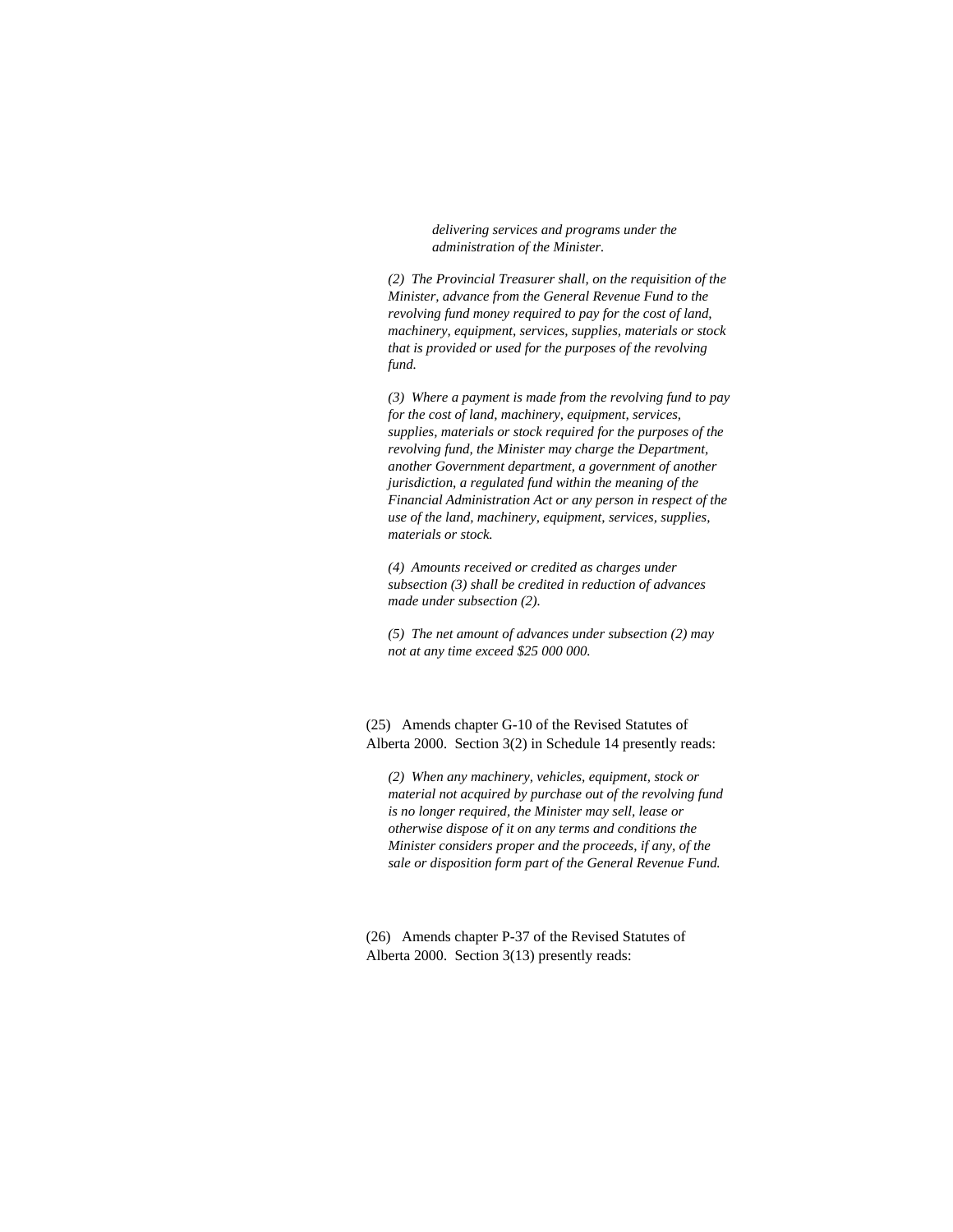*(13) Notwithstanding section 82(2)(a) of the Financial Administration Act, the Public Health Appeal Board continues after January 1, 1999.* 

(27) Amends chapter P-42 of the Revised Statutes of Alberta 2000. Section 3 presently reads:

> *3(1) The Minister shall establish and administer a revolving fund for the Personnel Administration Office to enable the Minister to provide employee training and development services to any*

*Provincial agency, as defined in the Financial Administration Act, or to any department.* 

*(2) The Provincial Treasurer shall, on the requisition of the Minister, advance from and out of the General Revenue Fund to the revolving fund any money required from time to time by the Minister to acquire services, supplies, equipment and labour services that are necessary to do anything referred to in subsection (1).* 

*(3) The net amount outstanding at any time in respect of advances under subsection (2) shall not exceed \$500 000.* 

*(4) On or before June 15 in each year, the Minister shall cause to be prepared an operating statement and balance sheet covering the revolving fund for the immediately preceding fiscal year.* 

*(5) The operating statement and balance sheet shall be audited by the Auditor General in each fiscal year and included in the Public Accounts for that year.* 

*(6) Any surplus arising from the revolving fund shall be paid into the General Revenue Fund and the amount of any deficit may be deducted from the surplus of any succeeding fiscal year or years before the surplus is transferred to the General Revenue Fund.* 

(28) Coming into force.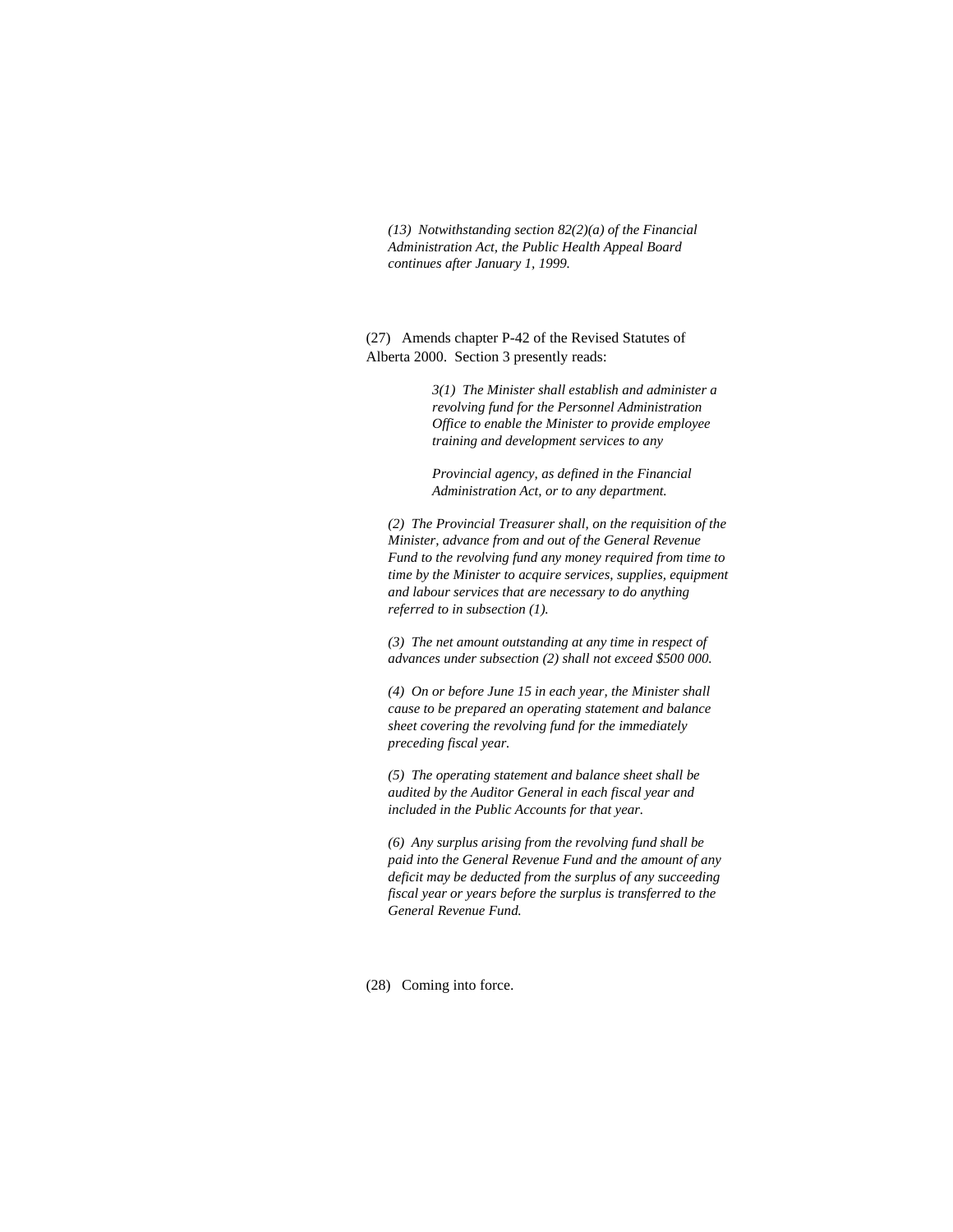#### **Fiscal Responsibility Act**

**2**(1) Amends chapter F-15 of the Revised Statutes of Alberta 2000.

- (2) Section 1 presently reads:
	- *1 In this Act,* 
		- *(a) "accumulated debt" means the aggregate amount of* 
			- *(i) unredeemed Government securities that have not matured and that are issued in respect of money raised under section 56(1) of the Financial Administration Act less* 
				- *(A) any amounts raised for the purpose of making advances to or purchasing securities of a Provincial corporation pursuant to section 58 of the Financial Administration Act, and*
				- *(B) the amount of Government securities acquired and held under section 60 of the Financial Administration Act,*
			- *(ii) the total outstanding borrowings of the Alberta Social Housing Corporation pursuant to section 25(3) of the Alberta Housing Act, and*
			- *(iii) the liability for future funding, as reported in the consolidated annual report, to enable school boards to repay debentures issued to the Alberta Municipal Financing Corporation;*
		- *(b) "actual" means amounts as reported in the consolidated annual report for a fiscal year;*
		- *(c) "consolidated annual report" means a consolidated annual report prepared under section 10 of the Government Accountability Act;*
		- *(d) "consolidated debt servicing costs" does not include principal repayments;*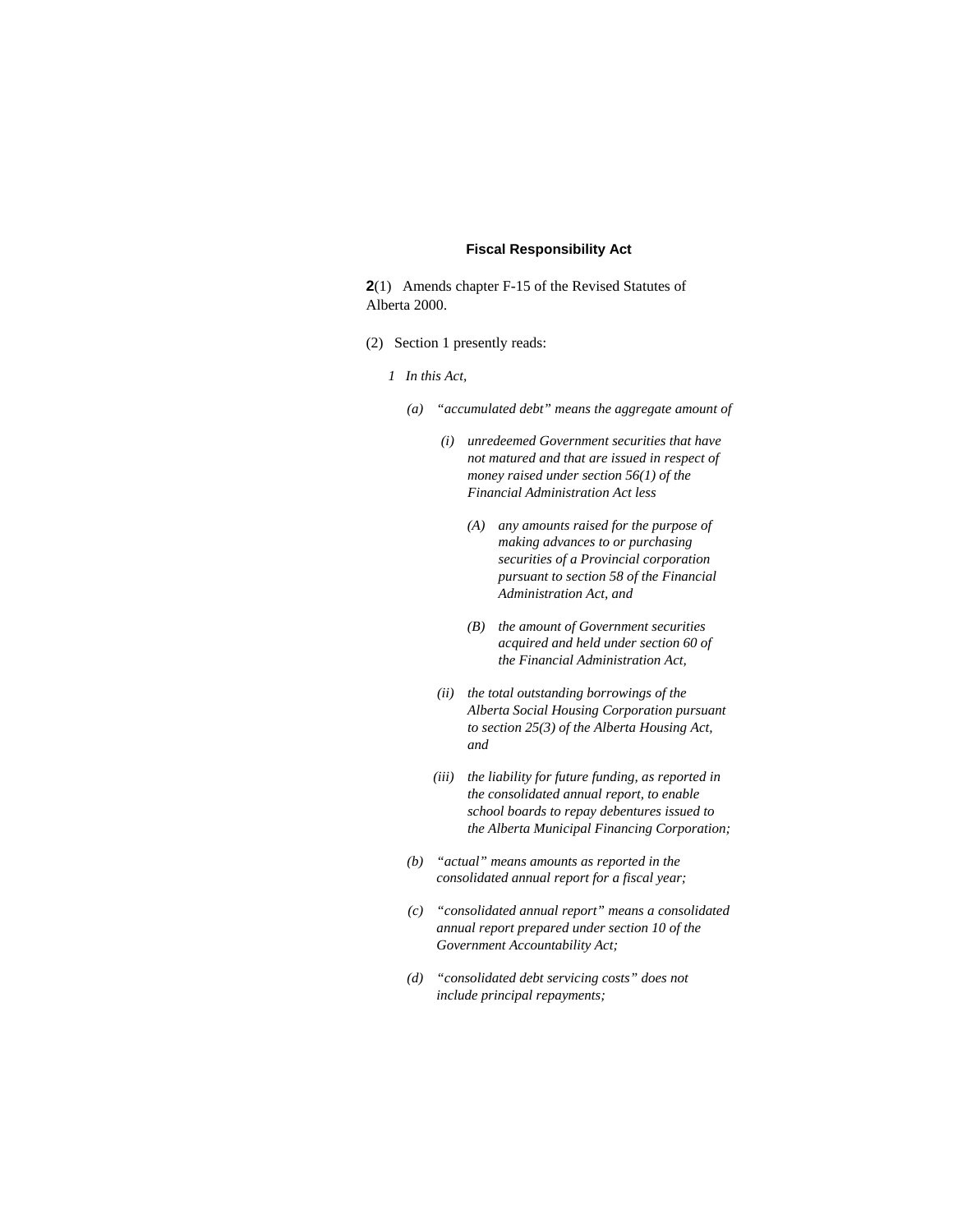- *(e) "consolidated fiscal plan" means the consolidated fiscal plan prepared under section 4 of the Government Accountability Act that is tabled with the main estimates for a fiscal year;*
- *(f) "Crown" includes a Provincial agency;*
- *(g) "Crown debt" means the liabilities of the Crown, excluding any liabilities respecting pensions, less the financial assets of the Crown;*
- *(h) "economic cushion" means the amount by which estimated revenue exceeds estimated expenditure;*
- *(i) "estimated" means estimated in the consolidated fiscal plan for a fiscal year;*
- *(j) "expenditure" means expenditure of the Crown for all purposes, but does not include any changes in liabilities respecting pensions;*
- *(k) "forecast" means forecast in a quarterly budget update;*
- *(l) "program expenditure" means expenditure less consolidated debt servicing costs;*
- *(m) "Provincial agency" has the meaning given to it by section 1(1)(p) of the Financial Administration Act but does not include the Provincial agencies referred to in section 2(5) of that Act or The Workers' Compensation Board under the Workers' Compensation Act;*
- *(n) "quarterly budget update" means a report made under section 9(1)(a), (b) or (c) of the Government Accountability Act;*
- *(o) "revenue" means revenue of the Crown from all sources;*
- *(p) "starting accumulated debt" means the accumulated debt at the end of the fiscal year in which Crown debt is eliminated.*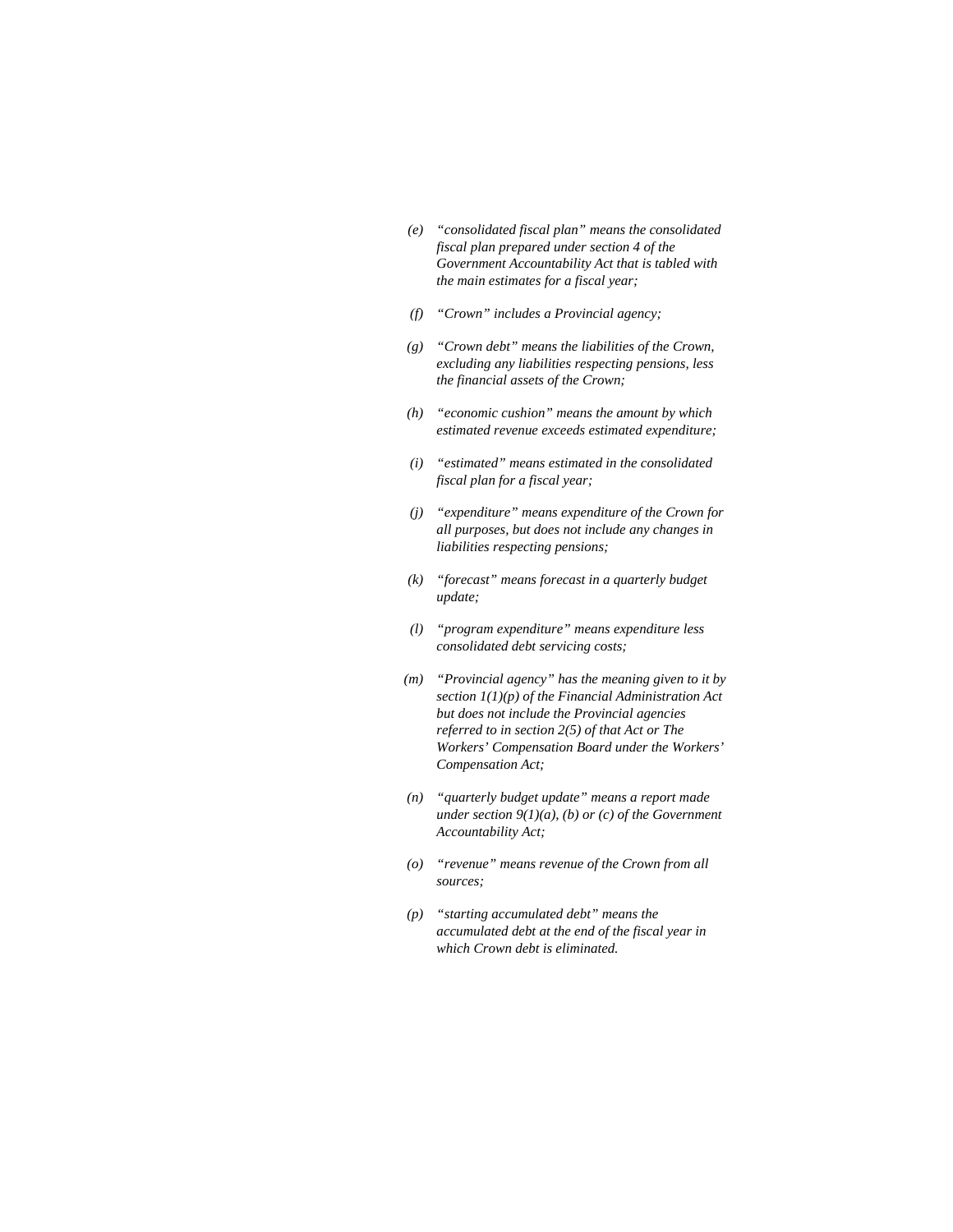### (3) Section 2 presently reads:

*2 Actual expenditure during a fiscal year must not be more than actual revenue.* 

### (4) Sections 3, 4 and 5 presently read:

*3 The consolidated fiscal plan must include an economic cushion equal to at least 3.5% of the estimated revenue for each fiscal year set out in the plan.* 

*4(1) If, in a quarterly budget update, forecast revenue less forecast consolidated debt servicing costs exceeds estimated program expenditure, not more than 25% of the excess may be committed in the fiscal year for program expenditure initiatives or revenue reduction initiatives that were not included in the consolidated fiscal plan for that year.* 

*(2) If the Lieutenant Governor in Council has declared that a public emergency or disaster exists, an increase in program expenditure during a fiscal year that is required because of the emergency or disaster* 

- *(a) is to be deducted from forecast revenue for the purpose of determining whether there is an excess under subsection (1), and*
- *(b) is not a commitment under subsection (1).*

*(3) An increase in the amount authorized to be spent under a supply vote under section 24(2) of the Financial Administration Act and an increase in any other expenditure that is offset by additional revenue received for the specific purpose of that expenditure* 

- *(a) are to be deducted from forecast revenue for the purpose of determining whether there is an excess under subsection (1), and*
- *(b) are not commitments under subsection (1).*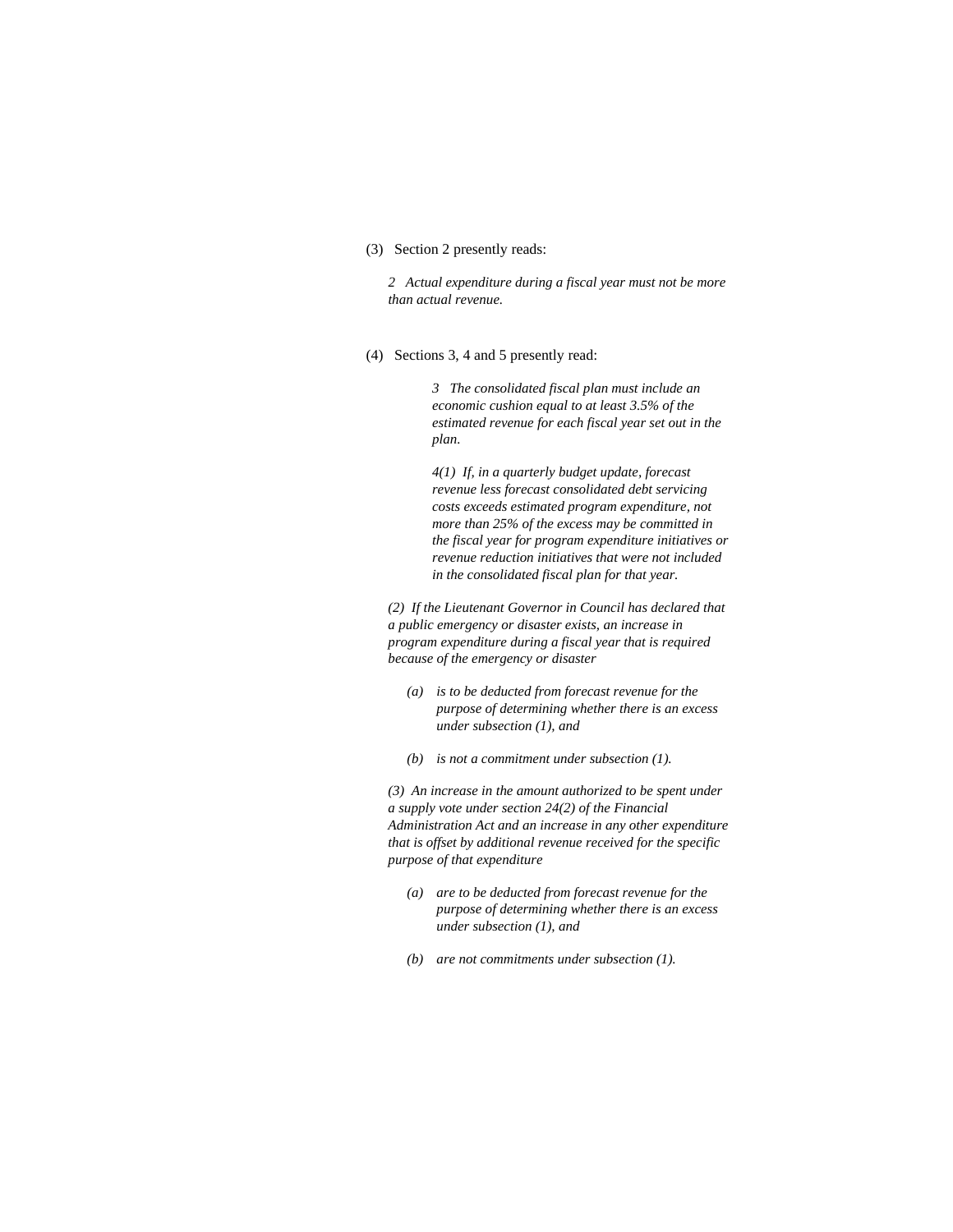*(4) Subject to section 2, if the excess calculated under subsection (1) is less than the calculation for a previous quarterly budget update, commitments referred to in subsection (1) based on a previous quarterly budget update are not affected by the reduction in the excess.* 

> *5 After the fiscal year in which Crown debt is eliminated as reported in the consolidated annual report, the Government must begin to reduce accumulated debt as follows:*

- *(a) by the end of the fiscal year 5 years after Crown debt is eliminated, by an amount that is at least 13% of the starting accumulated debt;*
- *(b) by the end of the fiscal year 10 years after Crown debt is eliminated, by an amount that is at least 30% of the starting accumulated debt;*
- *(c) by the end of the fiscal year 15 years after Crown debt is eliminated, by an amount that is at least 50% of the starting accumulated debt;*
- *(d) by the end of the fiscal year 20 years after Crown debt is eliminated, by an amount that is at least 75% of the starting accumulated debt;*
- *(e) by the end of the fiscal year 25 years after Crown debt is eliminated, by an amount that is 100% of the starting accumulated debt.*
- (5) Section 8 presently reads:

*8(1) This Act, except sections 5 and 7, applies to the 1999- 2000 and subsequent fiscal years.* 

*(2) Sections 5 and 7 apply to the fiscal years following the fiscal year in which Crown debt is eliminated.* 

(6) Section 9 presently reads: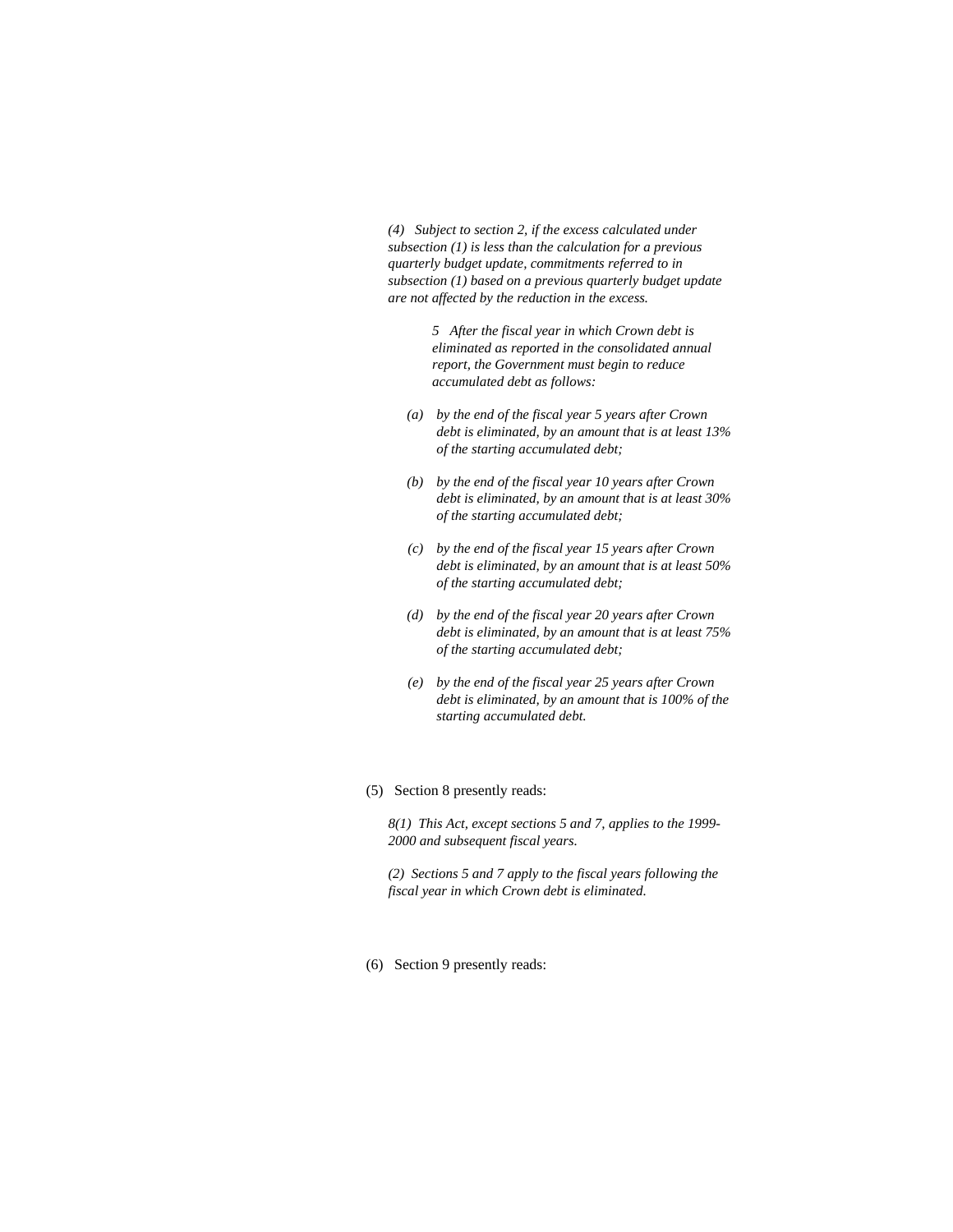*9 Sections 1(b), 4, 5 and 10 and the Schedule to the Balanced Budget and Debt Retirement Act, SA 1995 cB-0.5, are repealed on Proclamation.* 

### **Government Accountability Act**

**3**(1) Amends chapter G-7 of the Revised Statutes of Alberta 2000.

#### (2) Section 5 presently reads:

*5(1) A consolidated fiscal plan must include estimated amounts for the Government for the fiscal year of* 

- *(a) the total revenue and a breakdown by sources of revenue,*
- *(b) the total expenditure and a breakdown by category of expenditure,*
- *(c) the consolidated net revenue or expenditure,*
- *(d) the total capital investment, including a breakdown by categories of the capital investment,*
- *(e) the economic cushion under the Fiscal Responsibility Act,*
- *(f) the net financial position and a breakdown by liabilities and financial assets,*
- *(g) the borrowing requirements, and*
- *(h) any other information the Provincial Treasurer considers appropriate.*

*(2) A consolidated fiscal plan must include targets for the Government for each of the subsequent fiscal years included in the plan for* 

- *(a) the total revenue from all sources,*
- *(b) the total expenditure,*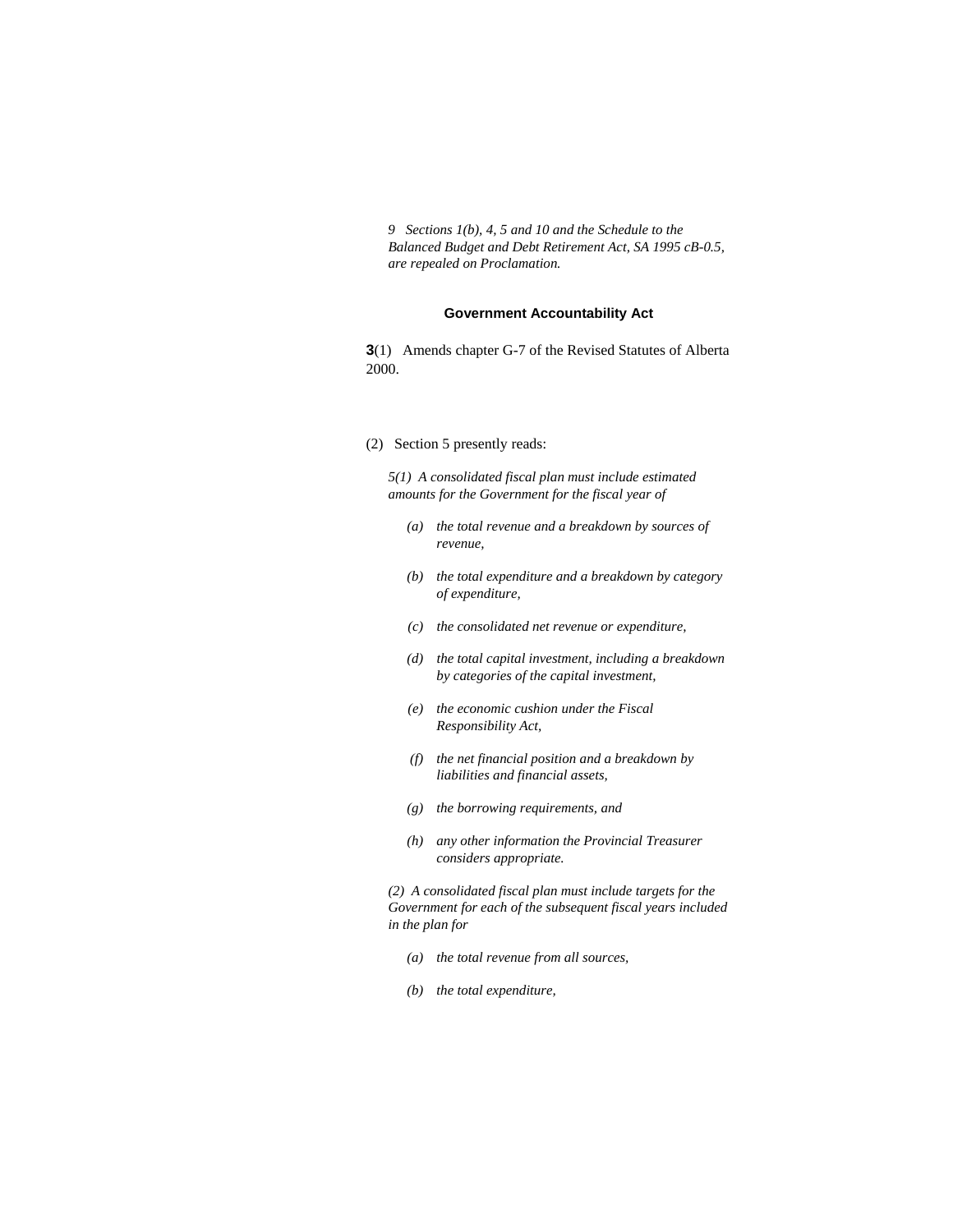- *(c) the consolidated net revenue or expenditure,*
- *(d) the economic cushion under the Fiscal Responsibility Act,*
- *(e) the net financial position, and*
- *(f) any other information the Provincial Treasurer considers appropriate.*

*(3) A consolidated fiscal plan must include the amounts by which the accumulated debt is projected to be reduced for each fiscal year set out in the plan.* 

(3) Section 7 presently reads:

*7(1) The Provincial Treasurer must prepare a consolidated business plan for the Government as part of the consolidated fiscal plan for a fiscal year.* 

*(2) A consolidated business plan must be for a period that includes the fiscal year and at least the 2 subsequent fiscal years.* 

*(3) A consolidated business plan must include* 

- *(a) the goals set for each of the core businesses of the Government,*
- *(b) the measures to be used in assessing the performance of the Government for each of the core businesses,*
- *(c) the results desired by the Government for each of the core businesses, and*
- *(d) a summary of the business plan of each ministry.*
- (4) Consolidated capital plan.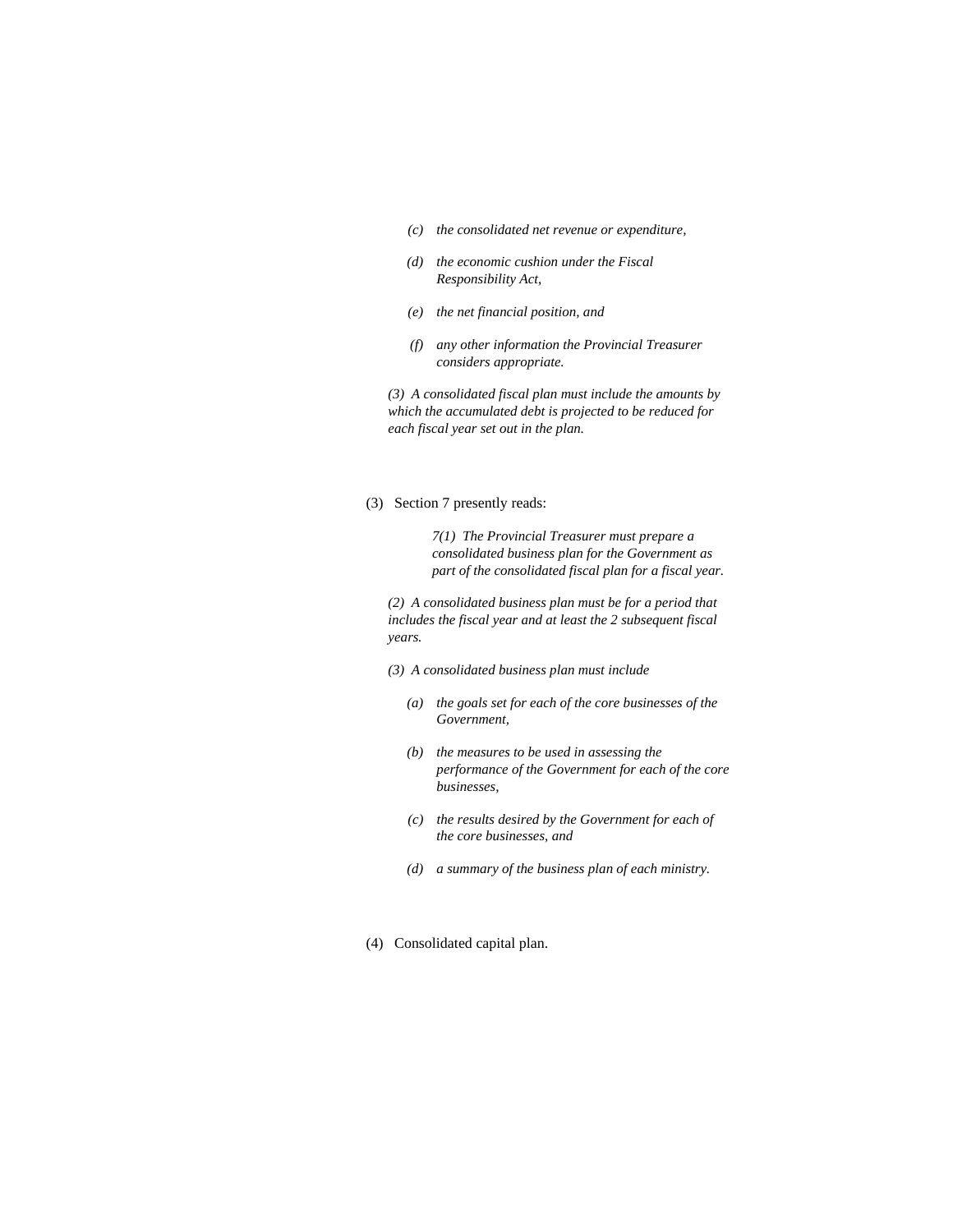(5) Section 10 presently reads:

*10(1) The Provincial Treasurer must prepare and make public on or before June 30 of each year a consolidated annual report for the Province of Alberta for the fiscal year ended on the preceding March 31.* 

*(2) The consolidated annual report must include for a fiscal year* 

- *(a) the consolidated financial statements of the Province of Alberta,*
- *(b) the amount by which the accumulated debt was reduced,*
- *(c) a comparison of the actual performance results and the desired results included in the business plan under section 7(3),*
- *(d) a message from the Provincial Treasurer providing an overview of the results achieved in the Government's core businesses, and*
- *(e) any other information the Provincial Treasurer considers appropriate.*

*(3) If the Auditor General's report under section 19 of the Auditor General Act in respect of a fiscal year is available when the Provincial Treasurer makes public the consolidated annual report for the fiscal year, the Provincial Treasurer must include the Auditor General's report with the consolidated annual report.* 

#### (6) Section 13(3) presently reads:

- *(3) A Minister must include in the ministry business plan* 
	- *(a) the same type of information for the ministry that must be included in a consolidated business plan for the Government under section 7,*